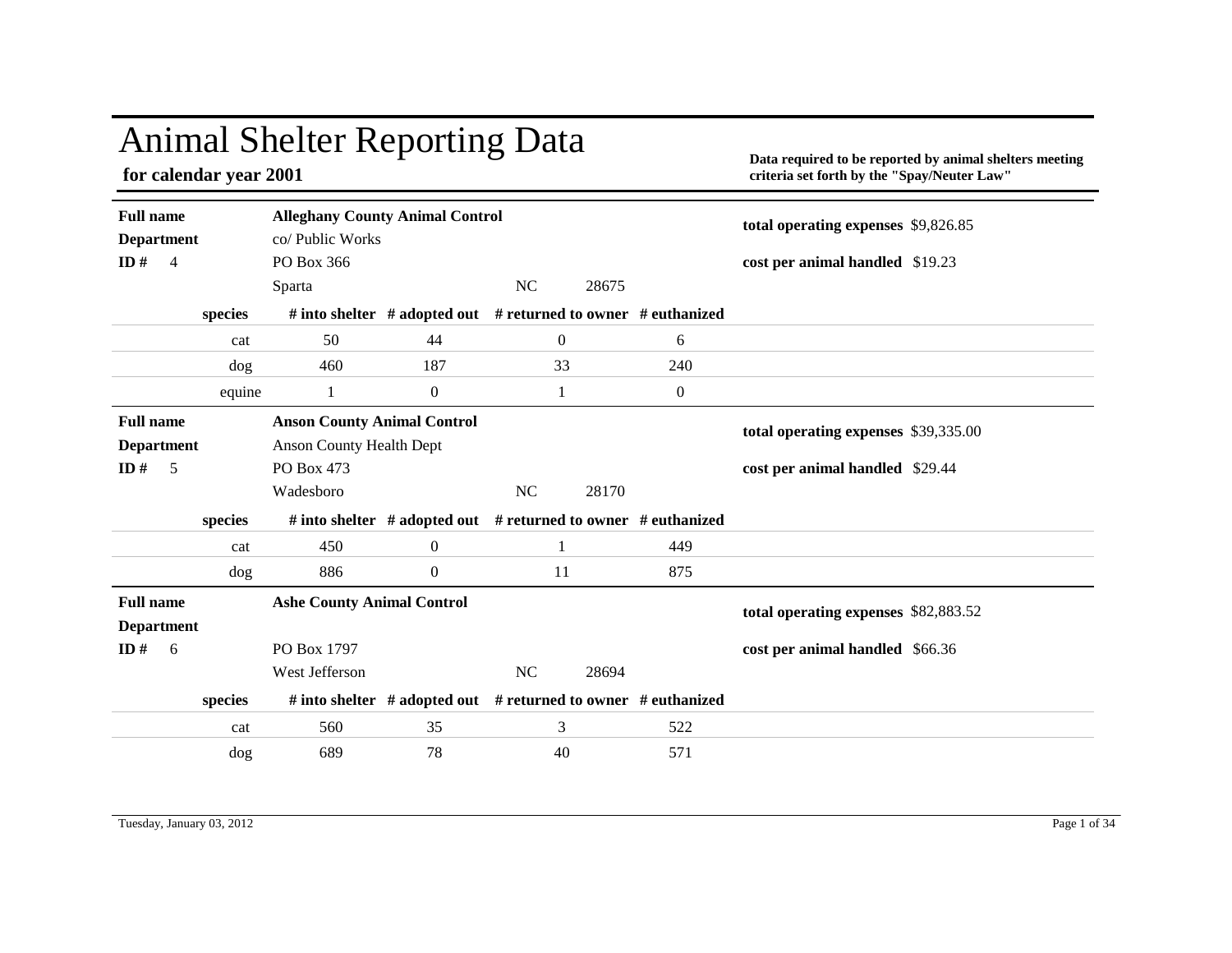| <b>Full name</b>  |                |              | <b>Asheville Humane Society</b> |                  |                                                               |                  | total operating expenses \$1,258,398.00 |
|-------------------|----------------|--------------|---------------------------------|------------------|---------------------------------------------------------------|------------------|-----------------------------------------|
| <b>Department</b> |                |              |                                 |                  |                                                               |                  |                                         |
| ID $#$            | $\overline{7}$ |              | 72 Lees Creek Rd                |                  |                                                               |                  | cost per animal handled \$75.68         |
|                   |                |              | Asheville                       |                  | NC<br>28806                                                   |                  |                                         |
|                   |                | species      |                                 |                  | # into shelter # adopted out # returned to owner # euthanized |                  |                                         |
|                   |                | bird         | 60                              | 15               | $\boldsymbol{0}$                                              | 13               |                                         |
|                   |                | cat          | 4155                            | 660              | 74                                                            | 3193             |                                         |
|                   |                | dog          | 5080                            | 1259             | 615                                                           | 3037             |                                         |
|                   |                | ferret       | 12                              | $\overline{4}$   | $\boldsymbol{0}$                                              | $\overline{4}$   |                                         |
|                   |                | fish         | 29                              | $\mathbf{1}$     | $20\,$                                                        | $\boldsymbol{0}$ |                                         |
|                   |                | fox          | 6                               | $\boldsymbol{0}$ | $\mathbf{0}$                                                  | 5                |                                         |
|                   |                | gerbil       | 23                              | 6                | $\boldsymbol{0}$                                              | $22\,$           |                                         |
|                   |                | goat         | $\,8\,$                         | 1                | $\boldsymbol{0}$                                              | $\mathbf{1}$     |                                         |
|                   |                | groundhog    | 1                               | $\mathbf{0}$     | $\boldsymbol{0}$                                              | 1                |                                         |
|                   |                | guinea pig   | $28\,$                          | 10               | $\boldsymbol{0}$                                              | 15               |                                         |
|                   |                | hamster      | 22                              | $\overline{2}$   | $\boldsymbol{0}$                                              | 15               |                                         |
|                   |                | livestock    | 14                              | $\boldsymbol{0}$ | $10\,$                                                        | $\boldsymbol{0}$ |                                         |
|                   |                | mouse        | 24                              | 10               | $\boldsymbol{0}$                                              | 16               |                                         |
|                   |                | opossum      | 16                              | $\boldsymbol{0}$ | $\boldsymbol{0}$                                              | 14               |                                         |
|                   |                | potbelly pig | $\overline{4}$                  | $\mathbf{1}$     | $\boldsymbol{0}$                                              | $\mathbf{1}$     |                                         |
|                   |                | python       | $\mathbf{1}$                    | 1                | $\boldsymbol{0}$                                              | $\boldsymbol{0}$ |                                         |
|                   |                | rabbit       | 39                              | $8\,$            | $\boldsymbol{0}$                                              | 35               |                                         |
|                   |                | raccoon      | 74                              | $\boldsymbol{0}$ | $\boldsymbol{0}$                                              | 69               |                                         |
|                   |                | salamander   | $\boldsymbol{0}$                | 1                | $\mathbf{0}$                                                  | $\boldsymbol{0}$ |                                         |
|                   |                | skunk        | $\overline{2}$                  | $\boldsymbol{0}$ | $\boldsymbol{0}$                                              | $\sqrt{2}$       |                                         |
|                   |                | squirrel     | $\boldsymbol{7}$                | $\boldsymbol{0}$ | $\boldsymbol{0}$                                              | 5                |                                         |
|                   |                | tarantula    | $\boldsymbol{0}$                | 1                | $\boldsymbol{0}$                                              | $\boldsymbol{0}$ |                                         |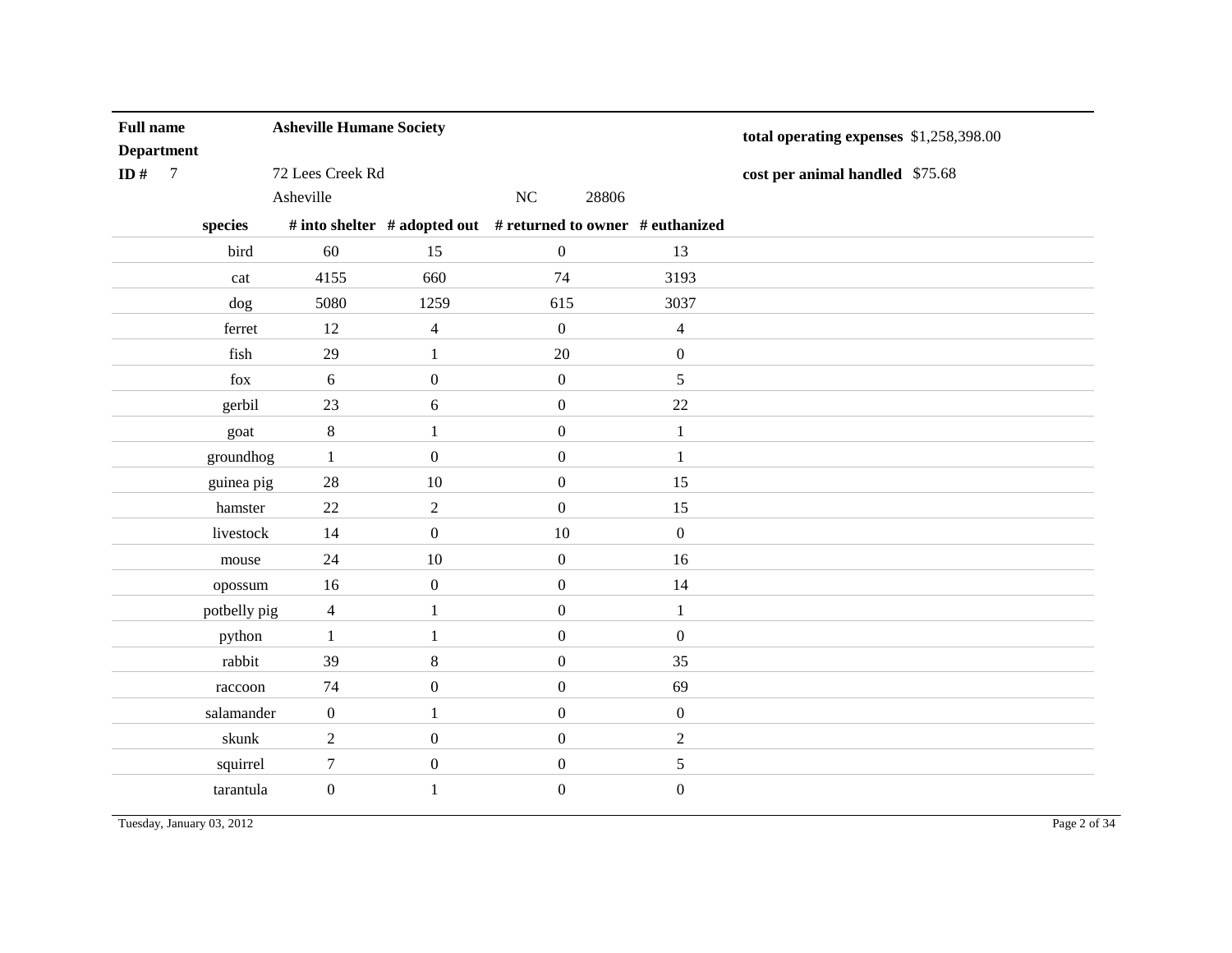| <b>Full name</b>         |               |         | <b>Beaufort County Animal Control</b> |                                                                     |                  |       |                  | total operating expenses \$117,529.00 |  |
|--------------------------|---------------|---------|---------------------------------------|---------------------------------------------------------------------|------------------|-------|------------------|---------------------------------------|--|
| <b>Department</b><br>ID# | 9             |         | PO Box 1027<br>Washington             |                                                                     | NC               | 27889 |                  | cost per animal handled \$21.46       |  |
|                          |               |         |                                       |                                                                     |                  |       |                  |                                       |  |
|                          |               | species |                                       | # into shelter $#$ adopted out $#$ returned to owner $#$ euthanized |                  |       |                  |                                       |  |
|                          |               | cat     | 1526                                  | 39                                                                  | 7                |       | 1475             |                                       |  |
|                          |               | dog     | 1930                                  | 55                                                                  | 99               |       | 1685             |                                       |  |
| <b>Full name</b>         |               |         | <b>Bertie County Animal Control</b>   |                                                                     |                  |       |                  | total operating expenses \$37,665.00  |  |
| <b>Department</b>        |               |         | Animal Control/Solid Waste            |                                                                     |                  |       |                  |                                       |  |
| ID $#$                   | 10            |         | PO Box 530                            |                                                                     |                  |       |                  | cost per animal handled \$3.00        |  |
|                          |               |         | Windsor                               |                                                                     | <b>NC</b>        | 27983 |                  |                                       |  |
|                          |               | species |                                       | # into shelter # adopted out # returned to owner # euthanized       |                  |       |                  |                                       |  |
|                          |               | cat     | 603                                   | 470                                                                 | 8                |       | 125              |                                       |  |
|                          |               | dog     | 1181                                  | 660                                                                 | 87               |       | 424              |                                       |  |
| <b>Full name</b>         |               |         | <b>Bladen County Animal Control</b>   |                                                                     |                  |       |                  | total operating expenses \$81,341.00  |  |
| <b>Department</b>        |               |         | <b>Bladen County Health Dept</b>      |                                                                     |                  |       |                  |                                       |  |
| ID#                      | <sup>11</sup> |         | <b>PO Box 189</b>                     |                                                                     |                  |       |                  | cost per animal handled \$16.46       |  |
|                          |               |         | Elizabethtown                         |                                                                     | <b>NC</b>        | 28337 |                  |                                       |  |
|                          |               | species |                                       | # into shelter # adopted out # returned to owner # euthanized       |                  |       |                  |                                       |  |
|                          |               | bat     | 2                                     | $\boldsymbol{0}$                                                    | $\boldsymbol{0}$ |       | $\overline{c}$   |                                       |  |
|                          |               |         |                                       |                                                                     |                  |       |                  |                                       |  |
|                          |               | bear    | 2                                     | $\boldsymbol{0}$                                                    | $\overline{0}$   |       | $\boldsymbol{0}$ |                                       |  |
|                          |               | bobcat  | 6                                     | $\boldsymbol{0}$                                                    | $\boldsymbol{0}$ |       | 6                |                                       |  |
|                          |               | cat     | 1217                                  | 61                                                                  | 6                |       | 1150             |                                       |  |
|                          |               | dog     | 3461                                  | 699                                                                 | 59               |       | 2703             |                                       |  |
|                          |               | opossum | 46                                    | $\mathbf{0}$                                                        | $\overline{0}$   |       | 14               |                                       |  |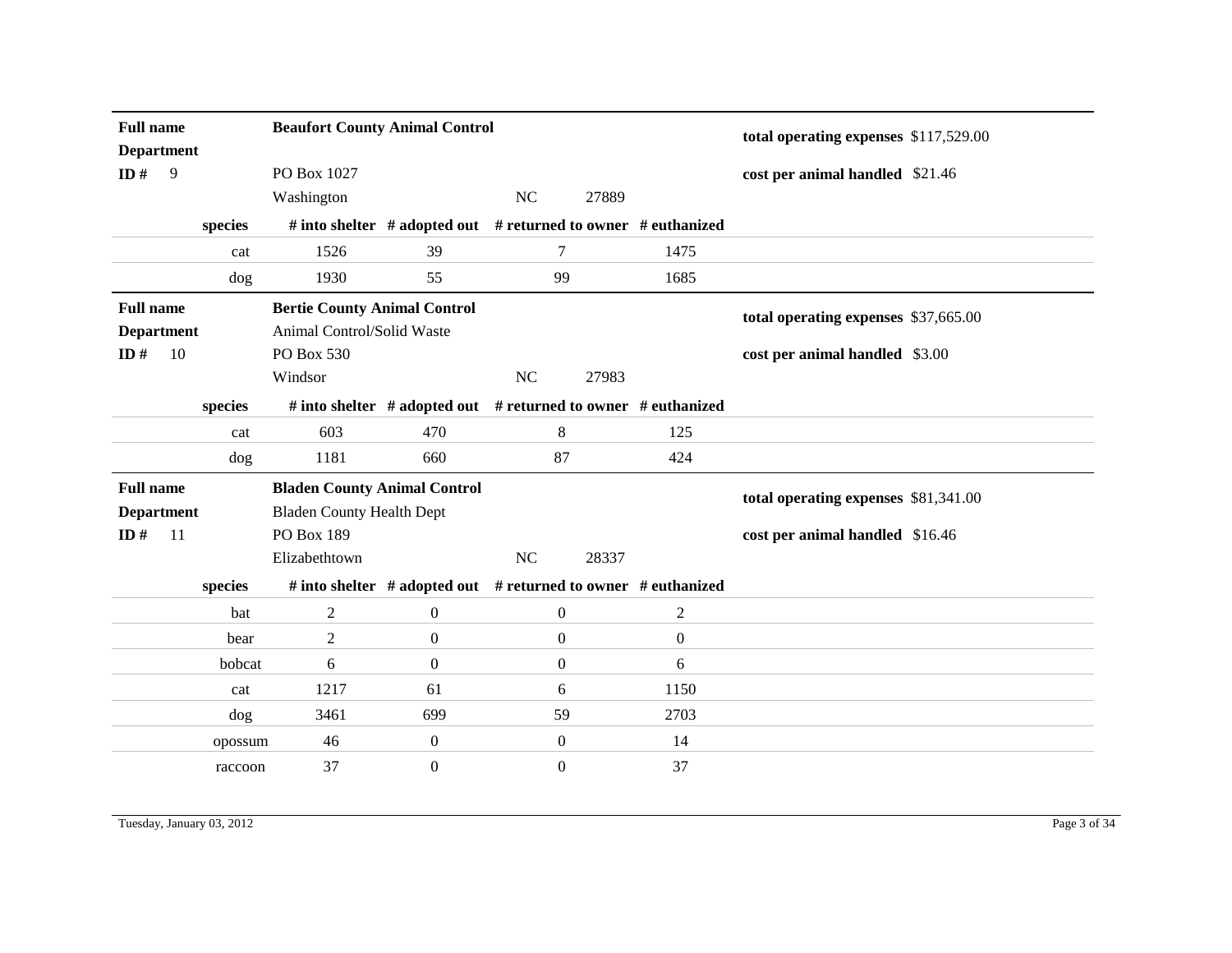| <b>Full name</b><br><b>Department</b> |    |              | <b>Brunswick County Animal Services</b><br><b>Brunswick County Health Dept</b> |                                                               |                  | total operating expenses \$376,273.41 |                |                                       |
|---------------------------------------|----|--------------|--------------------------------------------------------------------------------|---------------------------------------------------------------|------------------|---------------------------------------|----------------|---------------------------------------|
| ID $#$                                | 12 |              | PO Box 92                                                                      |                                                               |                  |                                       |                |                                       |
|                                       |    |              |                                                                                |                                                               |                  |                                       |                | cost per animal handled \$70.95       |
|                                       |    |              | Supply                                                                         |                                                               | NC               | 28462                                 |                |                                       |
|                                       |    | species      |                                                                                | # into shelter # adopted out # returned to owner # euthanized |                  |                                       |                |                                       |
|                                       |    | birds        | 7                                                                              | $\theta$                                                      | $\overline{0}$   |                                       | $\mathbf{0}$   |                                       |
|                                       |    | cat          | 2329                                                                           | 225                                                           | 15               |                                       | 1864           |                                       |
|                                       |    | chickens     | 26                                                                             | $\theta$                                                      | $\overline{2}$   |                                       | 18             |                                       |
|                                       |    | dog          | 2848                                                                           | 642                                                           | 161              |                                       | 1887           |                                       |
|                                       |    | duck         | 23                                                                             | $\boldsymbol{0}$                                              | $\boldsymbol{0}$ |                                       | 8              |                                       |
|                                       |    | fowl         | 25                                                                             | $\boldsymbol{0}$                                              | $\boldsymbol{0}$ |                                       | $\tau$         |                                       |
|                                       |    | fox          | -1                                                                             | $\theta$                                                      | $\boldsymbol{0}$ |                                       | 1              |                                       |
|                                       |    | hog          | 10                                                                             | $\boldsymbol{0}$                                              | $\overline{2}$   |                                       | $\mathbf{0}$   |                                       |
|                                       |    | opossum      | $\tau$                                                                         | $\boldsymbol{0}$                                              | $\boldsymbol{0}$ |                                       | $\mathbf{0}$   |                                       |
|                                       |    | raccoon      | 2                                                                              | $\boldsymbol{0}$                                              | $\boldsymbol{0}$ |                                       | $\overline{2}$ |                                       |
|                                       |    | ietnamese pi | 25                                                                             | $\boldsymbol{0}$                                              | $\overline{c}$   |                                       | 1              |                                       |
| <b>Full name</b>                      |    |              | <b>Burke County Animal Shelter</b>                                             |                                                               |                  |                                       |                | total operating expenses \$240,000.00 |
| <b>Department</b>                     |    |              | <b>Burke County Sheriff's Dept</b>                                             |                                                               |                  |                                       |                |                                       |
| ID $#$                                | 13 |              | 150 Government Dr                                                              |                                                               |                  |                                       |                | cost per animal handled \$25.00       |
|                                       |    |              | Morganton                                                                      |                                                               | NC               | 28655                                 |                |                                       |
|                                       |    | species      |                                                                                | # into shelter # adopted out # returned to owner # euthanized |                  |                                       |                |                                       |
|                                       |    | cat          | 1985                                                                           | 127                                                           | 18               |                                       | 1832           |                                       |
|                                       |    | dog          | 2910                                                                           | 589                                                           | 108              |                                       | 1955           |                                       |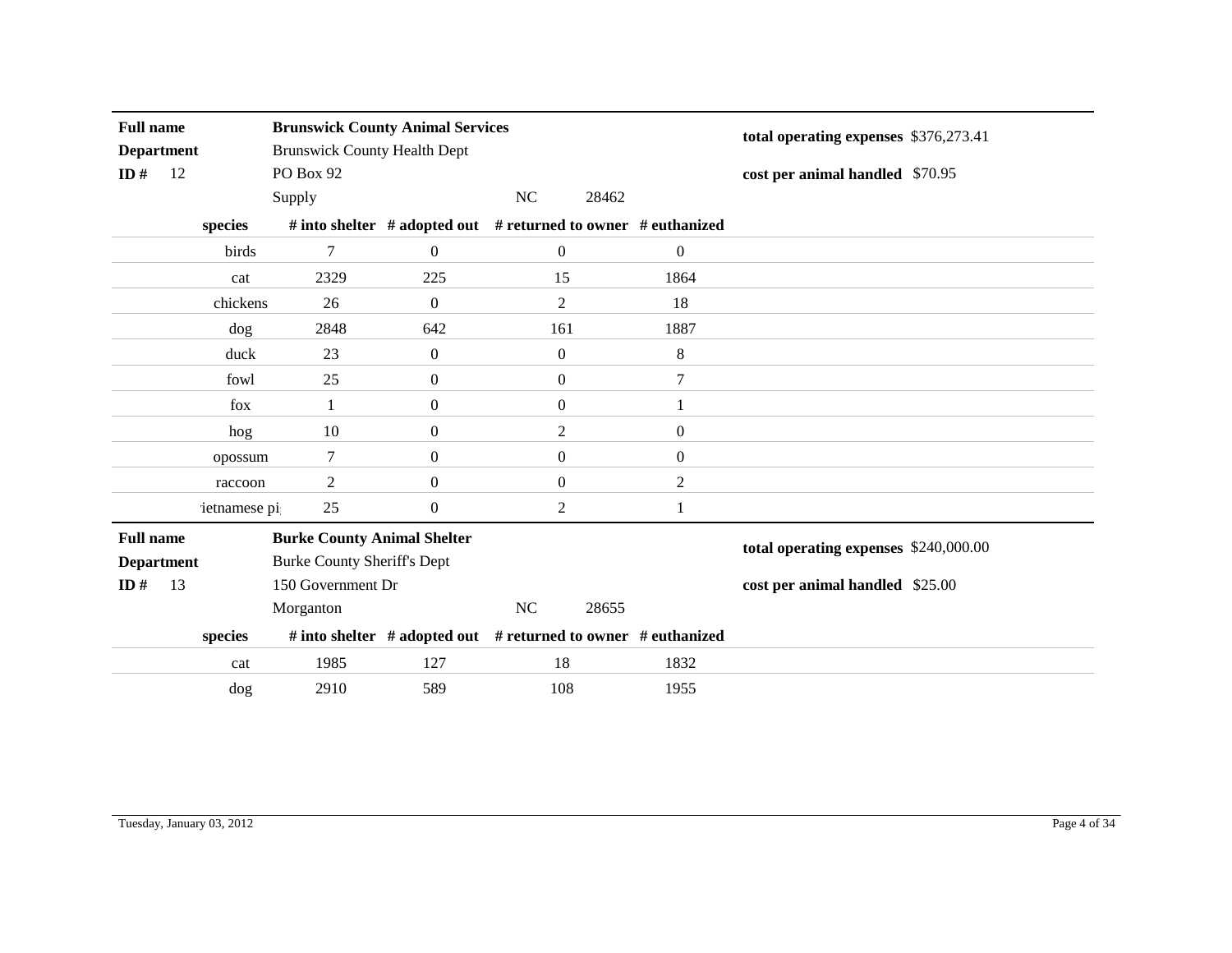| <b>Full name</b><br><b>Department</b><br>ID $#$<br>14 |    |           | <b>Cabarrus County Animal Control</b><br>Cabarrus County Sheriff's Dept<br>PO Box 525 |                                                               |                  |                  | total operating expenses \$124,367.00<br>cost per animal handled \$91.85 |
|-------------------------------------------------------|----|-----------|---------------------------------------------------------------------------------------|---------------------------------------------------------------|------------------|------------------|--------------------------------------------------------------------------|
|                                                       |    |           | Concord                                                                               |                                                               | NC               | 28026-0525       |                                                                          |
|                                                       |    | species   |                                                                                       | # into shelter # adopted out # returned to owner # euthanized |                  |                  |                                                                          |
|                                                       |    | dog       | 973                                                                                   | 97                                                            | 117              | 759              |                                                                          |
| <b>Full name</b><br><b>Department</b>                 |    |           | <b>Caldwell County Animal Control</b>                                                 |                                                               |                  |                  | total operating expenses \$276,094.67                                    |
| ID $#$                                                | 15 |           | PO Box 2200                                                                           |                                                               |                  |                  | cost per animal handled \$47.65                                          |
|                                                       |    | species   | Lenoir                                                                                | # into shelter # adopted out # returned to owner # euthanized | NC               | 28645            |                                                                          |
|                                                       |    | bat       | 10                                                                                    | $\mathbf{0}$                                                  | $\boldsymbol{0}$ | 5                |                                                                          |
|                                                       |    | bobcat    | -1                                                                                    | $\overline{0}$                                                | $\mathbf{0}$     | $\mathbf{0}$     |                                                                          |
|                                                       |    | cat       | 2601                                                                                  | 47                                                            | 15               | 2521             |                                                                          |
|                                                       |    | dog       | 3130                                                                                  | 132                                                           | 230              | 2725             |                                                                          |
|                                                       |    | fox       | 3                                                                                     | $\mathbf{0}$                                                  | $\mathbf{0}$     | $\boldsymbol{0}$ |                                                                          |
|                                                       |    | groundhog | -1                                                                                    | $\overline{0}$                                                | $\overline{0}$   | $\mathbf{0}$     |                                                                          |
|                                                       |    | raccoon   | 39                                                                                    | $\boldsymbol{0}$                                              | $\mathbf{0}$     | 20               |                                                                          |
|                                                       |    | skunk     | 6                                                                                     | $\overline{0}$                                                | $\boldsymbol{0}$ | $\mathfrak{Z}$   |                                                                          |
|                                                       |    | squirrel  | 3                                                                                     | $\boldsymbol{0}$                                              | $\overline{0}$   | 1                |                                                                          |
| <b>Full name</b><br><b>Department</b>                 |    |           | <b>Catawba County Animal Control and Shelter</b>                                      |                                                               |                  |                  | total operating expenses \$326,315.00                                    |
| ID#                                                   | 19 |           | PO Box 389                                                                            |                                                               |                  |                  | cost per animal handled \$49.00                                          |
|                                                       |    |           | Newton                                                                                |                                                               | NC               | 28658            |                                                                          |
|                                                       |    | species   |                                                                                       | # into shelter # adopted out # returned to owner # euthanized |                  |                  |                                                                          |
|                                                       |    | bat       | $\overline{4}$                                                                        | $\boldsymbol{0}$                                              | $\boldsymbol{0}$ | 4                |                                                                          |
|                                                       |    | cat       | 2929                                                                                  | 147                                                           | 21               | 2825             |                                                                          |

Tuesday, January 03, 2012 Page 5 of 34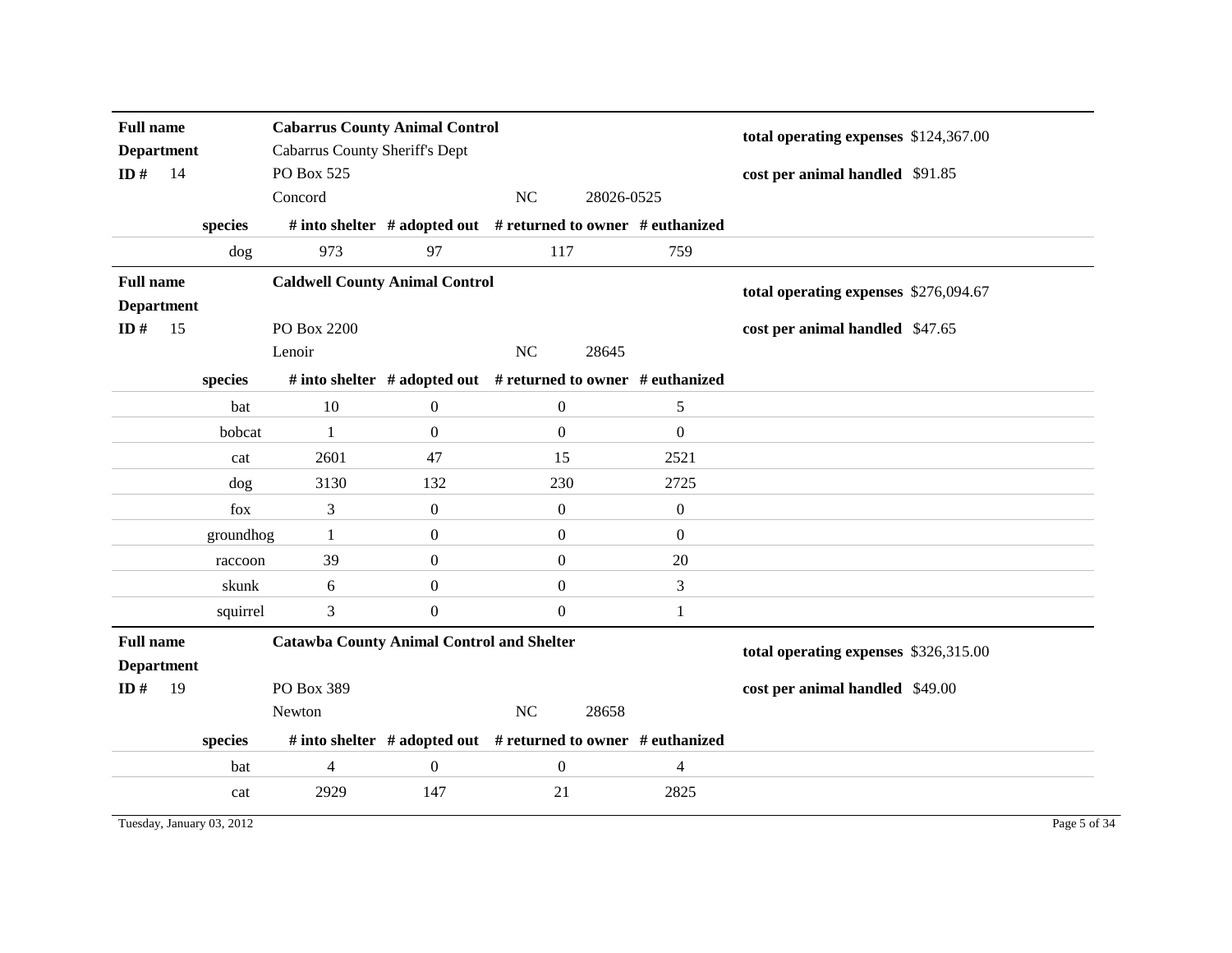|                  |                   | dog       | 3680                                        | 597              | 306                                                           | 2739             |                                         |
|------------------|-------------------|-----------|---------------------------------------------|------------------|---------------------------------------------------------------|------------------|-----------------------------------------|
|                  |                   | fox       | $\overline{c}$                              | $\boldsymbol{0}$ | $\boldsymbol{0}$                                              | $\overline{2}$   |                                         |
|                  |                   | raccoon   | 11                                          | $\boldsymbol{0}$ | $\boldsymbol{0}$                                              | 11               |                                         |
|                  |                   | skunk     | $\overline{4}$                              | $\boldsymbol{0}$ | $\boldsymbol{0}$                                              | $\overline{4}$   |                                         |
| <b>Full name</b> |                   |           | <b>Charlotte-Mecklenburg Animal Control</b> |                  |                                                               |                  | total operating expenses \$4,232,238.00 |
|                  | <b>Department</b> |           | Charlotte-Mecklenburg Police Dept           |                  |                                                               |                  |                                         |
| ID $#$           | 20                |           | 8315 Byrum Dr                               |                  |                                                               |                  | cost per animal handled \$202.73        |
|                  |                   |           | Charlotte                                   |                  | NC<br>28217                                                   |                  |                                         |
|                  |                   | species   |                                             |                  | # into shelter # adopted out # returned to owner # euthanized |                  |                                         |
|                  |                   | bat       | 210                                         | $\boldsymbol{0}$ | $\boldsymbol{0}$                                              | 168              |                                         |
|                  |                   | bird      | 491                                         | 50               | 124                                                           | 221              |                                         |
|                  |                   | cat       | 7962                                        | 1027             | 209                                                           | 6726             |                                         |
|                  |                   | deer      | 45                                          | $\boldsymbol{0}$ | $\boldsymbol{0}$                                              | 29               |                                         |
|                  |                   | dog       | 10618                                       | 1798             | 1882                                                          | 6832             |                                         |
|                  |                   | equine    | $\boldsymbol{2}$                            | $\boldsymbol{0}$ | 1                                                             | $\mathbf{0}$     |                                         |
|                  |                   | ferret    | 39                                          | 13               | 20                                                            | 3                |                                         |
|                  |                   | fox       | 48                                          | $\boldsymbol{0}$ | $\boldsymbol{0}$                                              | 46               |                                         |
|                  |                   | goat      | 23                                          | 19               | $\mathbf{1}$                                                  | $\overline{3}$   |                                         |
|                  |                   | livestock | $\mathbf{1}$                                | $\boldsymbol{0}$ | 1                                                             | $\mathbf{0}$     |                                         |
|                  |                   | opossum   | 259                                         | $\boldsymbol{0}$ | $\boldsymbol{0}$                                              | 81               |                                         |
|                  |                   | pig       | 32                                          | 19               | $\boldsymbol{0}$                                              | $\overline{2}$   |                                         |
|                  |                   | rabbit    | 100                                         | 42               | $\mathbf{1}$                                                  | 42               |                                         |
|                  |                   | raccoon   | 878                                         | $\boldsymbol{0}$ | $\boldsymbol{0}$                                              | 767              |                                         |
|                  |                   | reptile   | 64                                          | 24               | 3                                                             | 11               |                                         |
|                  |                   | rodent    | 101                                         | 6                | $\boldsymbol{0}$                                              | 43               |                                         |
|                  |                   | skunk     | 3                                           | $\boldsymbol{0}$ | $\boldsymbol{0}$                                              | $\boldsymbol{2}$ |                                         |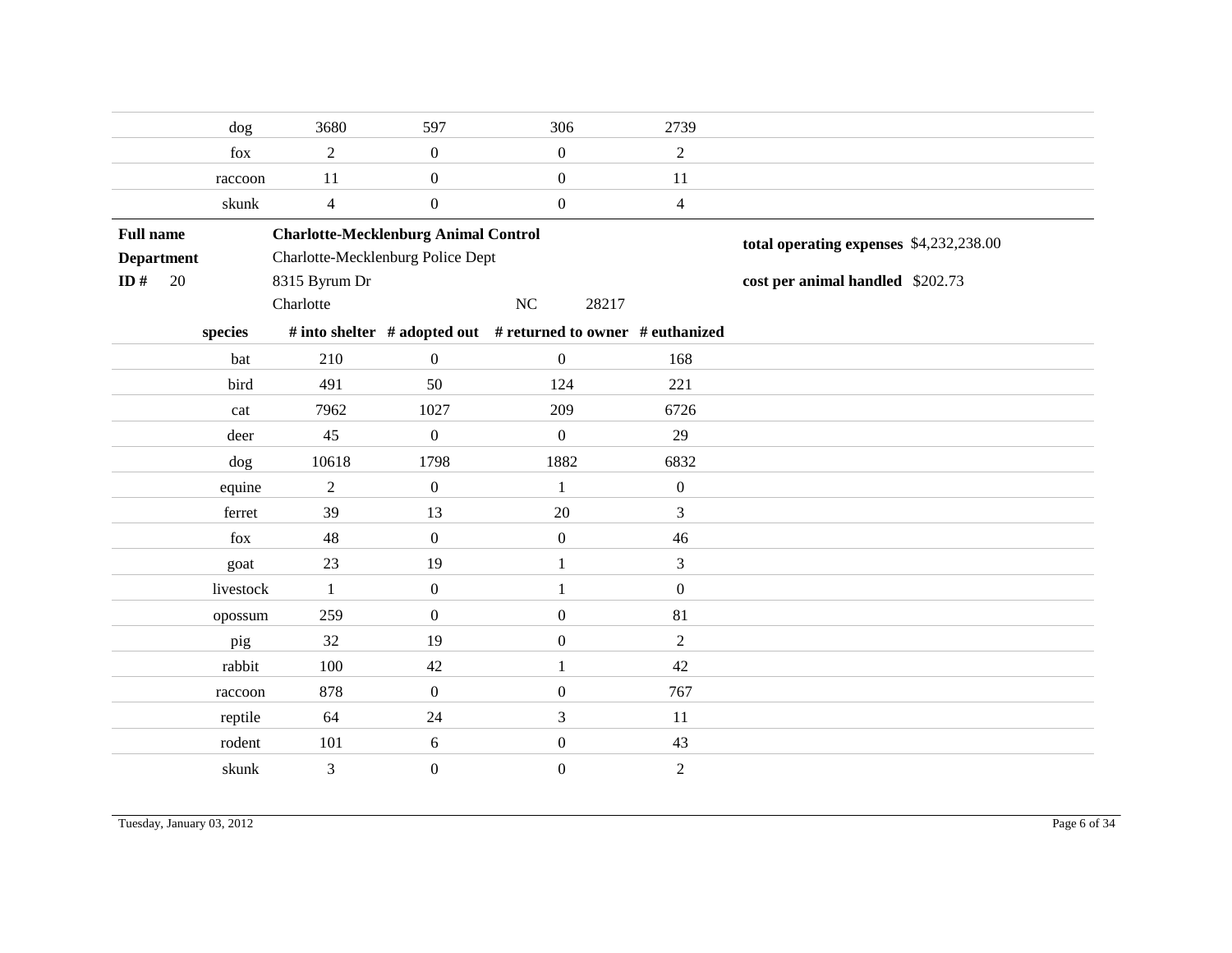| <b>Full name</b><br><b>Department</b><br>ID $#$ | 21      | <b>Chatham County Animal Control</b><br><b>Chatham County Health Dept</b><br>725 County Landfill Rd |                                                               |                  |                |                | total operating expenses \$234,280.00<br>cost per animal handled \$98.56 |
|-------------------------------------------------|---------|-----------------------------------------------------------------------------------------------------|---------------------------------------------------------------|------------------|----------------|----------------|--------------------------------------------------------------------------|
|                                                 |         | Pittsboro                                                                                           |                                                               | NC               | 27312          |                |                                                                          |
|                                                 | species |                                                                                                     | # into shelter # adopted out # returned to owner # euthanized |                  |                |                |                                                                          |
|                                                 | cat     | 1111                                                                                                | 89                                                            | 5                |                | 1000           |                                                                          |
|                                                 | dog     | 1266                                                                                                | 269                                                           |                  | 116            | 818            |                                                                          |
| <b>Full name</b><br><b>Department</b>           |         | <b>Chowan County Animal Control</b>                                                                 |                                                               |                  |                |                | total operating expenses \$20,012,864.00                                 |
| ID $#$                                          | 23      | 138 Icaria Rd<br>Tyner                                                                              |                                                               | NC               | 27980          |                | cost per animal handled \$7,610.00                                       |
|                                                 | species |                                                                                                     | # into shelter # adopted out # returned to owner # euthanized |                  |                |                |                                                                          |
|                                                 | bat     | $\tau$                                                                                              | $\overline{0}$                                                | $\mathbf{0}$     |                | $\overline{2}$ |                                                                          |
|                                                 | cat     | 797                                                                                                 | 77                                                            | 4                |                | 716            |                                                                          |
|                                                 | dog     | 725                                                                                                 | 136                                                           | 55               |                | 510            |                                                                          |
|                                                 | fox     | 1                                                                                                   | $\mathbf{0}$                                                  | $\boldsymbol{0}$ |                | 1              |                                                                          |
|                                                 | opossum | 34                                                                                                  | $\overline{0}$                                                | $\overline{0}$   |                | $\overline{0}$ |                                                                          |
|                                                 | other   | 15                                                                                                  | $\boldsymbol{0}$                                              |                  | $\overline{0}$ | 3              |                                                                          |
|                                                 | raccoon | 11                                                                                                  | $\boldsymbol{0}$                                              | $\overline{0}$   |                | 9              |                                                                          |
| <b>Full name</b><br><b>Department</b><br>ID#    | 25      | <b>City of Burlington Animal Control</b><br><b>Burlington Police Department</b><br>267 W Front St   |                                                               |                  |                |                | total operating expenses \$324,893.23<br>cost per animal handled \$55.83 |
|                                                 |         | Burlington                                                                                          |                                                               | NC               | 27215          |                |                                                                          |
|                                                 | species |                                                                                                     | # into shelter # adopted out # returned to owner # euthanized |                  |                |                |                                                                          |
|                                                 | cat     | 1955                                                                                                | 108                                                           | 89               |                | 1622           |                                                                          |
|                                                 | dog     | 2289                                                                                                | 127                                                           | 348              |                | 1687           |                                                                          |
|                                                 | other   | 167                                                                                                 | 34                                                            | 16               |                | 101            |                                                                          |

Tuesday, January 03, 2012 Page 7 of 34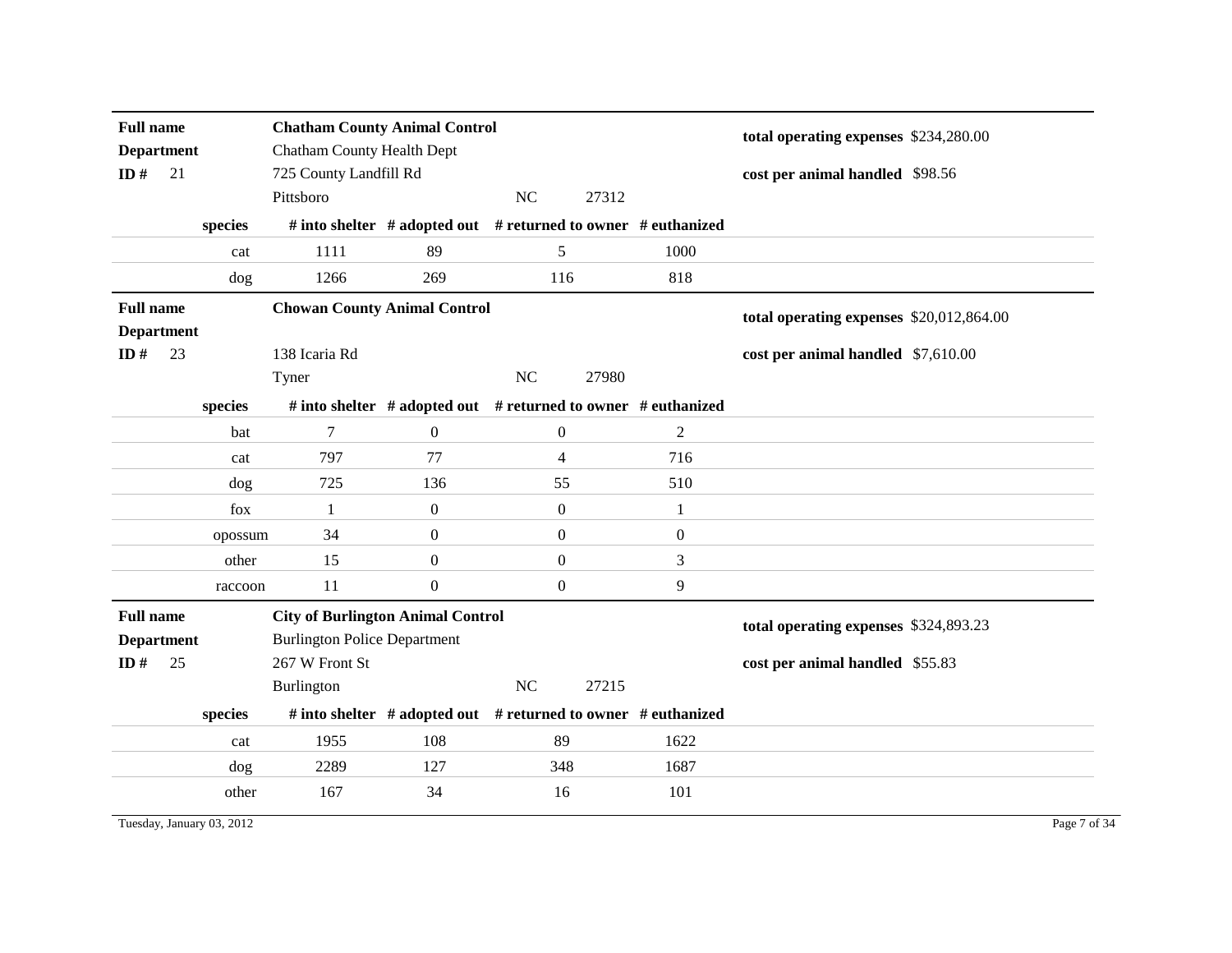| <b>Full name</b><br><b>Department</b><br>ID#<br>42 |           | <b>City of Rocky Mount Animal Control</b><br>Rocky Mount Police Dept<br>PO Box 1180<br>Rocky Mount |                  | NC<br>27801                                                   |                  | total operating expenses \$162,000.00<br>cost per animal handled \$76.71 |
|----------------------------------------------------|-----------|----------------------------------------------------------------------------------------------------|------------------|---------------------------------------------------------------|------------------|--------------------------------------------------------------------------|
|                                                    | species   |                                                                                                    |                  | # into shelter # adopted out # returned to owner # euthanized |                  |                                                                          |
|                                                    | bat       | $\mathbf{1}$                                                                                       | $\boldsymbol{0}$ | $\boldsymbol{0}$                                              | $\mathbf{1}$     |                                                                          |
|                                                    | bird      | 13                                                                                                 | $\overline{0}$   | $\boldsymbol{7}$                                              | 6                |                                                                          |
|                                                    | cat       | 1008                                                                                               | 153              | 13                                                            | 824              |                                                                          |
|                                                    | chipmunk  | $\mathbf{1}$                                                                                       | $\boldsymbol{0}$ | $\mathbf{1}$                                                  | $\boldsymbol{0}$ |                                                                          |
|                                                    | deer      | $\overline{2}$                                                                                     | $\mathbf{0}$     | $\boldsymbol{0}$                                              | $\overline{2}$   |                                                                          |
|                                                    | dog       | 1730                                                                                               | 197              | 284                                                           | 1288             |                                                                          |
|                                                    | ferret    | 1                                                                                                  | $\boldsymbol{0}$ | $\mathbf{1}$                                                  | $\boldsymbol{0}$ |                                                                          |
|                                                    | groundhog | 3                                                                                                  | $\boldsymbol{0}$ | $\boldsymbol{0}$                                              | $\mathfrak 3$    |                                                                          |
|                                                    | opossum   | 45                                                                                                 | $\overline{0}$   | 43                                                            | $\overline{2}$   |                                                                          |
|                                                    | pig       | 3                                                                                                  | 3                | $\boldsymbol{0}$                                              | $\boldsymbol{0}$ |                                                                          |
|                                                    | rabbit    | 3                                                                                                  | $\boldsymbol{0}$ | $\overline{3}$                                                | $\mathbf{0}$     |                                                                          |
|                                                    | raccoon   | 24                                                                                                 | $\boldsymbol{0}$ | $\boldsymbol{0}$                                              | 24               |                                                                          |
|                                                    | ringtail  | $\mathbf{1}$                                                                                       | $\boldsymbol{0}$ | $\mathbf{1}$                                                  | $\boldsymbol{0}$ |                                                                          |
|                                                    | snake     | 9                                                                                                  | $\boldsymbol{0}$ | 6                                                             | 3                |                                                                          |
|                                                    | squirrel  | 42                                                                                                 | $\boldsymbol{0}$ | 39                                                            | 3                |                                                                          |
|                                                    | turtle    | $\overline{4}$                                                                                     | $\boldsymbol{0}$ | 3                                                             | $\mathbf{1}$     |                                                                          |
| <b>Full name</b>                                   |           | <b>City of Tarboro Animal Control</b>                                                              |                  |                                                               |                  | total operating expenses \$0.00                                          |
| <b>Department</b>                                  |           | Dept. of Public Works                                                                              |                  |                                                               |                  |                                                                          |
| ID $#$<br>45                                       |           | PO Box 220                                                                                         |                  |                                                               |                  | cost per animal handled \$0.00                                           |
|                                                    |           | Tarboro                                                                                            |                  | $\rm NC$<br>27886                                             |                  |                                                                          |
|                                                    | species   |                                                                                                    |                  | # into shelter # adopted out # returned to owner # euthanized |                  |                                                                          |
|                                                    | no report | $\boldsymbol{0}$                                                                                   | $\boldsymbol{0}$ | $\boldsymbol{0}$                                              | $\boldsymbol{0}$ |                                                                          |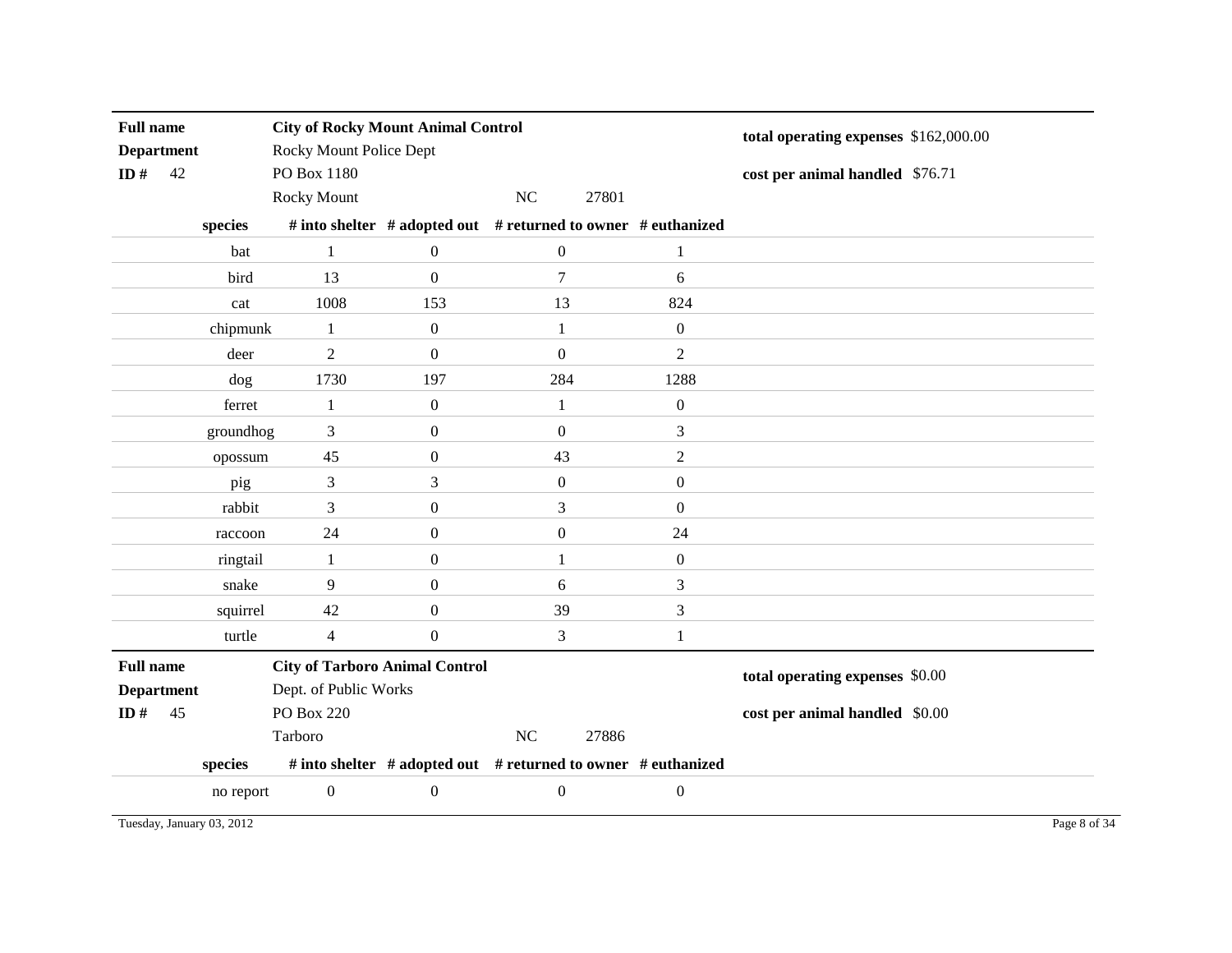| <b>Full name</b><br><b>Department</b><br>ID $#$<br>48 |    |           | <b>Cleveland County Animal Control</b><br><b>Cleveland County Animal Shelter</b><br>315 E Grover St |                                                               |                  |            |                | total operating expenses \$310,815.00<br>cost per animal handled \$39.87 |
|-------------------------------------------------------|----|-----------|-----------------------------------------------------------------------------------------------------|---------------------------------------------------------------|------------------|------------|----------------|--------------------------------------------------------------------------|
|                                                       |    |           | Shelby                                                                                              |                                                               | $\rm NC$         | 28150-3998 |                |                                                                          |
|                                                       |    | species   |                                                                                                     | # into shelter # adopted out # returned to owner # euthanized |                  |            |                |                                                                          |
|                                                       |    | bat       | 16                                                                                                  | $\boldsymbol{0}$                                              | $\boldsymbol{0}$ |            | 16             |                                                                          |
|                                                       |    | bird      | 5                                                                                                   | $\mathbf{0}$                                                  | $\overline{2}$   |            | 3              |                                                                          |
|                                                       |    | cat       | 3552                                                                                                | 13                                                            | 25               |            | 2634           |                                                                          |
|                                                       |    | chipmunks | $\mathbf{1}$                                                                                        | $\boldsymbol{0}$                                              | $\boldsymbol{0}$ |            | $\mathbf{1}$   |                                                                          |
|                                                       |    | deer      | $\overline{2}$                                                                                      | $\boldsymbol{0}$                                              | $\mathbf{1}$     |            | $\mathbf{1}$   |                                                                          |
|                                                       |    | dog       | 3990                                                                                                | 32                                                            | 326              |            | 3448           |                                                                          |
|                                                       |    | ferret    | -1                                                                                                  | $\mathbf{0}$                                                  | $\mathbf{0}$     |            | 1              |                                                                          |
|                                                       |    | Fox       | 32                                                                                                  | $\boldsymbol{0}$                                              | $\mathbf{0}$     |            | 32             |                                                                          |
|                                                       |    | groundhog | 10                                                                                                  | $\boldsymbol{0}$                                              | $\mathbf{0}$     |            | 10             |                                                                          |
|                                                       |    | livestock | 17                                                                                                  | $\boldsymbol{0}$                                              | $\,8\,$          |            | $\overline{2}$ |                                                                          |
|                                                       |    | opossum   | 44                                                                                                  | $\boldsymbol{0}$                                              | $\mathbf{0}$     |            | 44             |                                                                          |
|                                                       |    | rabbit    | -1                                                                                                  | $\mathbf{0}$                                                  | $\mathbf{1}$     |            | $\mathbf{0}$   |                                                                          |
|                                                       |    | raccoon   | 107                                                                                                 | $\boldsymbol{0}$                                              | $\mathbf{0}$     |            | 107            |                                                                          |
|                                                       |    | Skunk     | 16                                                                                                  | $\boldsymbol{0}$                                              | $\mathbf{0}$     |            | 16             |                                                                          |
|                                                       |    | squirrel  | $\overline{2}$                                                                                      | $\overline{0}$                                                | $\boldsymbol{0}$ |            | $\overline{2}$ |                                                                          |
| <b>Full name</b>                                      |    |           | <b>Columbus County Animal Control</b>                                                               |                                                               |                  |            |                | total operating expenses \$118,410.00                                    |
| <b>Department</b>                                     |    |           |                                                                                                     |                                                               |                  |            |                |                                                                          |
| ID $#$                                                | 49 |           | 111 Washington Ave                                                                                  |                                                               |                  |            |                | cost per animal handled \$262.32                                         |
|                                                       |    |           | Whiteville                                                                                          |                                                               | NC               | 28472      |                |                                                                          |
|                                                       |    | species   |                                                                                                     | # into shelter # adopted out # returned to owner # euthanized |                  |            |                |                                                                          |
|                                                       |    | cat       | 1537                                                                                                | 84                                                            | 32               |            | 1421           |                                                                          |
|                                                       |    | dog       | 2977                                                                                                | 350                                                           | 93               |            | 2534           |                                                                          |

Tuesday, January 03, 2012 Page 9 of 34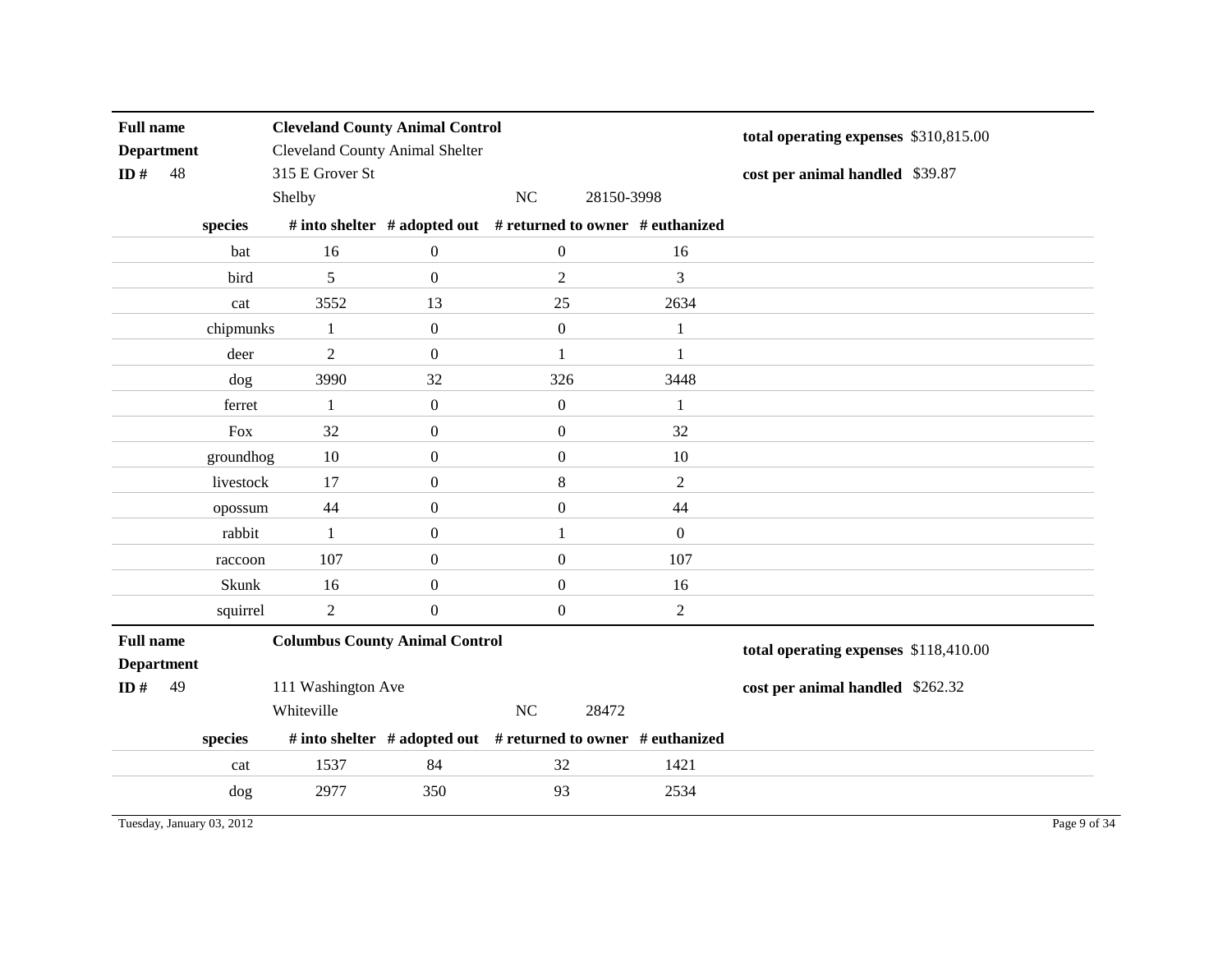| <b>Full name</b>  |                   |              | <b>Craven-Pamlico Animal Services Center</b> |                  |                                                               |                | total operating expenses \$242,464.00 |
|-------------------|-------------------|--------------|----------------------------------------------|------------------|---------------------------------------------------------------|----------------|---------------------------------------|
| <b>Department</b> |                   |              | <b>Craven County Health Dept</b>             |                  |                                                               |                |                                       |
| ID $#$            | 51                |              | 1639 Old Airport Rd                          |                  |                                                               |                | cost per animal handled \$38.88       |
|                   |                   |              | New Bern                                     |                  | <b>NC</b><br>28562                                            |                |                                       |
|                   |                   | species      |                                              |                  | # into shelter # adopted out # returned to owner # euthanized |                |                                       |
|                   |                   | bat          | 4                                            | $\boldsymbol{0}$ | $\boldsymbol{0}$                                              | 4              |                                       |
|                   |                   | can. Goose   | 1                                            | $\Omega$         | $\overline{0}$                                                | 1              |                                       |
|                   |                   | cat          | 3289                                         | 144              | 28                                                            | 3071           |                                       |
|                   |                   | dog          | 2878                                         | 334              | 259                                                           | 2213           |                                       |
|                   |                   | fox          | 5                                            | $\boldsymbol{0}$ | $\overline{0}$                                                | 5              |                                       |
|                   |                   | mallard duck | 1                                            | $\mathbf{0}$     | $\overline{0}$                                                | 1              |                                       |
|                   |                   | opossum      | 34                                           | $\mathbf{0}$     | 33                                                            | 1              |                                       |
|                   |                   | raccoon      | 24                                           | $\boldsymbol{0}$ | $\overline{0}$                                                | 24             |                                       |
|                   |                   |              |                                              |                  |                                                               |                |                                       |
| <b>Full name</b>  |                   |              | <b>Cumberland County Animal Control</b>      |                  |                                                               |                |                                       |
|                   | <b>Department</b> |              |                                              |                  |                                                               |                | total operating expenses \$0.00       |
| ID $#$            | 52                |              | PO Drawer 1829                               |                  |                                                               |                | cost per animal handled \$0.00        |
|                   |                   |              | Fayetteville                                 |                  | NC<br>28302                                                   |                |                                       |
|                   |                   | species      |                                              |                  | # into shelter # adopted out # returned to owner # euthanized |                |                                       |
|                   |                   | no report    | $\overline{0}$                               | $\boldsymbol{0}$ | $\overline{0}$                                                | $\overline{0}$ |                                       |
| <b>Full name</b>  |                   |              | <b>Davidson County Animal Control</b>        |                  |                                                               |                |                                       |
|                   | <b>Department</b> |              |                                              |                  |                                                               |                | total operating expenses \$95,661.00  |
| ID $#$            | 54                |              | 490 Glendale Rd                              |                  |                                                               |                | cost per animal handled \$10.89       |
|                   |                   |              | Lexington                                    |                  | NC<br>27292                                                   |                |                                       |
|                   |                   | species      |                                              |                  | # into shelter # adopted out # returned to owner # euthanized |                |                                       |
|                   |                   | cat          | 4070                                         | 137              | 22                                                            | 3911           |                                       |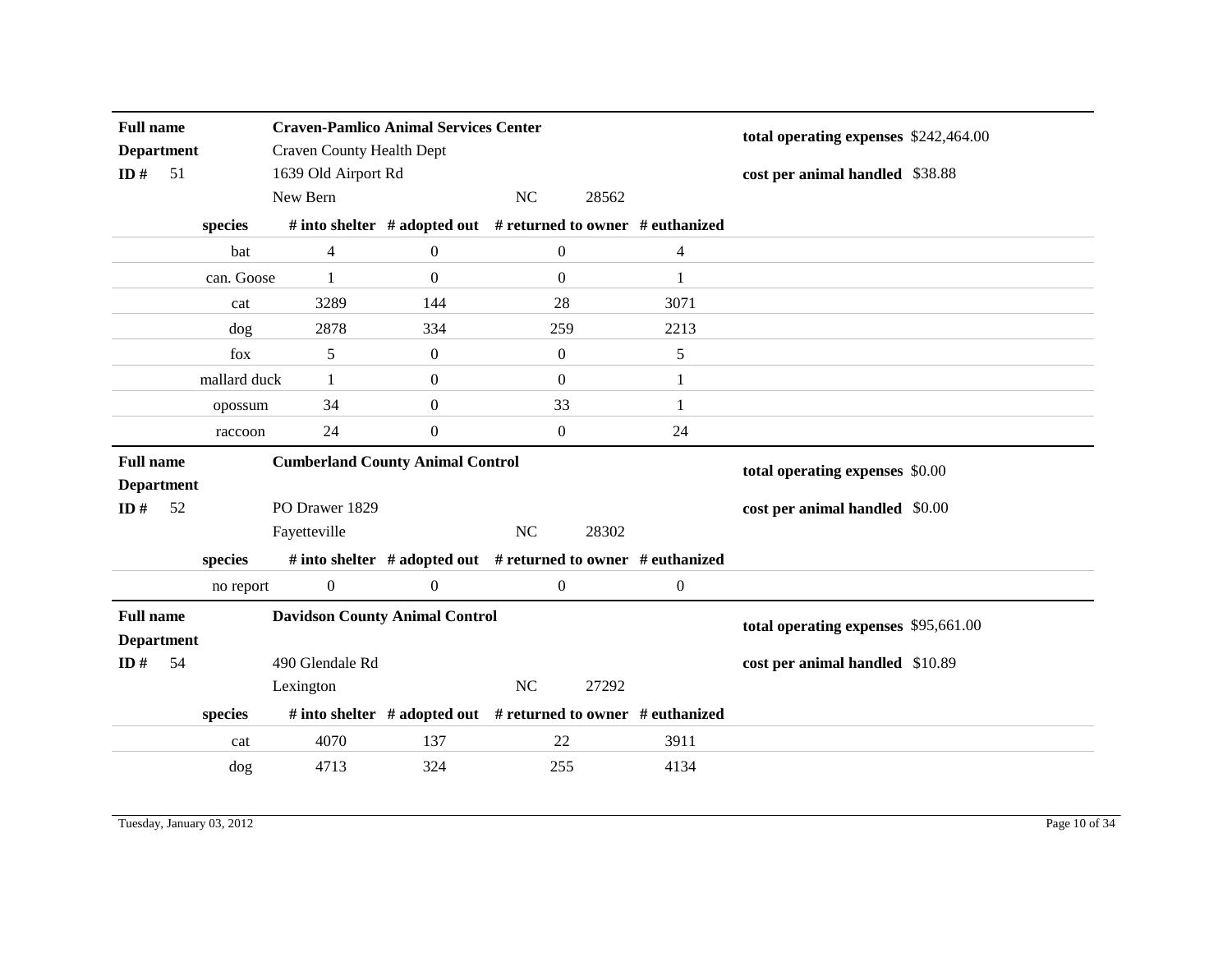| <b>Full name</b>  |           | <b>Davie County Animal Control</b>     |                                                               |                  |       |                  | total operating expenses \$86,000.00  |  |
|-------------------|-----------|----------------------------------------|---------------------------------------------------------------|------------------|-------|------------------|---------------------------------------|--|
| <b>Department</b> |           |                                        |                                                               |                  |       |                  |                                       |  |
| ID $#$<br>55      |           | 809 Salisbury St                       |                                                               |                  |       |                  | cost per animal handled \$53.34       |  |
|                   |           | Mocksville                             |                                                               | NC               | 27028 |                  |                                       |  |
|                   | species   |                                        | # into shelter # adopted out # returned to owner # euthanized |                  |       |                  |                                       |  |
|                   | bats      | $\overline{4}$                         | $\overline{0}$                                                | $\boldsymbol{0}$ |       | $\overline{4}$   |                                       |  |
|                   | cat       | 419                                    | 36                                                            | 11               |       | 372              |                                       |  |
|                   | $\log$    | 1193                                   | 61                                                            | 37               |       | 1095             |                                       |  |
|                   | raccoon   | 35                                     | $\boldsymbol{0}$                                              | $\boldsymbol{0}$ |       | 35               |                                       |  |
|                   | skunk     | 20                                     | $\boldsymbol{0}$                                              | $\boldsymbol{0}$ |       | 20               |                                       |  |
| <b>Full name</b>  |           | <b>Edgecombe County Animal Control</b> |                                                               |                  |       |                  | total operating expenses \$130,704.00 |  |
| <b>Department</b> |           |                                        |                                                               |                  |       |                  |                                       |  |
| ID#<br>58         |           | 2909 N Main St                         |                                                               |                  |       |                  | cost per animal handled \$69.97       |  |
|                   |           | Tarboro                                |                                                               | NC               | 27886 |                  |                                       |  |
|                   | species   |                                        | # into shelter # adopted out # returned to owner # euthanized |                  |       |                  |                                       |  |
|                   | cat       | 738                                    | 71                                                            | 3                |       | 642              |                                       |  |
|                   | deer      | 8                                      | $\mathbf{0}$                                                  | $\boldsymbol{0}$ |       | $\,8\,$          |                                       |  |
|                   | dog       | 1113                                   | 310                                                           | 42               |       | 702              |                                       |  |
|                   | goat      | $\mathbf{2}$                           | $\mathfrak{2}$                                                | $\overline{0}$   |       | $\boldsymbol{0}$ |                                       |  |
|                   | opossum   | 6                                      | $\boldsymbol{0}$                                              | 6                |       | $\boldsymbol{0}$ |                                       |  |
|                   | raccoon   | $\mathbf{1}$                           | $\boldsymbol{0}$                                              | $\boldsymbol{0}$ |       | 1                |                                       |  |
| <b>Full name</b>  |           | <b>Forsyth County Animal Control</b>   |                                                               |                  |       |                  | total operating expenses \$0.00       |  |
| <b>Department</b> |           |                                        |                                                               |                  |       |                  |                                       |  |
| 59<br>ID $#$      |           | 1200 Fairchild Dr                      |                                                               |                  |       |                  | cost per animal handled \$0.00        |  |
|                   |           | <b>Winston Salem</b>                   |                                                               | NC               | 27105 |                  |                                       |  |
|                   | species   |                                        | # into shelter # adopted out # returned to owner # euthanized |                  |       |                  |                                       |  |
|                   | no report | $\boldsymbol{0}$                       | $\boldsymbol{0}$                                              | $\boldsymbol{0}$ |       | $\boldsymbol{0}$ |                                       |  |

Tuesday, January 03, 2012 Page 11 of 34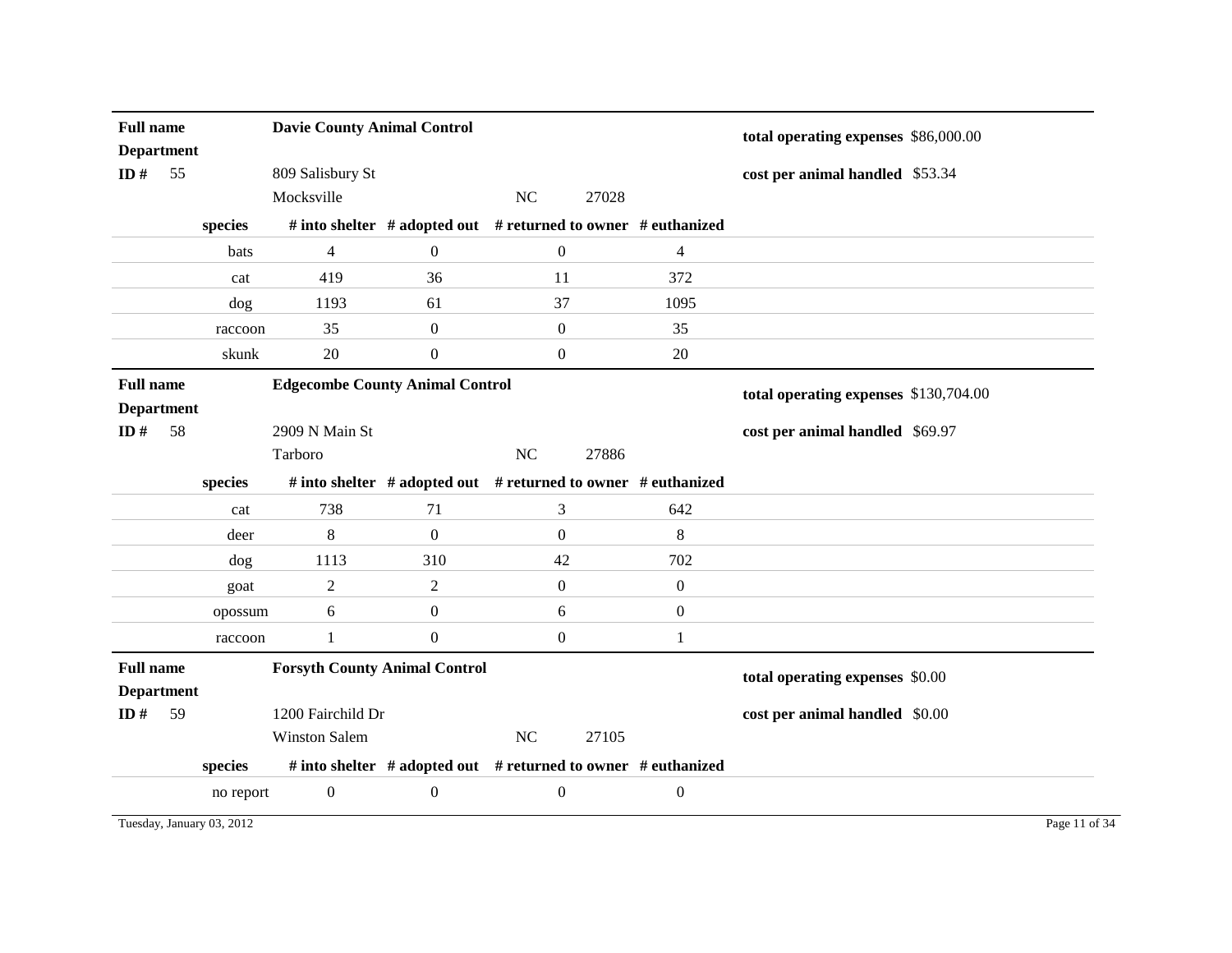| <b>Full name</b><br><b>Department</b><br>ID $#$<br>60 |           | <b>Franklin County Animal Control</b><br>Franklin County Health Dept<br>107 Industrial Dr Ste C<br>Louisburg |                  | NC               | 27549                                                         | total operating expenses \$359,111.44<br>cost per animal handled \$144.02 |
|-------------------------------------------------------|-----------|--------------------------------------------------------------------------------------------------------------|------------------|------------------|---------------------------------------------------------------|---------------------------------------------------------------------------|
|                                                       | species   |                                                                                                              |                  |                  | # into shelter # adopted out # returned to owner # euthanized |                                                                           |
|                                                       | bat       | 11                                                                                                           | $\boldsymbol{0}$ | $\boldsymbol{0}$ | 11                                                            |                                                                           |
|                                                       | bird      | $\overline{2}$                                                                                               | $\mathbf{0}$     | $\boldsymbol{0}$ | $\overline{2}$                                                |                                                                           |
|                                                       | bobcat    | $\mathbf{1}$                                                                                                 | $\boldsymbol{0}$ | $\boldsymbol{0}$ | 1                                                             |                                                                           |
|                                                       | cat       | 1079                                                                                                         | 18               | $\boldsymbol{0}$ | 1066                                                          |                                                                           |
|                                                       | dog       | 679                                                                                                          | 170              | 236              | 242                                                           |                                                                           |
|                                                       | dog       | 1990                                                                                                         | 155              | 127              | 1722                                                          |                                                                           |
|                                                       | fox       | 9                                                                                                            | $\boldsymbol{0}$ | $\boldsymbol{0}$ | 9                                                             |                                                                           |
|                                                       | groundhog | 5                                                                                                            | $\boldsymbol{0}$ | $\boldsymbol{0}$ | 5                                                             |                                                                           |
|                                                       | opossum   | 9                                                                                                            | $\boldsymbol{0}$ | $\boldsymbol{0}$ | 9                                                             |                                                                           |
|                                                       | pig       | $\overline{2}$                                                                                               | $\mathbf{0}$     | $\boldsymbol{0}$ | $\overline{2}$                                                |                                                                           |
|                                                       | rabbit    | $\mathbf{1}$                                                                                                 | $\boldsymbol{0}$ | $\boldsymbol{0}$ | 1                                                             |                                                                           |
|                                                       | raccoon   | 7                                                                                                            | $\boldsymbol{0}$ | $\boldsymbol{0}$ | 7                                                             |                                                                           |
|                                                       | rat       | $\boldsymbol{2}$                                                                                             | $\boldsymbol{0}$ | $\boldsymbol{0}$ | $\boldsymbol{2}$                                              |                                                                           |
|                                                       | snake     | $\overline{4}$                                                                                               | $\mathbf{0}$     | $\overline{0}$   | $\overline{4}$                                                |                                                                           |
| <b>Full name</b><br><b>Department</b>                 |           | <b>Gaston County Animal Control</b><br><b>Gaston County Police Dept</b>                                      |                  |                  |                                                               | total operating expenses \$821,156.00                                     |
| ID $#$<br>61                                          |           | PO Box 479                                                                                                   |                  |                  |                                                               | cost per animal handled \$78.19                                           |
|                                                       |           | Dallas                                                                                                       |                  | NC               | 28034                                                         |                                                                           |
|                                                       | species   |                                                                                                              |                  |                  | # into shelter # adopted out # returned to owner # euthanized |                                                                           |
|                                                       | birds     | 121                                                                                                          | 26               | 19               | 76                                                            |                                                                           |
|                                                       | cat       | 5056                                                                                                         | 21               | 83               | 4644                                                          |                                                                           |
|                                                       | coyote    | $\mathbf{1}$                                                                                                 | $\boldsymbol{0}$ | $\boldsymbol{0}$ | $\mathbf{1}$                                                  |                                                                           |

Tuesday, January 03, 2012 Page 12 of 34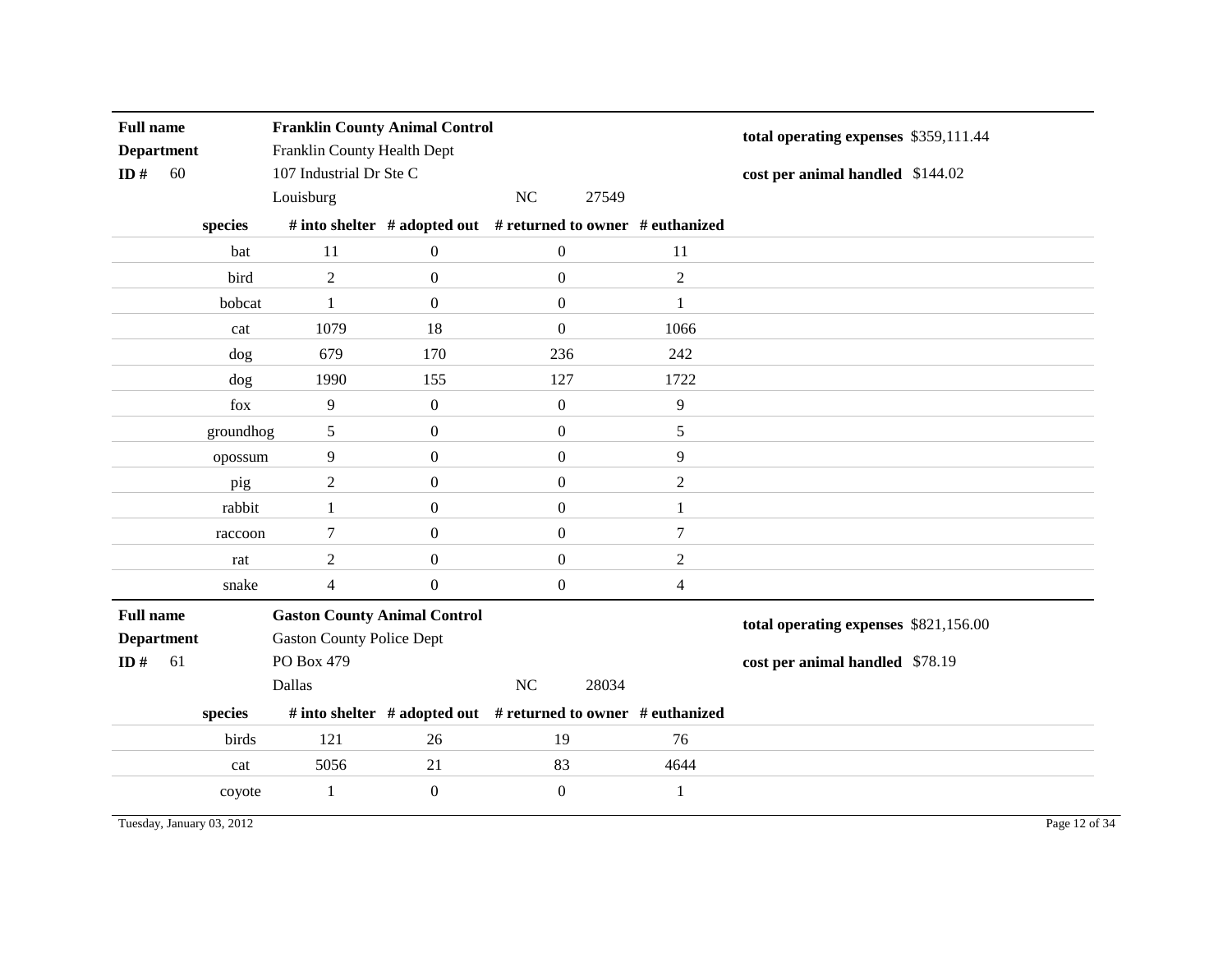|                           | deer        | 3                                  | $\boldsymbol{0}$ | $\boldsymbol{0}$                                              | 3                |                                      |
|---------------------------|-------------|------------------------------------|------------------|---------------------------------------------------------------|------------------|--------------------------------------|
|                           | dog         | 4930                               | 127              | 502                                                           | 4196             |                                      |
|                           | ferrets     | $\mathbf{1}$                       | $\boldsymbol{0}$ | $\boldsymbol{0}$                                              | 1                |                                      |
|                           | fish        | 3                                  | $\boldsymbol{0}$ | $\overline{3}$                                                | $\boldsymbol{0}$ |                                      |
|                           | fox         | 45                                 | $\boldsymbol{0}$ | $\boldsymbol{0}$                                              | 45               |                                      |
|                           | goats       | $\mathfrak{Z}$                     | $\overline{2}$   | 1                                                             | $\boldsymbol{0}$ |                                      |
|                           | groundhog   | 3                                  | $\boldsymbol{0}$ | $\overline{0}$                                                | 3                |                                      |
|                           | horses      | $\sqrt{2}$                         | $\boldsymbol{0}$ | $\overline{2}$                                                | $\boldsymbol{0}$ |                                      |
|                           | iguana      | $\mathbf{1}$                       | 1                | $\mathbf{0}$                                                  | $\overline{0}$   |                                      |
|                           | oppossum    | 83                                 | $\boldsymbol{0}$ | 58                                                            | 25               |                                      |
|                           | pig         | $\mathbf{1}$                       | $\mathbf{1}$     | $\mathbf{0}$                                                  | $\boldsymbol{0}$ |                                      |
|                           | prairie dog | $\mathbf{1}$                       | $\boldsymbol{0}$ | $\boldsymbol{0}$                                              | 1                |                                      |
|                           | rabbit      | 6                                  | $\boldsymbol{0}$ | 1                                                             | 5                |                                      |
|                           | raccoon     | 196                                | $\boldsymbol{0}$ | 1                                                             | 195              |                                      |
|                           | rodents     | $\overline{4}$                     | $\boldsymbol{0}$ | $\mathbf{1}$                                                  | 3                |                                      |
|                           | skunk       | 13                                 | $\boldsymbol{0}$ | $\overline{0}$                                                | 13               |                                      |
|                           | snakes      | 5                                  | $\boldsymbol{0}$ | 4                                                             | $\mathbf{1}$     |                                      |
|                           | squirrels   | 24                                 | $\boldsymbol{0}$ | 3                                                             | $21\,$           |                                      |
| <b>Full name</b>          |             | <b>Gates County Animal Control</b> |                  |                                                               |                  | total operating expenses \$23,002.00 |
| <b>Department</b>         |             | <b>Gates County Sheriff's Dept</b> |                  |                                                               |                  |                                      |
| ID#<br>62                 |             | PO Box 148                         |                  |                                                               |                  | cost per animal handled \$4,345.00   |
|                           |             | Gatesville                         |                  | NC<br>27938                                                   |                  |                                      |
|                           | species     |                                    |                  | # into shelter # adopted out # returned to owner # euthanized |                  |                                      |
|                           | bird        | $\mathbf{1}$                       | $\boldsymbol{0}$ | $\boldsymbol{0}$                                              | $\boldsymbol{0}$ |                                      |
|                           | cat         | 402                                | 31               | $\mathbf{1}$                                                  | 468              |                                      |
|                           | dog         | 467                                | 99               | 19                                                            | 324              |                                      |
|                           | raccoon     | $\overline{2}$                     | $\boldsymbol{0}$ | $\boldsymbol{0}$                                              | $\overline{2}$   |                                      |
| Tuesday, January 03, 2012 |             |                                    |                  |                                                               |                  | Page 13 of 34                        |
|                           |             |                                    |                  |                                                               |                  |                                      |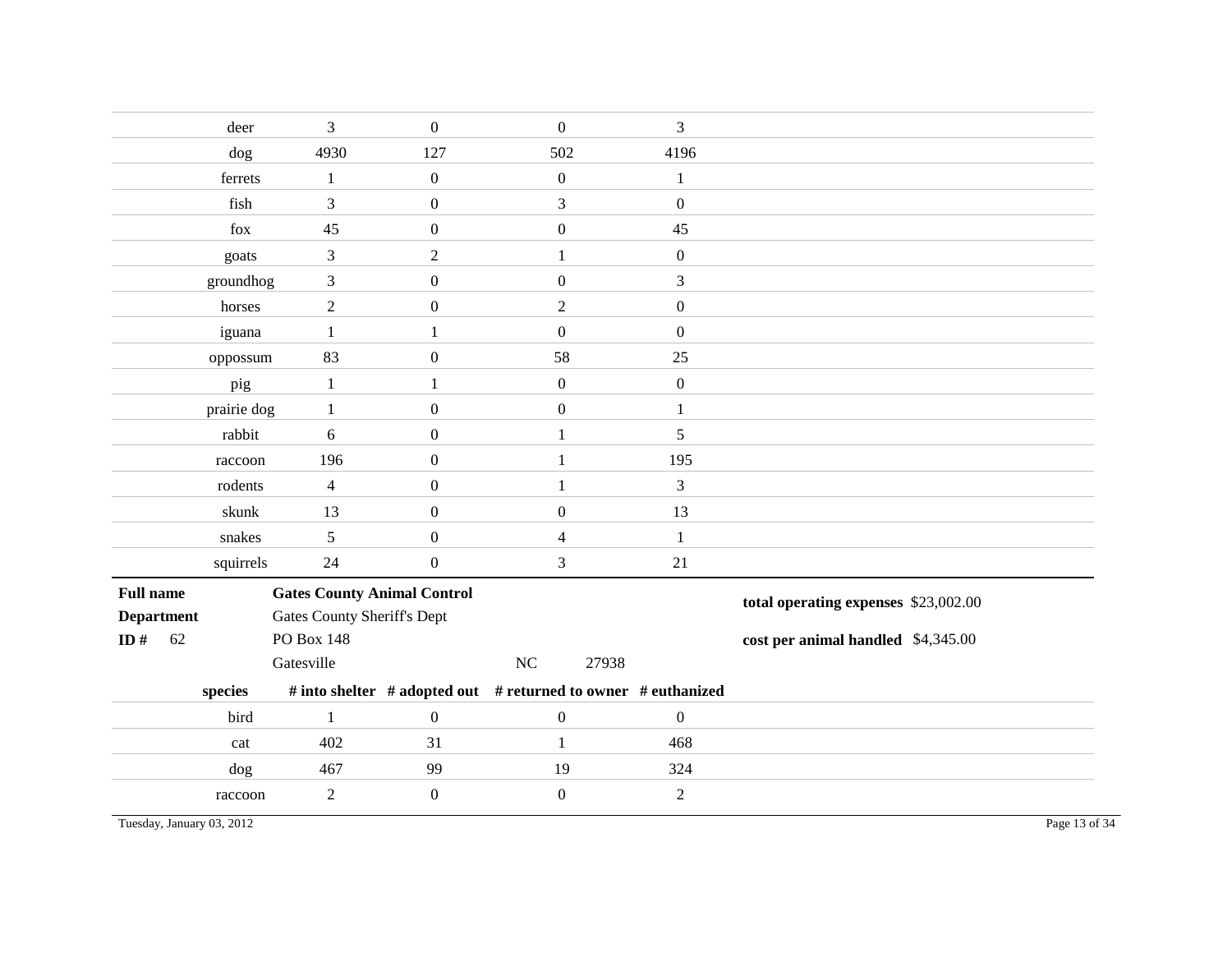| <b>Full name</b><br><b>Department</b><br>ID#<br>64 |               | <b>Granville County Animal Control</b><br>Dept of Emergency Services<br>PO Box 1642          |                                                               |                  |            |                  | total operating expenses \$176,160.34<br>cost per animal handled \$52.60 |               |
|----------------------------------------------------|---------------|----------------------------------------------------------------------------------------------|---------------------------------------------------------------|------------------|------------|------------------|--------------------------------------------------------------------------|---------------|
|                                                    |               | Oxford                                                                                       |                                                               | NC               | 27565      |                  |                                                                          |               |
|                                                    | species       |                                                                                              | # into shelter # adopted out # returned to owner # euthanized |                  |            |                  |                                                                          |               |
|                                                    | cat           | 1095                                                                                         | 139                                                           | 15               |            | 941              |                                                                          |               |
|                                                    | dog           | 2171                                                                                         | 303                                                           | 28               |            | 1735             |                                                                          |               |
|                                                    | other         | 83                                                                                           | 36                                                            | $\overline{2}$   |            | 45               |                                                                          |               |
| <b>Full name</b><br><b>Department</b><br>ID#<br>65 |               | <b>Greene County Animal Control</b><br>Greene County Health Dept<br>227 Kingold Blvd - Ste B |                                                               |                  |            |                  | total operating expenses \$23,444.54<br>cost per animal handled \$221.17 |               |
|                                                    |               | Snow Hill                                                                                    |                                                               | NC               | 28580      |                  |                                                                          |               |
|                                                    | species       |                                                                                              | # into shelter # adopted out # returned to owner # euthanized |                  |            |                  |                                                                          |               |
|                                                    | cat           | 21                                                                                           | 12                                                            | $\overline{0}$   |            | 9                |                                                                          |               |
|                                                    | dog           | 85                                                                                           | 51                                                            | 5                |            | 20               |                                                                          |               |
| <b>Full name</b>                                   |               | <b>United Animal Coalition</b>                                                               |                                                               |                  |            |                  | total operating expenses \$1,333,060.00                                  |               |
| <b>Department</b>                                  |               | <b>Guilford County Animal Shelter</b>                                                        |                                                               |                  |            |                  |                                                                          |               |
| ID#<br>66                                          |               | PO Box 8                                                                                     |                                                               |                  |            |                  | cost per animal handled \$113.00                                         |               |
|                                                    |               | Jamestown                                                                                    |                                                               | NC               | 27282-0008 |                  |                                                                          |               |
|                                                    | species       |                                                                                              | # into shelter # adopted out # returned to owner # euthanized |                  |            |                  |                                                                          |               |
|                                                    | birds         | $\overline{2}$                                                                               | $\boldsymbol{0}$                                              | $\boldsymbol{0}$ |            | $\mathbf{1}$     |                                                                          |               |
|                                                    | cat           | 3873                                                                                         | 1475                                                          | 36               |            | 2186             |                                                                          |               |
|                                                    | dog           | 6349                                                                                         | 2734                                                          | 798              |            | 2847             |                                                                          |               |
|                                                    | hamster, guin | 5                                                                                            | $\boldsymbol{0}$                                              | $\overline{0}$   |            | 30               |                                                                          |               |
|                                                    | livestock     | $\mathbf{1}$                                                                                 | $\mathbf{0}$                                                  | $\overline{0}$   |            | $\boldsymbol{0}$ |                                                                          |               |
|                                                    | rabbit        | 5                                                                                            | $\mathbf{1}$                                                  | $\boldsymbol{0}$ |            | $\overline{c}$   |                                                                          |               |
|                                                    | wildlife      | 325                                                                                          | $\boldsymbol{0}$                                              | $\overline{0}$   |            | 316              |                                                                          |               |
| Tuesday, January 03, 2012                          |               |                                                                                              |                                                               |                  |            |                  |                                                                          | Page 14 of 34 |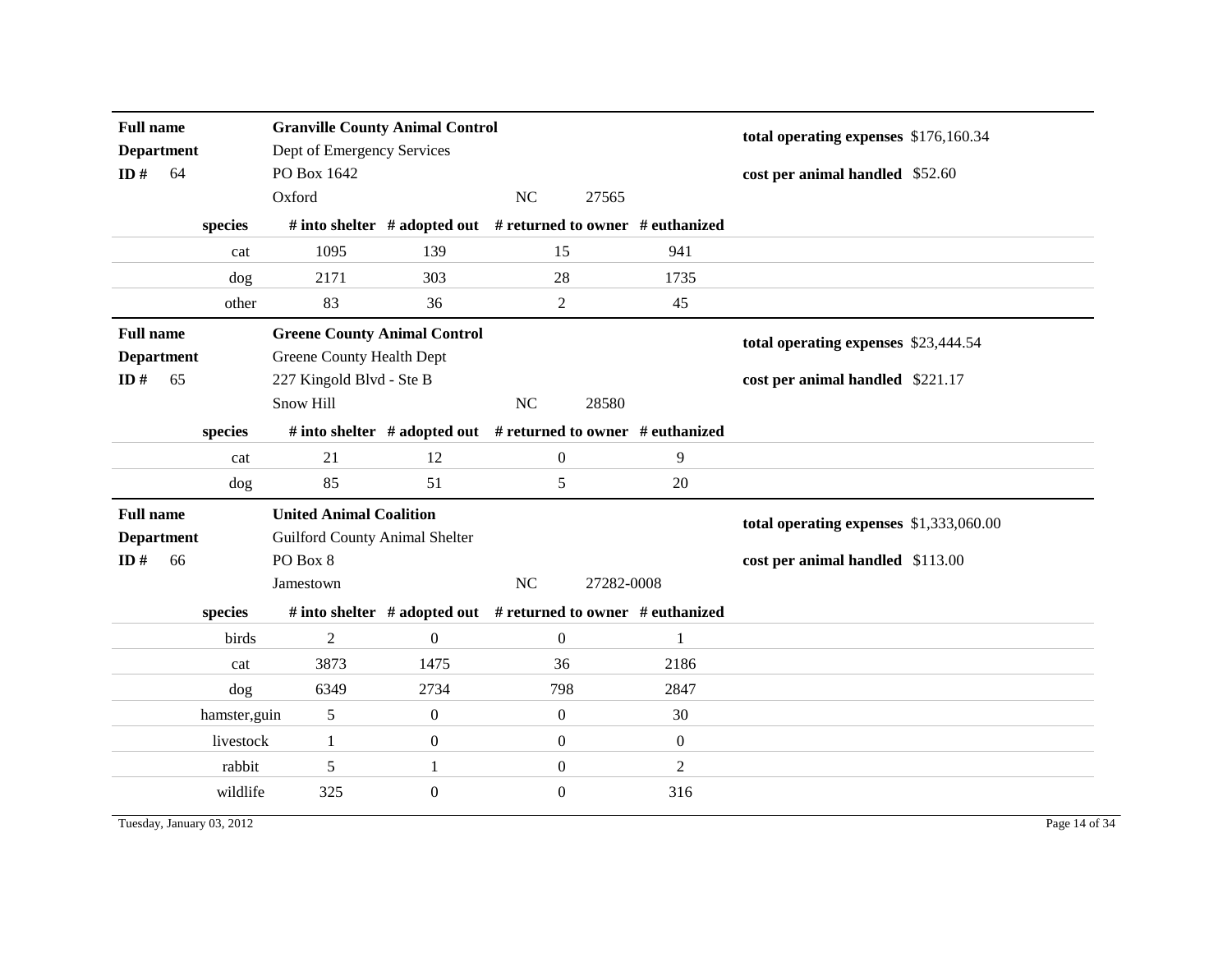| <b>Full name</b>            |    |               | <b>Halifax County Animal Control</b>                 |                                                               |                  |                                       |                  | total operating expenses \$0.00       |
|-----------------------------|----|---------------|------------------------------------------------------|---------------------------------------------------------------|------------------|---------------------------------------|------------------|---------------------------------------|
| <b>Department</b><br>ID $#$ | 68 |               | Halifax County Health Dept<br>PO Box 10              |                                                               |                  |                                       |                  |                                       |
|                             |    |               | Halifax                                              |                                                               | <b>NC</b>        | 27839                                 |                  | cost per animal handled \$0.00        |
|                             |    |               |                                                      |                                                               |                  |                                       |                  |                                       |
|                             |    | species       |                                                      | # into shelter # adopted out # returned to owner # euthanized |                  |                                       |                  |                                       |
|                             |    | no report     | $\boldsymbol{0}$<br>$\boldsymbol{0}$<br>$\mathbf{0}$ |                                                               |                  |                                       | $\boldsymbol{0}$ |                                       |
| <b>Full name</b>            |    |               | <b>Haywood County Animal Control</b>                 |                                                               |                  | total operating expenses \$230,000.00 |                  |                                       |
| <b>Department</b>           |    |               |                                                      |                                                               |                  |                                       |                  |                                       |
| ID#                         | 71 |               | PO Box 3036                                          |                                                               |                  |                                       |                  | cost per animal handled \$36.00       |
|                             |    |               | Waynesville                                          |                                                               | NC               | 28738                                 |                  |                                       |
|                             |    | species       |                                                      | # into shelter # adopted out # returned to owner # euthanized |                  |                                       |                  |                                       |
|                             |    | bats          | 5                                                    | $\overline{0}$                                                | $\mathbf{0}$     |                                       | 5                |                                       |
|                             |    | cat           | 1603                                                 | 185                                                           | 15               |                                       | 1350             |                                       |
|                             |    | dog           | 2282                                                 | 496                                                           | 257              |                                       | 1321             |                                       |
|                             |    | Fowl, chicker | 163                                                  | $\boldsymbol{0}$                                              | 140              |                                       | $\boldsymbol{0}$ |                                       |
|                             |    | $f$ ox        | $\overline{4}$                                       | $\overline{0}$                                                | $\overline{0}$   |                                       | 4                |                                       |
|                             |    | goats         | $\overline{4}$                                       | 2                                                             | $\overline{2}$   |                                       | $\mathbf{0}$     |                                       |
|                             |    | iguana        | 1                                                    | $\boldsymbol{0}$                                              | $\mathbf{1}$     |                                       | $\mathbf{0}$     |                                       |
|                             |    | opossum       | $\tau$                                               | $\boldsymbol{0}$                                              | $\boldsymbol{0}$ |                                       | $\boldsymbol{7}$ |                                       |
|                             |    | rabbit        | 3                                                    | 1                                                             | $\overline{0}$   |                                       | 2                |                                       |
| <b>Full name</b>            |    |               | <b>Henderson County Animal Control</b>               |                                                               |                  |                                       |                  | total operating expenses \$233,752.00 |
| <b>Department</b>           |    |               | Henderson County Health Dept                         |                                                               |                  |                                       |                  |                                       |
| ID $#$                      | 72 |               | 810 Stoney Mtn Rd                                    |                                                               |                  |                                       |                  | cost per animal handled \$60.00       |
|                             |    |               | Hendersonville                                       |                                                               | NC               | 28791                                 |                  |                                       |
|                             |    | species       |                                                      | # into shelter # adopted out # returned to owner # euthanized |                  |                                       |                  |                                       |
|                             |    | cat           | 1810                                                 | 173                                                           |                  |                                       | 1609             |                                       |
|                             |    | dog           | 2023                                                 | 577                                                           | $\boldsymbol{0}$ |                                       | 1377             |                                       |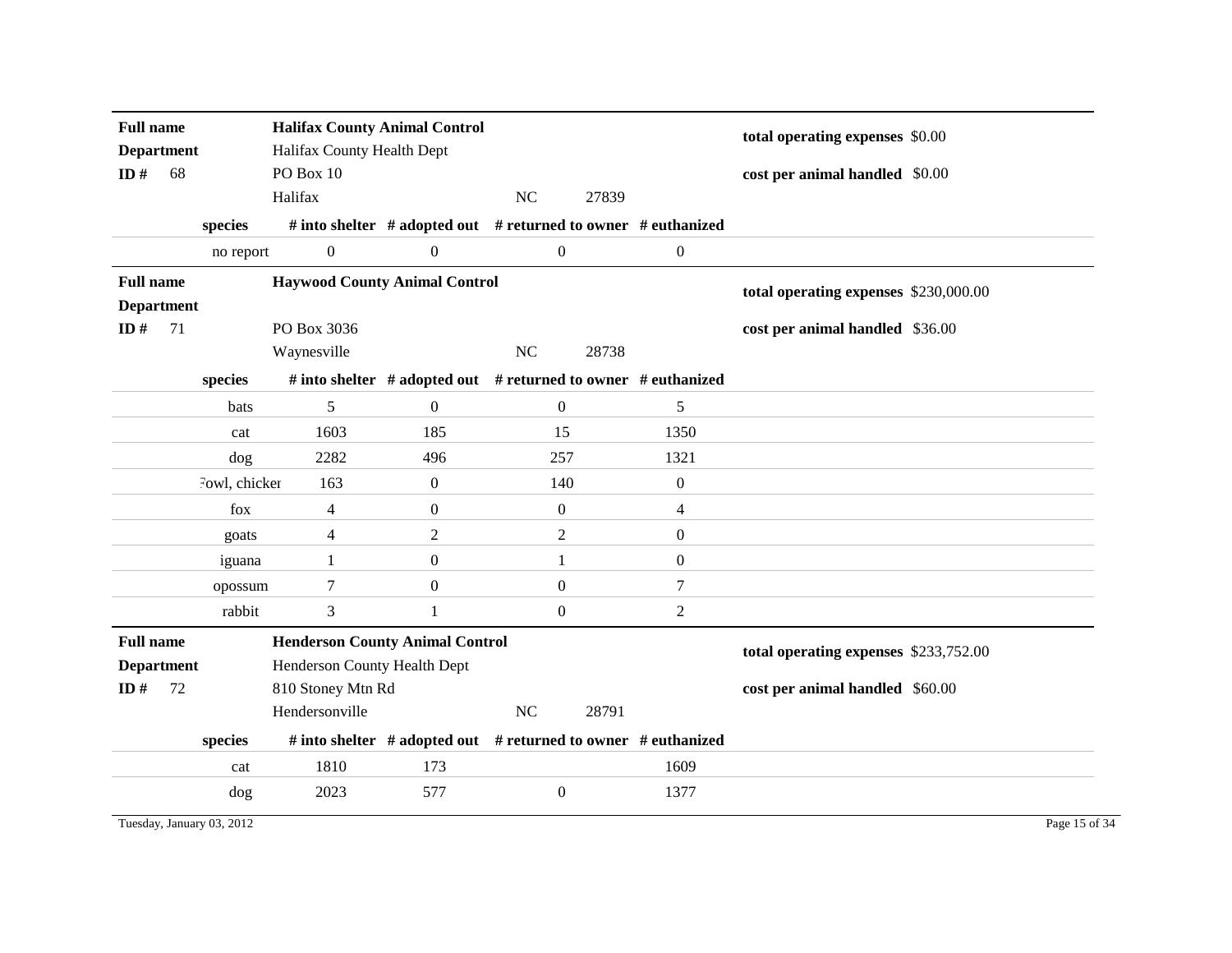| <b>Full name</b><br><b>Department</b> |                |                                      | <b>Hertford County Animal Control</b>                               |                  |       |                  | total operating expenses \$43,160.00  |  |
|---------------------------------------|----------------|--------------------------------------|---------------------------------------------------------------------|------------------|-------|------------------|---------------------------------------|--|
| ID $#$<br>73                          |                | PO Box 479                           |                                                                     |                  |       |                  | cost per animal handled \$50.84       |  |
|                                       |                | Winton                               |                                                                     | NC               | 27986 |                  |                                       |  |
|                                       | species        |                                      | # into shelter # adopted out # returned to owner # euthanized       |                  |       |                  |                                       |  |
|                                       | cat            | 323                                  | $\overline{0}$                                                      | $\overline{0}$   |       | 253              |                                       |  |
|                                       | dog            | 526                                  | 26                                                                  | 3                |       | 329              |                                       |  |
| <b>Full name</b>                      |                | <b>Hoke County Animal Control</b>    |                                                                     |                  |       |                  | total operating expenses \$32,500.00  |  |
| <b>Department</b>                     |                |                                      |                                                                     |                  |       |                  |                                       |  |
| ID#<br>74                             |                | PO Box 210                           |                                                                     |                  |       |                  | cost per animal handled \$19.33       |  |
|                                       |                | Raeford                              |                                                                     | NC               | 28376 |                  |                                       |  |
|                                       | species        |                                      | # into shelter $#$ adopted out $#$ returned to owner $#$ euthanized |                  |       |                  |                                       |  |
|                                       | cat            | 437                                  | 35                                                                  | 7                |       | 404              |                                       |  |
|                                       | dog            | 1243                                 | 333                                                                 | 145              |       | 734              |                                       |  |
|                                       | fox            | $\overline{2}$                       | $\boldsymbol{0}$                                                    | $\boldsymbol{0}$ |       | $\overline{2}$   |                                       |  |
| <b>Full name</b>                      |                | <b>Iredell County Animal Control</b> |                                                                     |                  |       |                  | total operating expenses \$526,570.00 |  |
| <b>Department</b>                     |                |                                      |                                                                     |                  |       |                  |                                       |  |
| ID#<br>76                             |                | 243 Twin Oaks Rd                     |                                                                     |                  |       |                  | cost per animal handled \$70.08       |  |
|                                       |                | Statesville                          |                                                                     | NC               | 28625 |                  |                                       |  |
|                                       | species        |                                      | # into shelter # adopted out # returned to owner # euthanized       |                  |       |                  |                                       |  |
|                                       | cat            | 3474                                 | 49                                                                  | 48               |       | 3370             |                                       |  |
|                                       | dog            | 3664                                 | 122                                                                 | 370              |       | 3109             |                                       |  |
|                                       | fox            | 13                                   | $\boldsymbol{0}$                                                    | $\boldsymbol{0}$ |       | 13               |                                       |  |
|                                       |                |                                      |                                                                     |                  |       |                  |                                       |  |
|                                       | opossum        | 81                                   | $\boldsymbol{0}$                                                    | $\overline{0}$   |       | 81               |                                       |  |
|                                       | raccoon        | 88                                   | $\boldsymbol{0}$                                                    | $\overline{0}$   |       | 88               |                                       |  |
|                                       | skunk          | 17                                   | $\boldsymbol{0}$                                                    | $\boldsymbol{0}$ |       | 17               |                                       |  |
|                                       | ldlife/livesto | 97                                   | $\overline{0}$                                                      | $\Omega$         |       | $\boldsymbol{0}$ |                                       |  |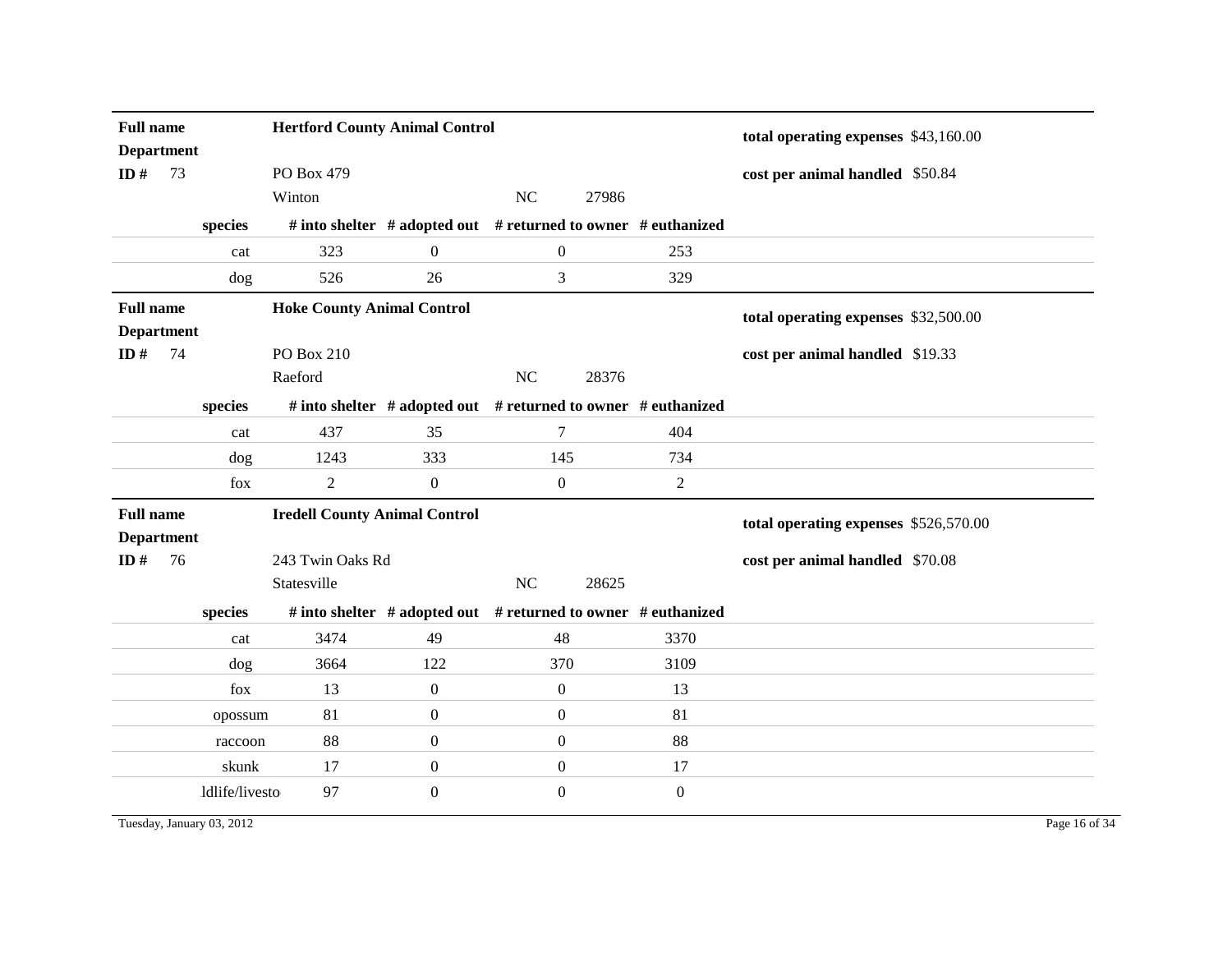|                   | <b>Full name</b><br><b>Department</b> |           | <b>Jackson County Animal Control</b>  |                                                                     |                  |       |                  | total operating expenses \$0.00      |  |
|-------------------|---------------------------------------|-----------|---------------------------------------|---------------------------------------------------------------------|------------------|-------|------------------|--------------------------------------|--|
|                   |                                       |           | Jackson County Health Dept            |                                                                     |                  |       |                  |                                      |  |
| ID#               | 77                                    |           | 538 Scotts Creek Rd                   |                                                                     |                  |       |                  | cost per animal handled \$0.00       |  |
|                   |                                       |           | Sylva                                 |                                                                     | NC               | 28779 |                  |                                      |  |
|                   |                                       | species   |                                       | # into shelter $#$ adopted out $#$ returned to owner $#$ euthanized |                  |       |                  |                                      |  |
|                   |                                       | no report | $\overline{0}$                        | $\boldsymbol{0}$                                                    | $\boldsymbol{0}$ |       | $\boldsymbol{0}$ |                                      |  |
| <b>Full name</b>  |                                       |           | <b>Johnston County Animal Control</b> |                                                                     |                  |       |                  | total operating expenses \$0.00      |  |
| <b>Department</b> |                                       |           |                                       |                                                                     |                  |       |                  |                                      |  |
| ID $#$            | 78                                    |           | 1320 N Brightleaf Blvd                |                                                                     |                  |       |                  | cost per animal handled \$0.00       |  |
|                   |                                       |           | Smithfield                            |                                                                     | <b>NC</b>        | 27577 |                  |                                      |  |
|                   |                                       | species   |                                       | # into shelter # adopted out # returned to owner # euthanized       |                  |       |                  |                                      |  |
|                   |                                       | no report | $\boldsymbol{0}$                      | $\boldsymbol{0}$                                                    | $\boldsymbol{0}$ |       | $\boldsymbol{0}$ |                                      |  |
| <b>Full name</b>  |                                       |           | <b>Macon County Animal Control</b>    |                                                                     |                  |       |                  | total operating expenses \$0.00      |  |
| <b>Department</b> |                                       |           | <b>Macon County Sheriff's Dept</b>    |                                                                     |                  |       |                  |                                      |  |
| ID#               | 84                                    |           | PO Box 81                             |                                                                     |                  |       |                  | cost per animal handled \$0.00       |  |
|                   |                                       |           | Franklin                              |                                                                     | NC               | 28744 |                  |                                      |  |
|                   |                                       | species   |                                       | # into shelter # adopted out # returned to owner # euthanized       |                  |       |                  |                                      |  |
|                   |                                       | no report | $\overline{0}$                        | $\boldsymbol{0}$                                                    | $\overline{0}$   |       | $\boldsymbol{0}$ |                                      |  |
| <b>Full name</b>  |                                       |           | <b>Madison County Animal Control</b>  |                                                                     |                  |       |                  | total operating expenses \$48,390.03 |  |
| <b>Department</b> |                                       |           | <b>Madison County Health Dept</b>     |                                                                     |                  |       |                  |                                      |  |
| ID $#$            | 85                                    |           | 140 Health Care Ln                    |                                                                     |                  |       |                  | cost per animal handled \$61.02      |  |
|                   |                                       |           | Marshall                              |                                                                     | <b>NC</b>        | 28753 |                  |                                      |  |
|                   |                                       | species   |                                       | # into shelter # adopted out # returned to owner # euthanized       |                  |       |                  |                                      |  |
|                   |                                       | cat       | 352                                   | 223                                                                 | 1                |       | 87               |                                      |  |
|                   |                                       | dog       | 441                                   | 156                                                                 | 11               |       | 246              |                                      |  |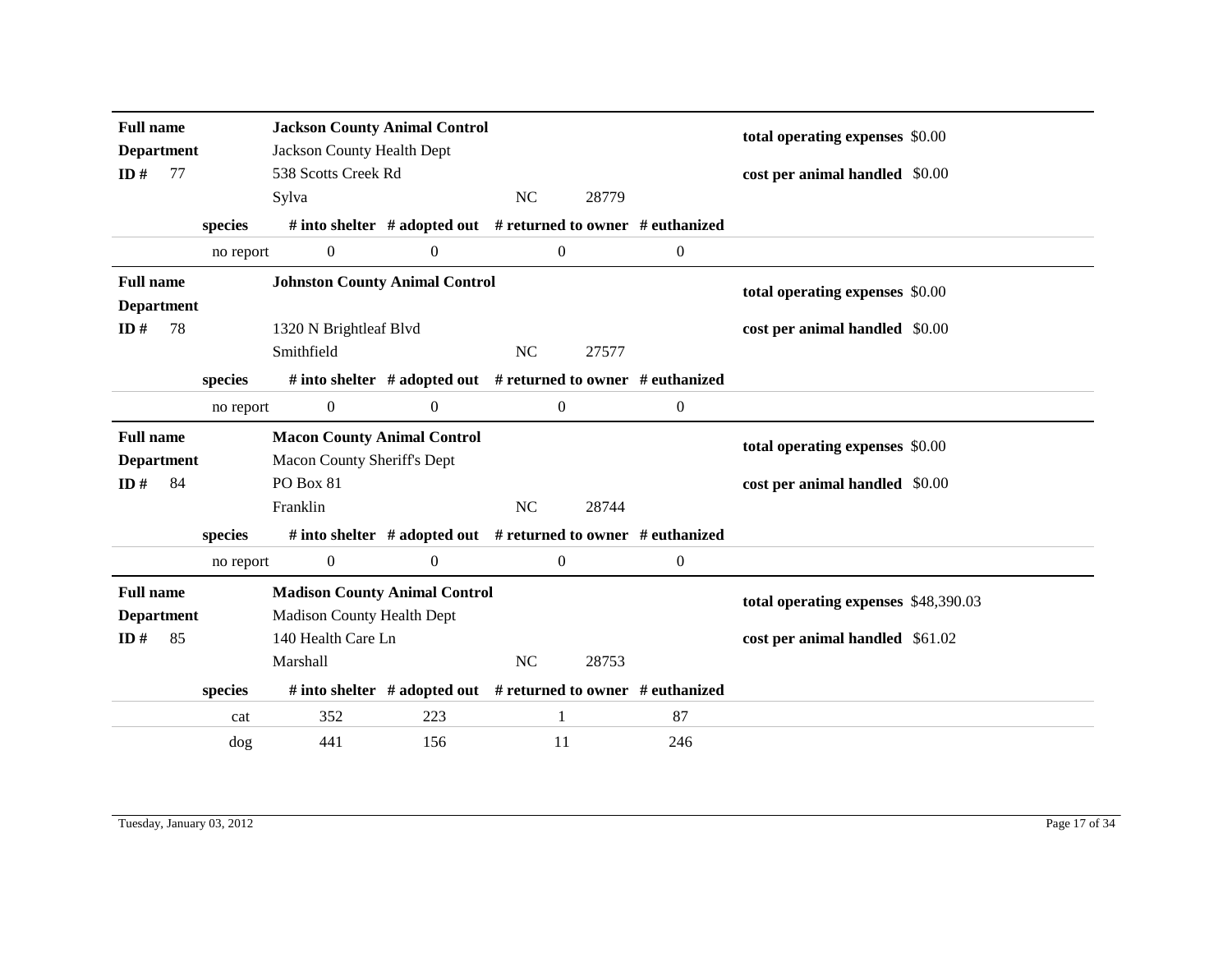| ID#                                   | <b>Full name</b><br><b>Department</b><br>86<br>species                |           | <b>Madison County Friends of Animals</b><br>Animal Shelter<br>389 Long Branch Rd<br>NC<br>Marshall<br>28753<br># into shelter # adopted out # returned to owner # euthanized |                                                               |                  |       |                | total operating expenses \$0.00<br>cost per animal handled \$0.00 |  |
|---------------------------------------|-----------------------------------------------------------------------|-----------|------------------------------------------------------------------------------------------------------------------------------------------------------------------------------|---------------------------------------------------------------|------------------|-------|----------------|-------------------------------------------------------------------|--|
|                                       |                                                                       |           |                                                                                                                                                                              |                                                               |                  |       |                |                                                                   |  |
|                                       |                                                                       | dog       | 441                                                                                                                                                                          | 156                                                           | 11               |       | 246            |                                                                   |  |
|                                       |                                                                       | no report |                                                                                                                                                                              |                                                               |                  |       |                |                                                                   |  |
| <b>Full name</b>                      |                                                                       |           | <b>McDowell County Animal Control</b>                                                                                                                                        | total operating expenses \$73,599.78                          |                  |       |                |                                                                   |  |
| <b>Department</b>                     |                                                                       |           | McDowell County Animal Shelter                                                                                                                                               |                                                               |                  |       |                |                                                                   |  |
| ID#                                   | 88                                                                    |           | 60 E Court St                                                                                                                                                                |                                                               |                  |       |                | cost per animal handled \$20.37                                   |  |
|                                       |                                                                       |           | Marion                                                                                                                                                                       |                                                               | NC               | 28752 |                |                                                                   |  |
|                                       |                                                                       | species   |                                                                                                                                                                              | # into shelter # adopted out # returned to owner # euthanized |                  |       |                |                                                                   |  |
|                                       |                                                                       | cat       | 1395                                                                                                                                                                         | 69                                                            | 63               |       | 1263           |                                                                   |  |
|                                       |                                                                       | dog       | 2219                                                                                                                                                                         | 145                                                           | 155              |       | 1919           |                                                                   |  |
| <b>Full name</b><br><b>Department</b> |                                                                       |           | <b>Mitchell County Animal Shelter</b>                                                                                                                                        |                                                               |                  |       |                | total operating expenses \$67,551.00                              |  |
| ID $#$                                | 89                                                                    |           | PO Box 308                                                                                                                                                                   |                                                               |                  |       |                | cost per animal handled \$54.74                                   |  |
|                                       |                                                                       |           | Spruce Pine                                                                                                                                                                  |                                                               | NC               | 28777 |                |                                                                   |  |
|                                       |                                                                       | species   |                                                                                                                                                                              | # into shelter # adopted out # returned to owner # euthanized |                  |       |                |                                                                   |  |
|                                       |                                                                       | birds     | 2                                                                                                                                                                            | 2                                                             | $\boldsymbol{0}$ |       | $\overline{0}$ |                                                                   |  |
|                                       |                                                                       | cat       | 559                                                                                                                                                                          | 264                                                           | $\overline{0}$   |       | 290            |                                                                   |  |
|                                       |                                                                       | dog       | 669                                                                                                                                                                          | 287                                                           | 13               |       | 366            |                                                                   |  |
|                                       | $\boldsymbol{0}$<br>$\overline{0}$<br>$\mathbf{1}$<br>guinea pig<br>1 |           |                                                                                                                                                                              |                                                               |                  |       |                |                                                                   |  |
|                                       |                                                                       | rabbit    | 3                                                                                                                                                                            | 3                                                             | $\overline{0}$   |       | $\theta$       |                                                                   |  |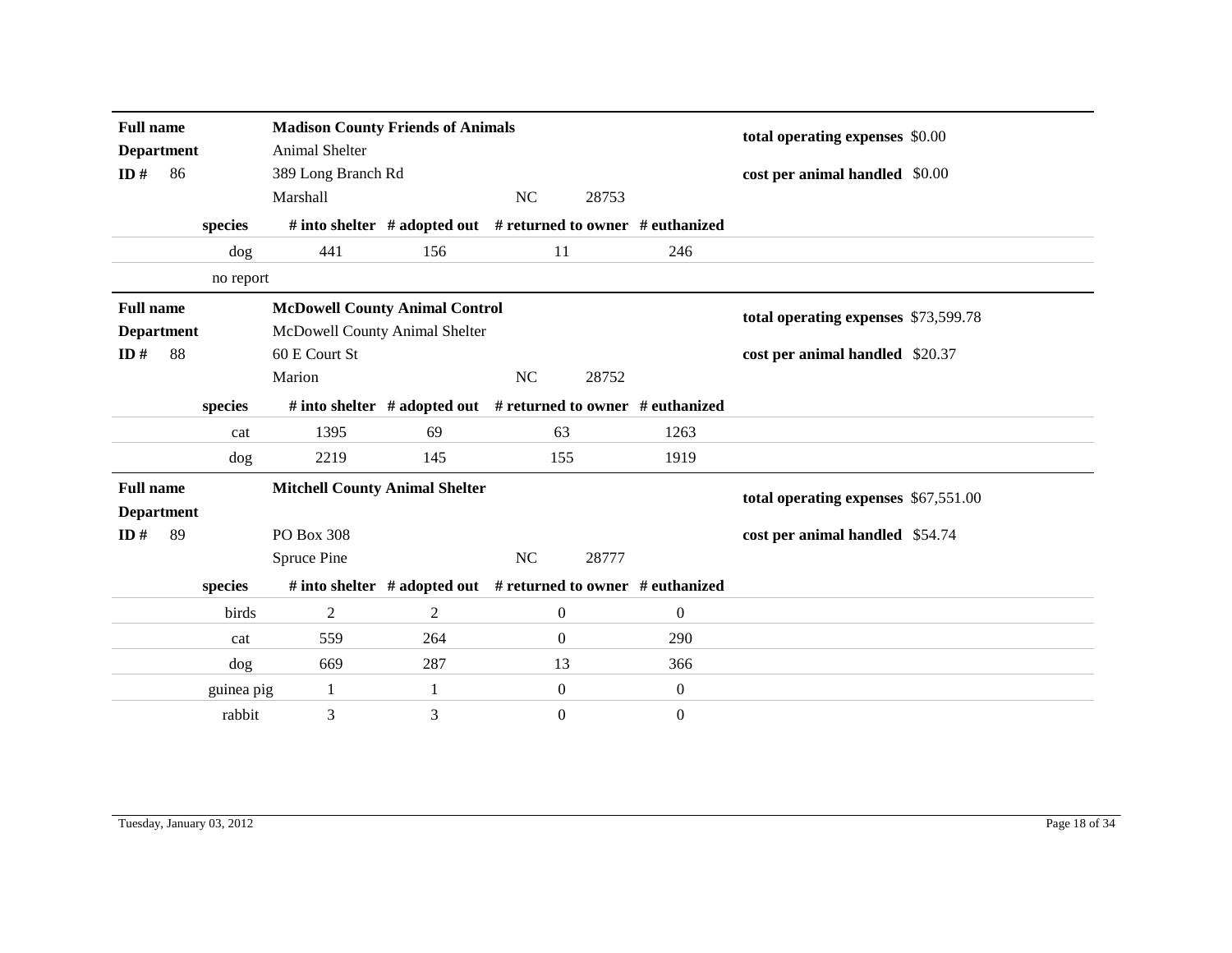| <b>Full name</b><br><b>Department</b> |    |                           | <b>Montgomery County Animal Control</b><br>c/o Laura Morton |                  |                  |                                                                     | total operating expenses \$0.00       |               |
|---------------------------------------|----|---------------------------|-------------------------------------------------------------|------------------|------------------|---------------------------------------------------------------------|---------------------------------------|---------------|
| ID#                                   | 90 |                           | PO Box 425                                                  |                  |                  | 27371                                                               | cost per animal handled \$0.00        |               |
|                                       |    |                           | <b>Troy</b>                                                 |                  | NC               |                                                                     |                                       |               |
|                                       |    | species                   |                                                             |                  |                  | # into shelter # adopted out # returned to owner # euthanized       |                                       |               |
|                                       |    | no report                 | $\boldsymbol{0}$                                            | $\boldsymbol{0}$ | $\overline{0}$   | $\boldsymbol{0}$                                                    |                                       |               |
| <b>Full name</b>                      |    |                           | <b>Animal Center of Moore County</b>                        |                  |                  |                                                                     | total operating expenses \$295,988.28 |               |
| <b>Department</b>                     |    |                           | c/o Moore County Health Dept                                |                  |                  |                                                                     |                                       |               |
| ID#                                   | 91 |                           | PO Box 279                                                  |                  |                  |                                                                     | cost per animal handled \$85.37       |               |
|                                       |    |                           | Carthage                                                    |                  | $\rm NC$         | 28327                                                               |                                       |               |
|                                       |    | species                   |                                                             |                  |                  | # into shelter $#$ adopted out $#$ returned to owner $#$ euthanized |                                       |               |
|                                       |    | cat                       | 1619                                                        | 491              | 58               | 860                                                                 |                                       |               |
|                                       |    | dog                       | 1848                                                        | 753              | 145              | 713                                                                 |                                       |               |
| <b>Full name</b>                      |    |                           | <b>Nash County Animal Control</b>                           |                  |                  |                                                                     |                                       |               |
| <b>Department</b>                     |    |                           | Nash County Health Dept                                     |                  |                  |                                                                     | total operating expenses \$168,945.26 |               |
| ID $#$                                | 93 |                           | PO Box 849                                                  |                  |                  |                                                                     | cost per animal handled \$47.79       |               |
|                                       |    |                           | Nashville                                                   |                  | NC               | 27856                                                               |                                       |               |
|                                       |    | species                   |                                                             |                  |                  | # into shelter # adopted out # returned to owner # euthanized       |                                       |               |
|                                       |    | beaver                    | 3                                                           | $\boldsymbol{0}$ | $\mathbf{0}$     | 3                                                                   |                                       |               |
|                                       |    | bobcat                    | $\mathbf{1}$                                                | $\boldsymbol{0}$ | $\boldsymbol{0}$ | 1                                                                   |                                       |               |
|                                       |    | cat                       | 1783                                                        | 14               | 9                | 1732                                                                |                                       |               |
|                                       |    | dog                       | 1673                                                        | 72               | 68               | 1487                                                                |                                       |               |
|                                       |    | duck                      | $\mathbf{1}$                                                | $\boldsymbol{0}$ | $\mathbf{0}$     | 1                                                                   |                                       |               |
|                                       |    | ferret                    | $\overline{2}$                                              | $\mathbf{1}$     | $\overline{0}$   | $\mathbf{1}$                                                        |                                       |               |
|                                       |    | fox                       | 3                                                           | $\mathbf{0}$     | $\overline{0}$   | 3                                                                   |                                       |               |
|                                       |    | goat                      | $\mathbf{1}$                                                | $\boldsymbol{0}$ | 1                | $\boldsymbol{0}$                                                    |                                       |               |
|                                       |    | groundhog                 | $\mathbf{1}$                                                | $\boldsymbol{0}$ | $\overline{0}$   | 1                                                                   |                                       |               |
|                                       |    | Tuesday, January 03, 2012 |                                                             |                  |                  |                                                                     |                                       | Page 19 of 34 |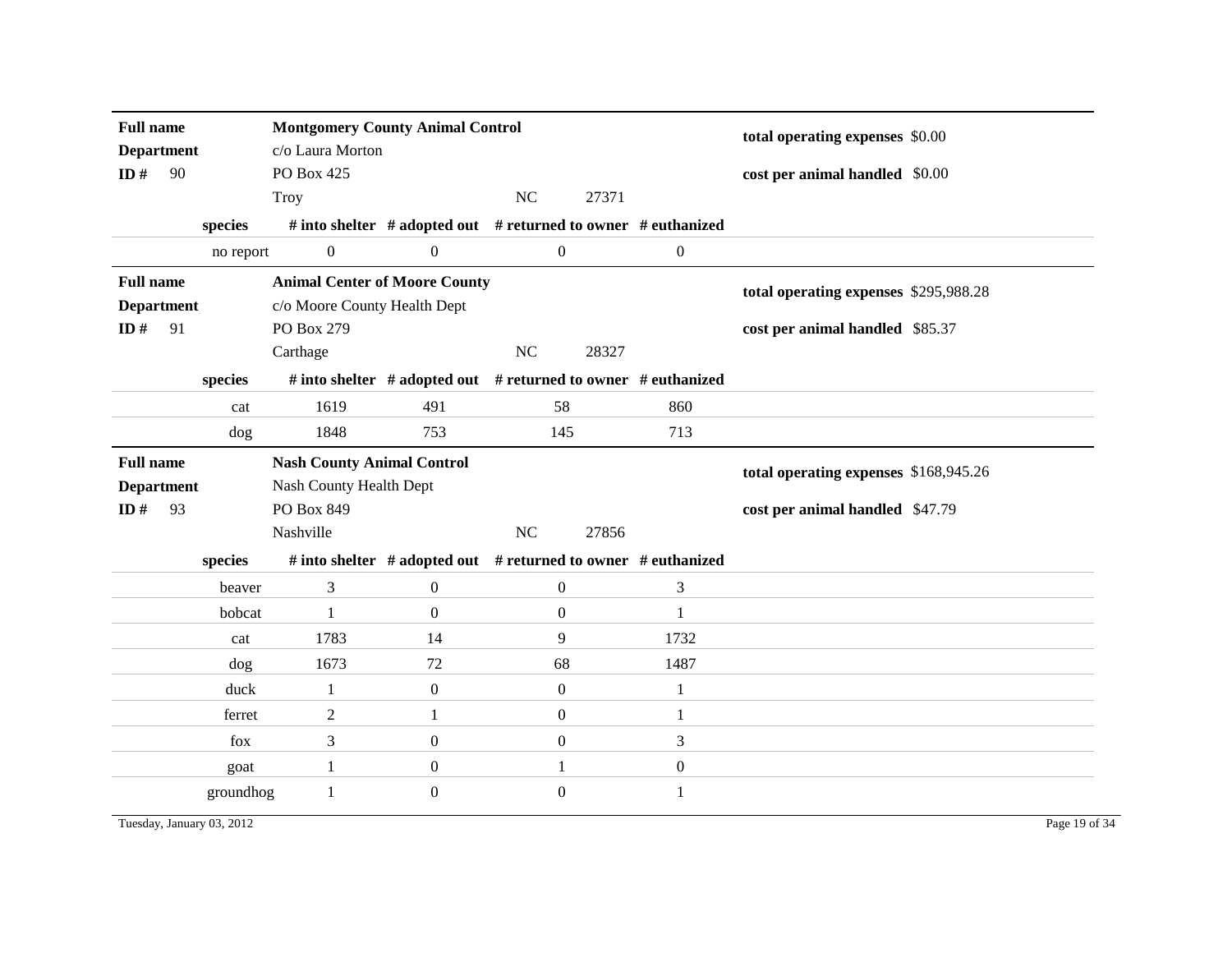|                   | horse     | 1                                                 | 1                | $\mathbf{0}$                                                  | $\boldsymbol{0}$ |                                      |
|-------------------|-----------|---------------------------------------------------|------------------|---------------------------------------------------------------|------------------|--------------------------------------|
|                   | opossum   | 38                                                | $\mathbf{0}$     | 19                                                            | 19               |                                      |
|                   | pig       | $\overline{2}$                                    |                  | $\boldsymbol{0}$                                              | 1                |                                      |
|                   | rabbit    | 1                                                 | $\mathbf{0}$     | $\overline{0}$                                                | 1                |                                      |
|                   | raccoon   | 24                                                | $\boldsymbol{0}$ | $\boldsymbol{0}$                                              | 24               |                                      |
|                   | squirrel  | $\mathbf{1}$                                      | $\boldsymbol{0}$ | $\mathbf{0}$                                                  | 1                |                                      |
| <b>Full name</b>  |           | <b>New Hanover County Animal Control Services</b> |                  | total operating expenses \$904,084.00                         |                  |                                      |
| <b>Department</b> |           | New Hanover County Health Dept                    |                  |                                                               |                  |                                      |
| ID#               | 94        | 180 Division Dr                                   |                  |                                                               |                  | cost per animal handled \$209.00     |
|                   |           | Wilmington                                        |                  | NC<br>28401                                                   |                  |                                      |
|                   | species   |                                                   |                  | # into shelter # adopted out # returned to owner # euthanized |                  |                                      |
|                   | bat       | 1                                                 | $\Omega$         | $\mathbf{0}$                                                  | 1                |                                      |
|                   | cat       | 1969                                              | 230              | 80                                                            | 1571             |                                      |
|                   | dog       | 2339                                              | 385              | 629                                                           | 1229             |                                      |
|                   | fox       | 2                                                 | $\overline{0}$   | $\mathbf{0}$                                                  | 2                |                                      |
|                   | livestock | 6                                                 | $\mathbf{1}$     | $\overline{2}$                                                | $\boldsymbol{0}$ |                                      |
|                   | opossum   | 4                                                 | $\Omega$         | $\overline{0}$                                                | $\overline{2}$   |                                      |
|                   | rabbit    | 3                                                 | $\overline{c}$   | $\overline{0}$                                                | 1                |                                      |
|                   | raccoons  | 9                                                 | $\boldsymbol{0}$ | $\boldsymbol{0}$                                              | 9                |                                      |
| <b>Full name</b>  |           | <b>Northampton County Animal Control</b>          |                  |                                                               |                  | total operating expenses \$47,329.37 |
| <b>Department</b> |           | Northampton County Health Dept                    |                  |                                                               |                  |                                      |
| ID $#$            | 95        | PO Box 635                                        |                  |                                                               |                  | cost per animal handled \$48.84      |
|                   |           | Jackson                                           |                  | NC<br>27845                                                   |                  |                                      |
|                   | species   |                                                   |                  | # into shelter # adopted out # returned to owner # euthanized |                  |                                      |
|                   | cat       | 386                                               | $\boldsymbol{0}$ | $\mathbf{1}$                                                  | 385              |                                      |
|                   | dog       | 583                                               | 2                | 6                                                             | 575              |                                      |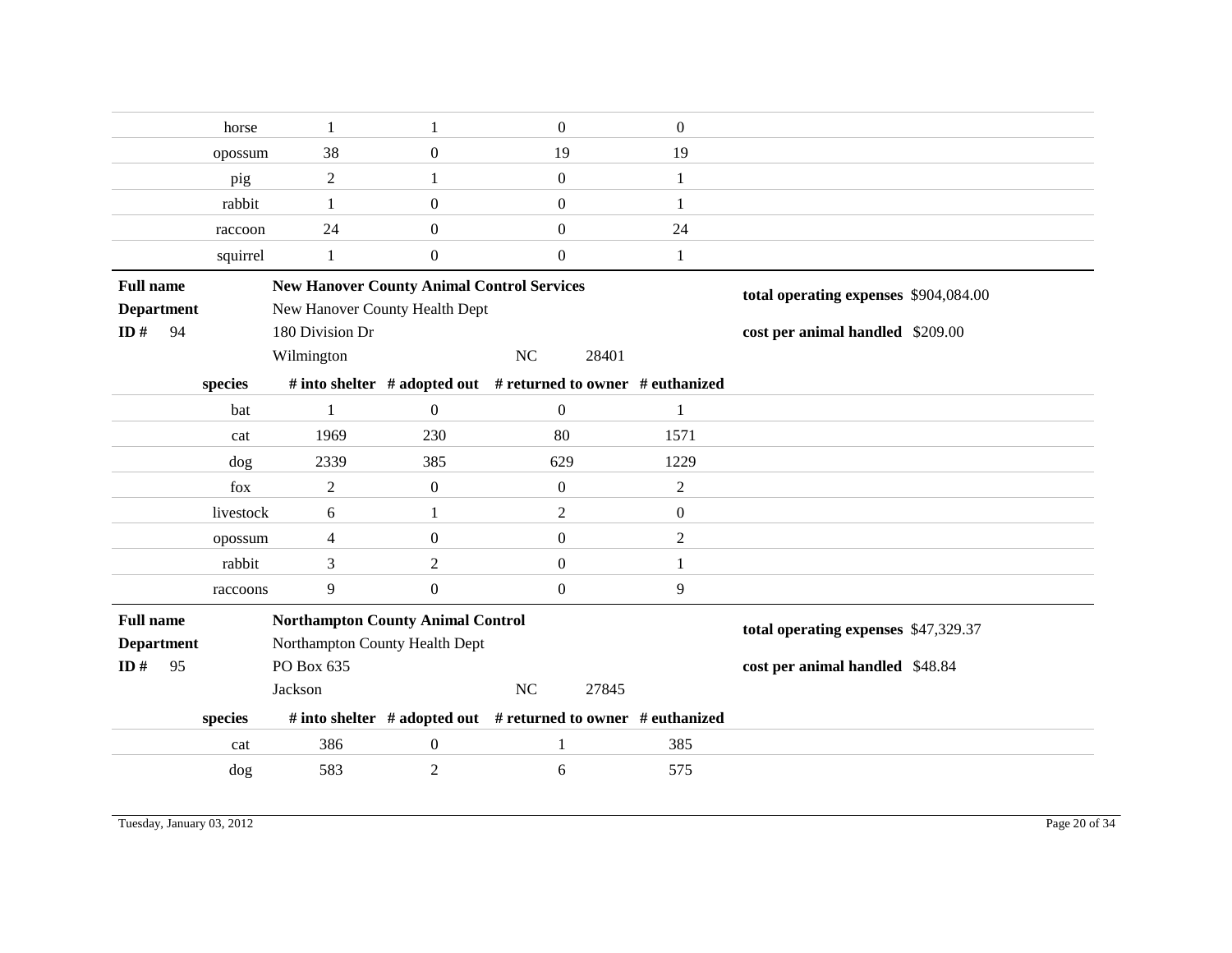| <b>Full name</b><br><b>Department</b> |     |           | <b>Onslow County Animal Control</b>     |                                                               |                  |       |                                 | total operating expenses \$379,880.00 |  |
|---------------------------------------|-----|-----------|-----------------------------------------|---------------------------------------------------------------|------------------|-------|---------------------------------|---------------------------------------|--|
| ID#                                   | 97  |           | 244 Georgetown Rd                       |                                                               |                  |       |                                 | cost per animal handled \$3.74        |  |
|                                       |     |           | Jacksonville                            |                                                               | NC               | 28540 |                                 |                                       |  |
|                                       |     | species   |                                         | # into shelter # adopted out # returned to owner # euthanized |                  |       |                                 |                                       |  |
|                                       |     | cat       | 1764                                    | 488                                                           | 78               |       | 1195                            |                                       |  |
|                                       |     | dog       | 5289                                    | 1562                                                          | 391              |       | 3587                            |                                       |  |
|                                       |     | other     | 555                                     |                                                               |                  |       |                                 |                                       |  |
| <b>Full name</b>                      |     |           | <b>Pender County Animal Control</b>     |                                                               |                  |       | total operating expenses \$0.00 |                                       |  |
| <b>Department</b>                     |     |           | Pender County Health Dept               |                                                               |                  |       |                                 |                                       |  |
| ID $#$                                | 101 |           | PO Box 1209                             |                                                               |                  |       |                                 | cost per animal handled \$0.00        |  |
|                                       |     |           | Burgaw                                  |                                                               | NC               | 28425 |                                 |                                       |  |
|                                       |     | species   |                                         | # into shelter # adopted out # returned to owner # euthanized |                  |       |                                 |                                       |  |
|                                       |     | no report | $\overline{0}$                          | $\boldsymbol{0}$                                              | $\overline{0}$   |       | $\boldsymbol{0}$                |                                       |  |
|                                       |     |           |                                         |                                                               |                  |       |                                 |                                       |  |
| <b>Full name</b>                      |     |           | <b>Perquimans County Animal Control</b> |                                                               |                  |       |                                 |                                       |  |
| <b>Department</b>                     |     |           | Perquimans County Sheriff's Dept        |                                                               |                  |       |                                 | total operating expenses \$25,393.32  |  |
| ID#                                   | 102 |           | PO Box 45                               |                                                               |                  |       |                                 | cost per animal handled \$215.20      |  |
|                                       |     |           | Hertford                                |                                                               | <b>NC</b>        | 27944 |                                 |                                       |  |
|                                       |     | species   |                                         | # into shelter # adopted out # returned to owner # euthanized |                  |       |                                 |                                       |  |
|                                       |     | cat       | 26                                      | 2                                                             | $\boldsymbol{0}$ |       | 24                              |                                       |  |
|                                       |     | dog       | 92                                      | 22                                                            | $\overline{2}$   |       | 68                              |                                       |  |
| <b>Full name</b>                      |     |           | <b>Person County Animal Control</b>     |                                                               |                  |       |                                 |                                       |  |
| <b>Department</b>                     |     |           |                                         |                                                               |                  |       |                                 | total operating expenses \$144,236.00 |  |
| ID $#$                                | 103 |           | 2103 Chub Lake Rd                       |                                                               |                  |       |                                 | cost per animal handled \$57.60       |  |
|                                       |     |           | Roxboro                                 |                                                               | NC               | 27573 |                                 |                                       |  |
|                                       |     | species   |                                         | # into shelter # adopted out # returned to owner # euthanized |                  |       |                                 |                                       |  |

Tuesday, January 03, 2012 Page 21 of 34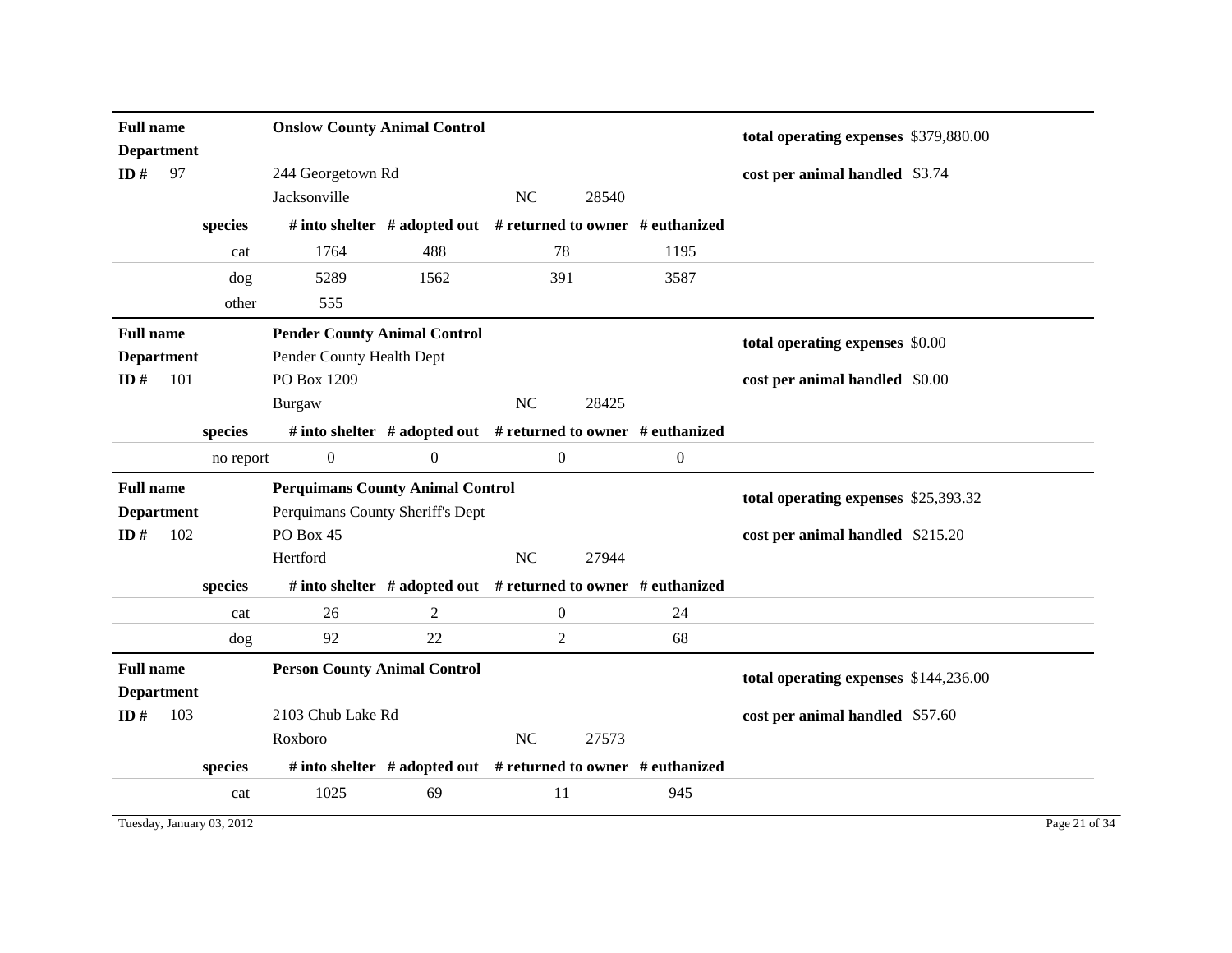|                  |                           | dog     | 1479                                                                 | 101              | 108              | 1270                                                          |                                       |
|------------------|---------------------------|---------|----------------------------------------------------------------------|------------------|------------------|---------------------------------------------------------------|---------------------------------------|
| <b>Full name</b> |                           |         | <b>Pitt County Animal Control</b>                                    |                  |                  |                                                               | total operating expenses \$0.00       |
|                  | <b>Department</b>         |         | Pitt County Animal Shelter                                           |                  |                  |                                                               |                                       |
| ID#              | 104                       |         | 1717 W 5th St                                                        |                  |                  |                                                               | cost per animal handled \$0.00        |
|                  |                           |         | Greenville                                                           |                  | NC               | 27834                                                         |                                       |
|                  |                           | species |                                                                      |                  |                  | # into shelter # adopted out # returned to owner # euthanized |                                       |
|                  |                           | cat     | 1725                                                                 | 13               | 6                | 1541                                                          |                                       |
|                  |                           | dog     | 2338                                                                 | 101              | 136              | 1953                                                          |                                       |
| <b>Full name</b> |                           |         | <b>Randolph County Animal Control</b>                                |                  |                  |                                                               | total operating expenses \$278,148.00 |
|                  | <b>Department</b>         |         | Randolph County Health Dept                                          |                  |                  |                                                               |                                       |
| ID#              | 106                       |         | 2222-B S Fayetteville St                                             |                  |                  |                                                               | cost per animal handled \$43.50       |
|                  |                           |         | Asheboro                                                             |                  | $\rm NC$         | 27203                                                         |                                       |
|                  |                           | species |                                                                      |                  |                  | # into shelter # adopted out # returned to owner # euthanized |                                       |
|                  |                           | cat     | 2856                                                                 | 55               | 23               | 2773                                                          |                                       |
|                  |                           | chicken | 4                                                                    | $\mathbf{0}$     | $\overline{0}$   | 4                                                             |                                       |
|                  |                           | dog     | 3521                                                                 | 118              | 268              | 3109                                                          |                                       |
|                  |                           | goat    | 7                                                                    | $\boldsymbol{0}$ | 7                | $\boldsymbol{0}$                                              |                                       |
|                  |                           | pig     | $\overline{2}$                                                       | $\overline{c}$   | $\boldsymbol{0}$ | $\boldsymbol{0}$                                              |                                       |
|                  |                           | rabbit  | $\overline{2}$                                                       | $\boldsymbol{0}$ | 2                | $\boldsymbol{0}$                                              |                                       |
| <b>Full name</b> | <b>Department</b>         |         | <b>Richmond County Animal Control</b><br>Richmond County Health Dept |                  |                  |                                                               | total operating expenses \$96,967.02  |
| ID $#$           | 107                       |         | 127 Caroline St                                                      |                  |                  |                                                               | cost per animal handled \$34.24       |
|                  |                           |         | Rockingham                                                           |                  | NC               | 28379                                                         |                                       |
|                  |                           | species |                                                                      |                  |                  | # into shelter # adopted out # returned to owner # euthanized |                                       |
|                  |                           | cat     | 547                                                                  | $\boldsymbol{0}$ | $\mathbf{1}$     | 546                                                           |                                       |
|                  |                           | dog     | 2217                                                                 | 49               | 50               | 2054                                                          |                                       |
|                  |                           | opossum | 6                                                                    | $\boldsymbol{0}$ | $\boldsymbol{0}$ | 6                                                             |                                       |
|                  | Tuesday, January 03, 2012 |         |                                                                      |                  |                  |                                                               | Page 22 of 34                         |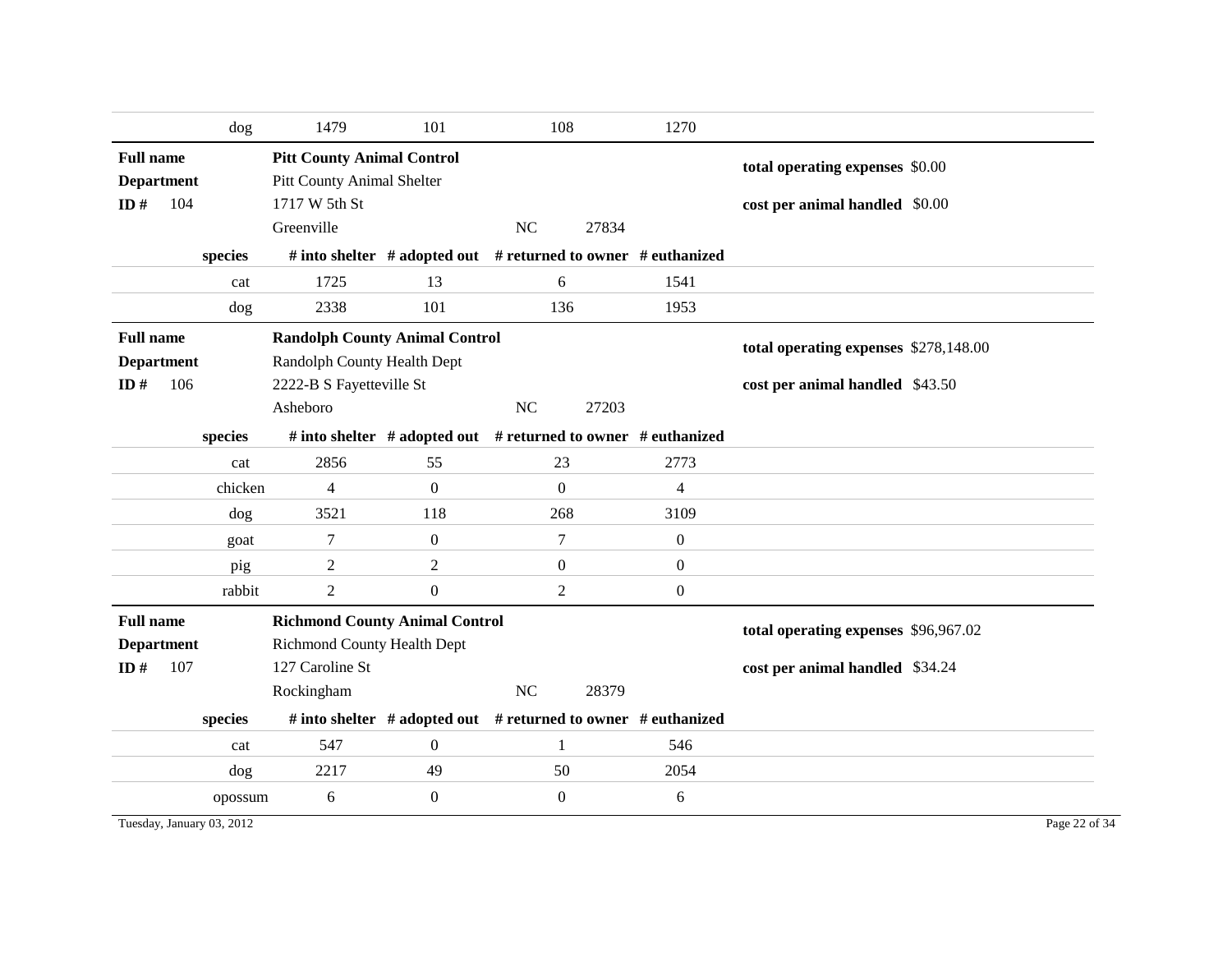|                   |     | pig       | $\mathbf{1}$                            | $\mathbf{0}$     | 1              | $\overline{0}$                                                      |                                       |  |
|-------------------|-----|-----------|-----------------------------------------|------------------|----------------|---------------------------------------------------------------------|---------------------------------------|--|
|                   |     | raccoon   | 14                                      | $\overline{0}$   | $\overline{0}$ | 14                                                                  |                                       |  |
|                   |     | rooster   | 47                                      | $\overline{0}$   | $\overline{0}$ | 47                                                                  |                                       |  |
| <b>Full name</b>  |     |           | <b>Robeson County Animal Control</b>    |                  |                |                                                                     | total operating expenses \$78,324.05  |  |
| <b>Department</b> |     |           | Robeson County Health Dept              |                  |                |                                                                     |                                       |  |
| ID $#$            | 109 |           | 460 Country Club Blvd                   |                  |                |                                                                     | cost per animal handled \$17.53       |  |
|                   |     |           | Lumberton                               |                  | NC             | 28358                                                               |                                       |  |
|                   |     | species   |                                         |                  |                | # into shelter # adopted out # returned to owner # euthanized       |                                       |  |
|                   |     | cat       | 738                                     | 94               | 11             | 659                                                                 |                                       |  |
|                   |     | dog       | 3725                                    | 403              | 69             | 3567                                                                |                                       |  |
| <b>Full name</b>  |     |           | <b>Rowan County Animal Control</b>      |                  |                |                                                                     | total operating expenses \$351,645.00 |  |
| <b>Department</b> |     |           | Rowan County Health Dept                |                  |                |                                                                     |                                       |  |
| ID $#$            | 111 |           | 1811 E Innes St                         |                  |                |                                                                     | cost per animal handled \$56.00       |  |
|                   |     |           |                                         |                  |                |                                                                     |                                       |  |
|                   |     |           | Salisbury                               |                  | NC             | 28146-6030                                                          |                                       |  |
|                   |     | species   |                                         |                  |                | # into shelter $#$ adopted out $#$ returned to owner $#$ euthanized |                                       |  |
|                   |     | cat       | 2817                                    | 127              | 11             | 2025                                                                |                                       |  |
|                   |     | dog       | 3250                                    | 490              | 233            | 2225                                                                |                                       |  |
|                   |     | livestock | 35                                      | 9                | 25             | 1                                                                   |                                       |  |
|                   |     | wildlife  | 225                                     | $\boldsymbol{0}$ | $\overline{0}$ | 197                                                                 |                                       |  |
| <b>Full name</b>  |     |           | <b>Rutherford County Animal Control</b> |                  |                |                                                                     |                                       |  |
| <b>Department</b> |     |           | Rutherford County Sheriff's Dept        |                  |                |                                                                     | total operating expenses \$176,487.00 |  |
| ID#               | 112 |           | 289 N Main St                           |                  |                |                                                                     | cost per animal handled \$40.51       |  |
|                   |     |           | Rutherfordton                           |                  | NC             | 28139                                                               |                                       |  |
|                   |     | species   |                                         |                  |                | # into shelter # adopted out # returned to owner # euthanized       |                                       |  |
|                   |     | cat       | 1618                                    | 60               | 40             | 1518                                                                |                                       |  |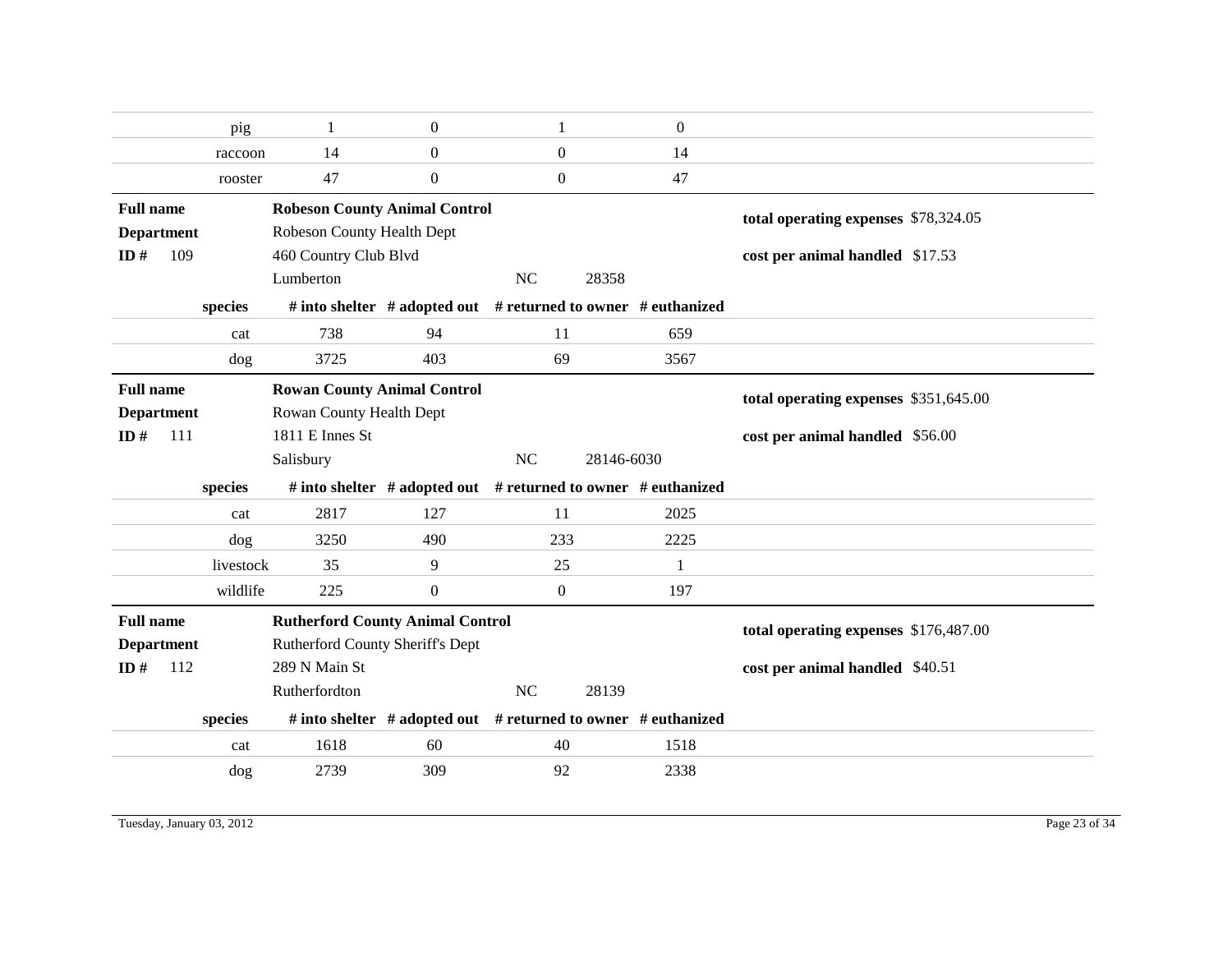|                   | <b>Sampson County Animal Control</b><br><b>Full name</b><br><b>Sampson County Manager's Office</b><br><b>Department</b> |                 |                                     |                                                                     |                  |       |                  | total operating expenses \$0.00       |  |
|-------------------|-------------------------------------------------------------------------------------------------------------------------|-----------------|-------------------------------------|---------------------------------------------------------------------|------------------|-------|------------------|---------------------------------------|--|
|                   |                                                                                                                         |                 |                                     |                                                                     |                  |       |                  |                                       |  |
| ID#               | 113                                                                                                                     |                 | 435 Rowan Rd                        |                                                                     |                  |       |                  | cost per animal handled \$0.00        |  |
|                   |                                                                                                                         |                 | Clinton                             |                                                                     | <b>NC</b>        | 28328 |                  |                                       |  |
|                   |                                                                                                                         | species         |                                     | # into shelter # adopted out # returned to owner # euthanized       |                  |       |                  |                                       |  |
|                   |                                                                                                                         | no report       | $\boldsymbol{0}$                    | $\boldsymbol{0}$                                                    | $\boldsymbol{0}$ |       | $\boldsymbol{0}$ |                                       |  |
| <b>Full name</b>  |                                                                                                                         |                 | <b>Stanly County Animal Control</b> |                                                                     |                  |       |                  | total operating expenses \$161,863.50 |  |
| <b>Department</b> |                                                                                                                         |                 | <b>Stanly County Health Dept</b>    |                                                                     |                  |       |                  |                                       |  |
| ID#               | 1000 N First St, Ste 3<br>115                                                                                           |                 |                                     | cost per animal handled \$34.24                                     |                  |       |                  |                                       |  |
|                   |                                                                                                                         |                 | Albemarle                           |                                                                     | <b>NC</b>        | 28001 |                  |                                       |  |
|                   |                                                                                                                         | species         |                                     | # into shelter $#$ adopted out $#$ returned to owner $#$ euthanized |                  |       |                  |                                       |  |
|                   |                                                                                                                         | cat             | 2189                                | 16                                                                  | 21               |       | 1930             |                                       |  |
|                   |                                                                                                                         | dog             | 2465                                | 122                                                                 | 189              |       | 1807             |                                       |  |
|                   |                                                                                                                         | coons, fox, sku | 73                                  | $\boldsymbol{0}$                                                    | $\overline{0}$   |       | 73               |                                       |  |
| <b>Full name</b>  |                                                                                                                         |                 | <b>Stokes County Animal Control</b> |                                                                     |                  |       |                  | total operating expenses \$132,933.00 |  |
| <b>Department</b> |                                                                                                                         |                 | <b>Stokes County Animal Shelter</b> |                                                                     |                  |       |                  |                                       |  |
| ID#               | 116                                                                                                                     |                 | 1999 Sizemore Rd                    |                                                                     |                  |       |                  | cost per animal handled \$36.30       |  |
|                   |                                                                                                                         |                 | Germanton                           |                                                                     | <b>NC</b>        | 27019 |                  |                                       |  |
|                   |                                                                                                                         | species         |                                     | # into shelter # adopted out # returned to owner # euthanized       |                  |       |                  |                                       |  |
|                   |                                                                                                                         | cat             | 1856                                | 59                                                                  | 6                |       | 1791             |                                       |  |
|                   |                                                                                                                         | dog             | 1806                                | 152                                                                 | 143              |       | 1511             |                                       |  |
| <b>Full name</b>  |                                                                                                                         |                 | <b>Surry County Animal Control</b>  |                                                                     |                  |       |                  | total operating expenses \$0.00       |  |
| <b>Department</b> |                                                                                                                         |                 | <b>Surry County Health Dept</b>     |                                                                     |                  |       |                  |                                       |  |
| ID#               | 118                                                                                                                     |                 | 118 Hamby Rd                        |                                                                     |                  |       |                  | cost per animal handled \$0.00        |  |
|                   |                                                                                                                         |                 | Dobson                              |                                                                     | NC               | 27017 |                  |                                       |  |
|                   | # into shelter # adopted out # returned to owner # euthanized<br>species                                                |                 |                                     |                                                                     |                  |       |                  |                                       |  |
|                   | $\boldsymbol{0}$<br>$\boldsymbol{0}$<br>$\boldsymbol{0}$<br>$\boldsymbol{0}$<br>no report                               |                 |                                     |                                                                     |                  |       |                  |                                       |  |

Tuesday, January 03, 2012 Page 24 of 34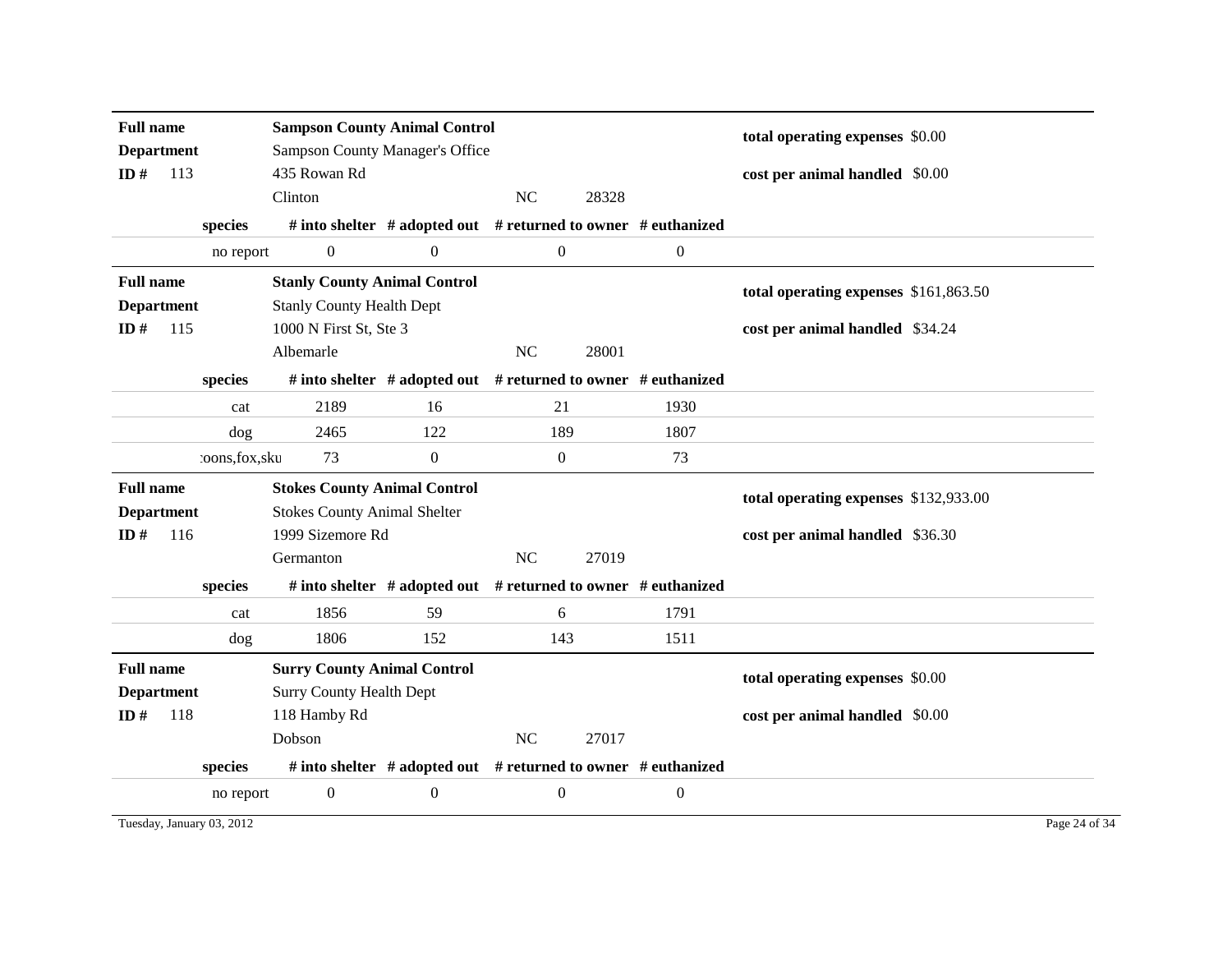| <b>Full name</b><br><b>Department</b> |     |         | The Animal Protection Soc. of Durham     |                  |                                                                     | total operating expenses \$408,468.00 |                                       |
|---------------------------------------|-----|---------|------------------------------------------|------------------|---------------------------------------------------------------------|---------------------------------------|---------------------------------------|
| ID#                                   | 121 |         | 2117 E Club Blvd                         |                  |                                                                     |                                       | cost per animal handled \$68.42       |
|                                       |     |         | Durham                                   |                  | <b>NC</b><br>27704                                                  |                                       |                                       |
|                                       |     | species |                                          |                  | # into shelter # adopted out # returned to owner # euthanized       |                                       |                                       |
|                                       |     | cat     | 2090                                     | 371              | 205                                                                 | 1514                                  |                                       |
|                                       |     | dog     | 3881                                     | 689              | 379                                                                 | 2812                                  |                                       |
| <b>Full name</b><br><b>Department</b> |     |         | <b>The Jackson County Humane Society</b> |                  |                                                                     |                                       | total operating expenses \$118,355.54 |
| ID $#$                                | 127 |         | PO Box 1966                              |                  |                                                                     |                                       | cost per animal handled \$100.81      |
|                                       |     |         | Sylva                                    |                  | <b>NC</b><br>28779                                                  |                                       |                                       |
|                                       |     | species |                                          |                  | # into shelter $#$ adopted out $#$ returned to owner $#$ euthanized |                                       |                                       |
|                                       |     | cat     | 467                                      | 183              | 8                                                                   | 267                                   |                                       |
|                                       |     | dog     | 707                                      | 103              | 58                                                                  | 410                                   |                                       |
|                                       |     | other   | 9                                        | $\boldsymbol{0}$ | $\boldsymbol{0}$                                                    | 5                                     |                                       |
| <b>Full name</b>                      |     |         |                                          |                  |                                                                     |                                       |                                       |
|                                       |     |         | The Lenoir Co SPCA Animal Shelter        |                  |                                                                     |                                       |                                       |
| <b>Department</b>                     |     |         |                                          |                  |                                                                     |                                       | total operating expenses \$140,000.00 |
| ID $#$                                | 128 |         | PO Box 1481                              |                  |                                                                     |                                       | cost per animal handled \$70.00       |
|                                       |     |         | Kinston                                  |                  | $NC$<br>28503                                                       |                                       |                                       |
|                                       |     | species |                                          |                  | # into shelter $#$ adopted out $#$ returned to owner $#$ euthanized |                                       |                                       |
|                                       |     | cat     | 1433                                     | 187              | 18                                                                  | 1091                                  |                                       |
|                                       |     | dog     | 1979                                     | 269              | 179                                                                 | 1369                                  |                                       |
| <b>Full name</b>                      |     |         | The Outer Banks SPCA Animal Shelter      |                  |                                                                     |                                       |                                       |
| <b>Department</b>                     |     |         |                                          |                  |                                                                     |                                       | total operating expenses \$0.00       |
| ID#                                   | 129 |         | PO Box 1000                              |                  |                                                                     |                                       | cost per animal handled \$0.00        |
|                                       |     |         | Manteo                                   |                  | NC<br>27954                                                         |                                       |                                       |

Tuesday, January 03, 2012 Page 25 of 34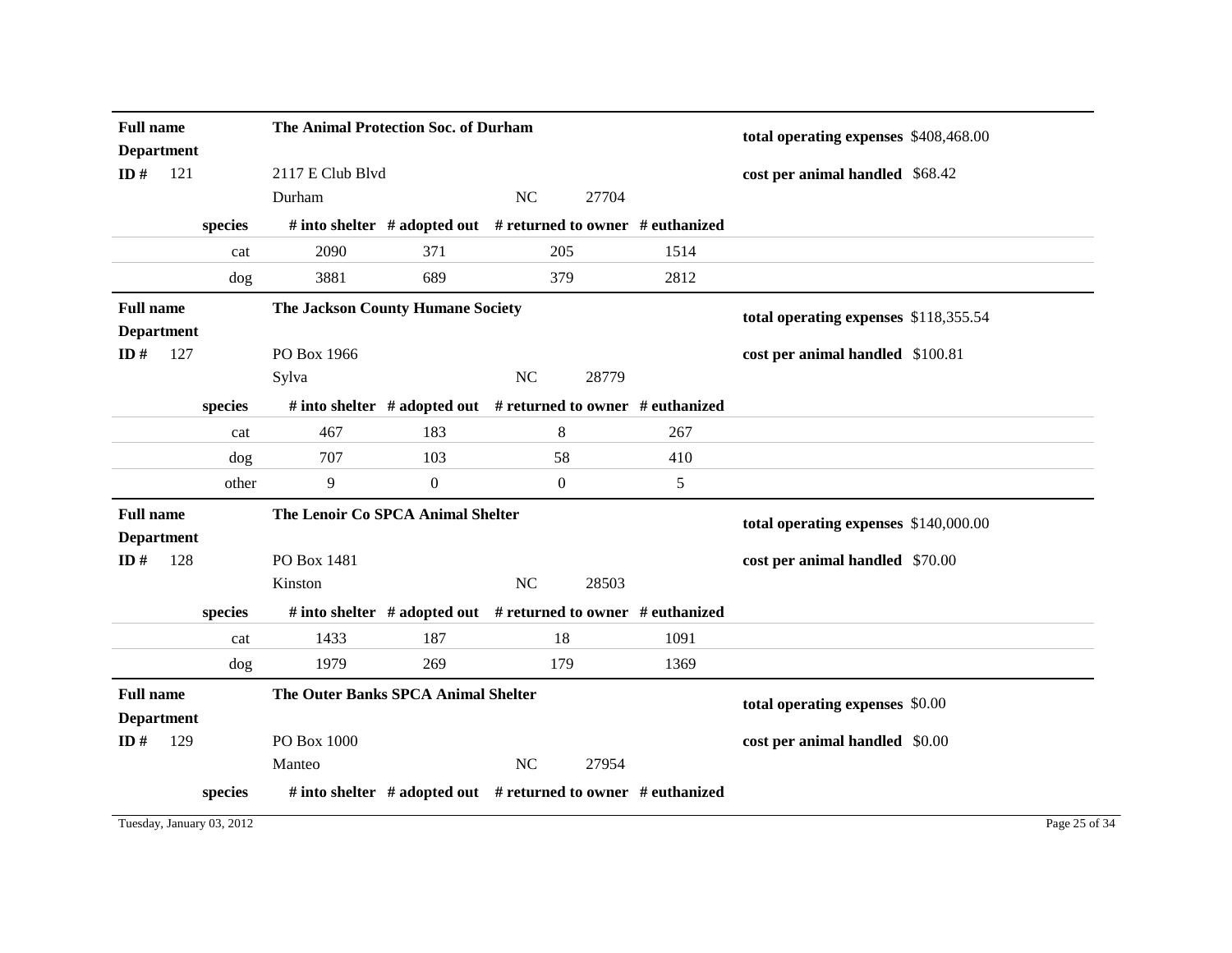|                   | bird    | 29                              | 12               | $\boldsymbol{2}$ | 15                                                            |                                       |
|-------------------|---------|---------------------------------|------------------|------------------|---------------------------------------------------------------|---------------------------------------|
|                   | cat     | 1339                            | 120              | 20               | 1185                                                          |                                       |
|                   | deer    | $\overline{9}$                  | $\boldsymbol{0}$ | $\overline{0}$   | 9                                                             |                                       |
|                   | ferret  | $\mathbf{1}$                    | 1                | $\overline{0}$   | $\boldsymbol{0}$                                              |                                       |
|                   | fox     | 7                               | $\mathbf{0}$     | $\overline{0}$   | $\tau$                                                        |                                       |
|                   | horse   | 6                               | 6                | $\overline{0}$   | $\mathbf{0}$                                                  |                                       |
|                   | opossum | 73                              | $\boldsymbol{0}$ | 60               | 13                                                            |                                       |
|                   | otters  | $\overline{2}$                  | $\boldsymbol{0}$ | $\boldsymbol{0}$ | $\overline{2}$                                                |                                       |
|                   | rabbit  | 5                               | 3                | $\mathbf{0}$     | $\overline{2}$                                                |                                       |
|                   | raccoon | 100                             | $\boldsymbol{0}$ | $\overline{0}$   | 100                                                           |                                       |
|                   | rodents | 15                              | $\overline{2}$   | $\overline{0}$   | 13                                                            |                                       |
|                   | snakes  | 3                               | $\boldsymbol{0}$ | $\mathfrak{Z}$   | $\boldsymbol{0}$                                              |                                       |
|                   | turtles | $\overline{2}$                  | $\boldsymbol{0}$ | $\boldsymbol{2}$ | $\boldsymbol{0}$                                              |                                       |
| <b>Full name</b>  |         | The Scotland Co. Humane Society |                  |                  |                                                               | total operating expenses \$156,188.00 |
| <b>Department</b> |         |                                 |                  |                  |                                                               |                                       |
| ID#               | 130     | 1401 West Blvd                  |                  |                  |                                                               | cost per animal handled \$77.00       |
|                   |         | Laurinburg                      |                  | NC               | 28352                                                         |                                       |
|                   |         |                                 |                  |                  |                                                               |                                       |
|                   | species |                                 |                  |                  | # into shelter # adopted out # returned to owner # euthanized |                                       |
|                   | cat     | 664                             | 198              | 21               | 435                                                           |                                       |
|                   | dog     | 1354                            | 344              | 99               | 928                                                           |                                       |
| <b>Full name</b>  |         | The SPCA of NE North Carolina   |                  |                  |                                                               |                                       |
| <b>Department</b> |         | c/o Jo Ellen Smith              |                  |                  |                                                               | total operating expenses \$103,773.81 |
| ID#               | 131     | PO Box 1772                     |                  |                  |                                                               | cost per animal handled \$30.98       |
|                   |         | Elizabeth City                  |                  | $_{\mathrm{NC}}$ | 27906                                                         |                                       |
|                   | species |                                 |                  |                  | # into shelter # adopted out # returned to owner # euthanized |                                       |
|                   | cat     | 2017                            | 558              | 27               | 1432                                                          |                                       |
|                   | dog     | 1333                            | 490              | 232              | 611                                                           |                                       |

Tuesday, January 03, 2012 Page 26 of 34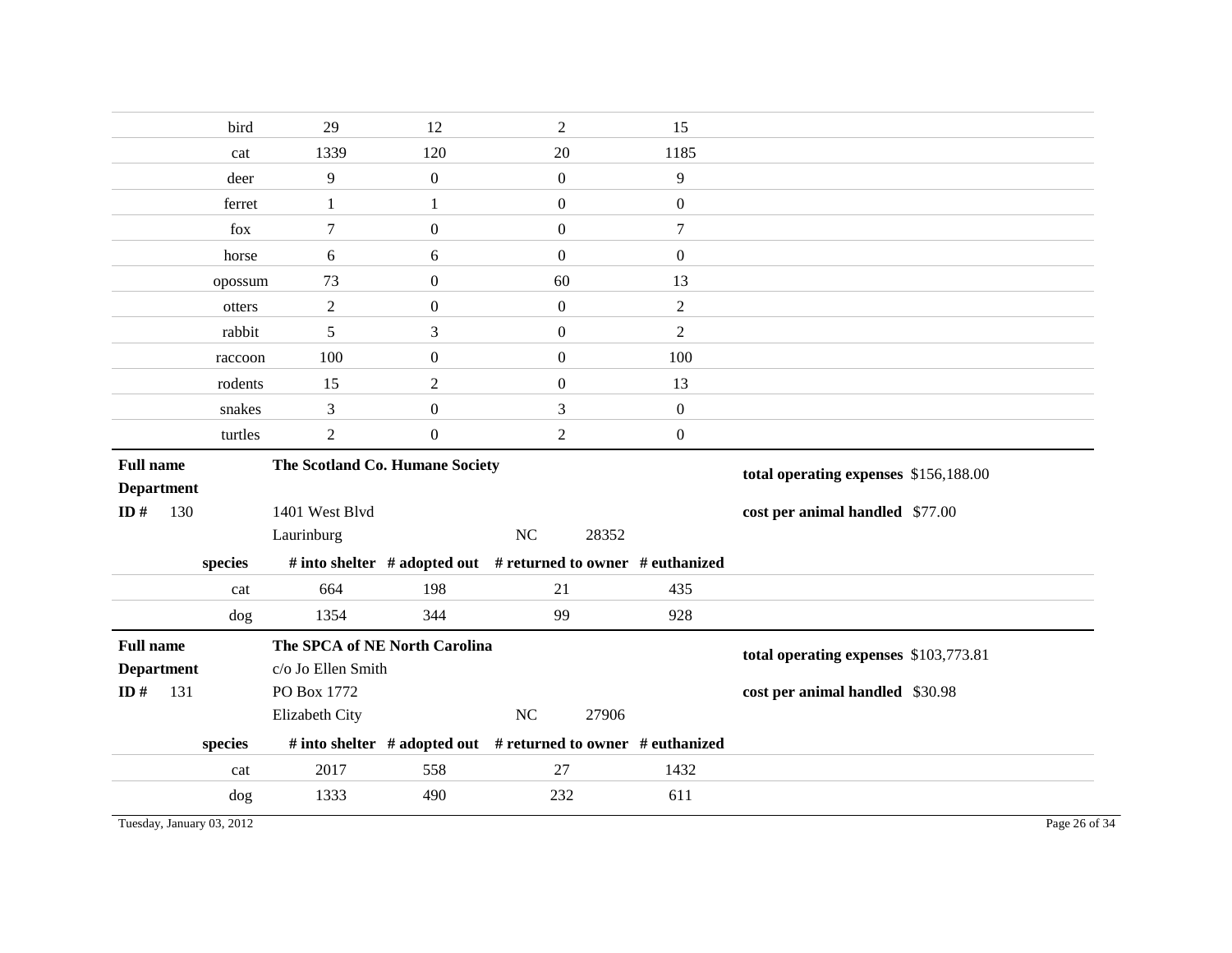| <b>Full name</b><br><b>Department</b><br>ID# | 132 |         | <b>Valley River Humane Society</b><br>(Cherokee Co)<br>7450 US 19 |                                                                     |                  |                                       |                  | total operating expenses \$154,267.00<br>cost per animal handled \$286.21 |  |
|----------------------------------------------|-----|---------|-------------------------------------------------------------------|---------------------------------------------------------------------|------------------|---------------------------------------|------------------|---------------------------------------------------------------------------|--|
|                                              |     |         | Marble                                                            |                                                                     | <b>NC</b>        | 28905                                 |                  |                                                                           |  |
|                                              |     | species |                                                                   | # into shelter # adopted out # returned to owner # euthanized       |                  |                                       |                  |                                                                           |  |
|                                              |     | cat     | 145                                                               | 109                                                                 | $\boldsymbol{0}$ |                                       | 71               |                                                                           |  |
|                                              |     | dog     | 315                                                               | 179                                                                 | 11               |                                       | 169              |                                                                           |  |
| <b>Full name</b><br><b>Department</b>        |     |         | The Wake Co SPCA Animal Shelter                                   |                                                                     |                  |                                       |                  | total operating expenses \$858,746.00                                     |  |
| ID $#$                                       | 133 |         | 200 Petfinder Ln                                                  |                                                                     |                  |                                       |                  | cost per animal handled \$102.40                                          |  |
|                                              |     |         | Raleigh                                                           |                                                                     | <b>NC</b>        | 276036075                             |                  |                                                                           |  |
|                                              |     | species |                                                                   | # into shelter $#$ adopted out $#$ returned to owner $#$ euthanized |                  |                                       |                  |                                                                           |  |
|                                              |     | cat     | 3783                                                              | 942                                                                 | 114              |                                       | 2618             |                                                                           |  |
|                                              |     | dog     | 4312                                                              | 1406                                                                | 708              |                                       | 2114             |                                                                           |  |
|                                              |     | other   | 230                                                               | 37                                                                  | 4                |                                       | 140              |                                                                           |  |
|                                              |     | rabbits | 61                                                                | 14                                                                  | 1                |                                       | 41               |                                                                           |  |
| <b>Full name</b>                             |     |         | <b>Town of Kill Devil Hills Animal Control</b>                    |                                                                     |                  | total operating expenses \$104,897.00 |                  |                                                                           |  |
| <b>Department</b>                            |     |         | Kill Devil Hills Police Dept                                      |                                                                     |                  |                                       |                  |                                                                           |  |
| ID#                                          | 138 |         | PO Box 1605                                                       |                                                                     |                  |                                       |                  | cost per animal handled \$346.19                                          |  |
|                                              |     |         | Kill Devil Hills                                                  |                                                                     | NC               | 27959                                 |                  |                                                                           |  |
|                                              |     | species |                                                                   | # into shelter # adopted out # returned to owner # euthanized       |                  |                                       |                  |                                                                           |  |
|                                              |     | cat     | 128                                                               | 3                                                                   | 4                |                                       | 119              |                                                                           |  |
|                                              |     | dog     | 173                                                               | 23                                                                  | 108              |                                       | 38               |                                                                           |  |
|                                              |     | ferret  | $\mathbf{1}$                                                      | $\boldsymbol{0}$                                                    | $\mathbf{1}$     |                                       | $\boldsymbol{0}$ |                                                                           |  |
|                                              |     | raccoon | 1                                                                 | $\boldsymbol{0}$                                                    | $\overline{0}$   |                                       | 1                |                                                                           |  |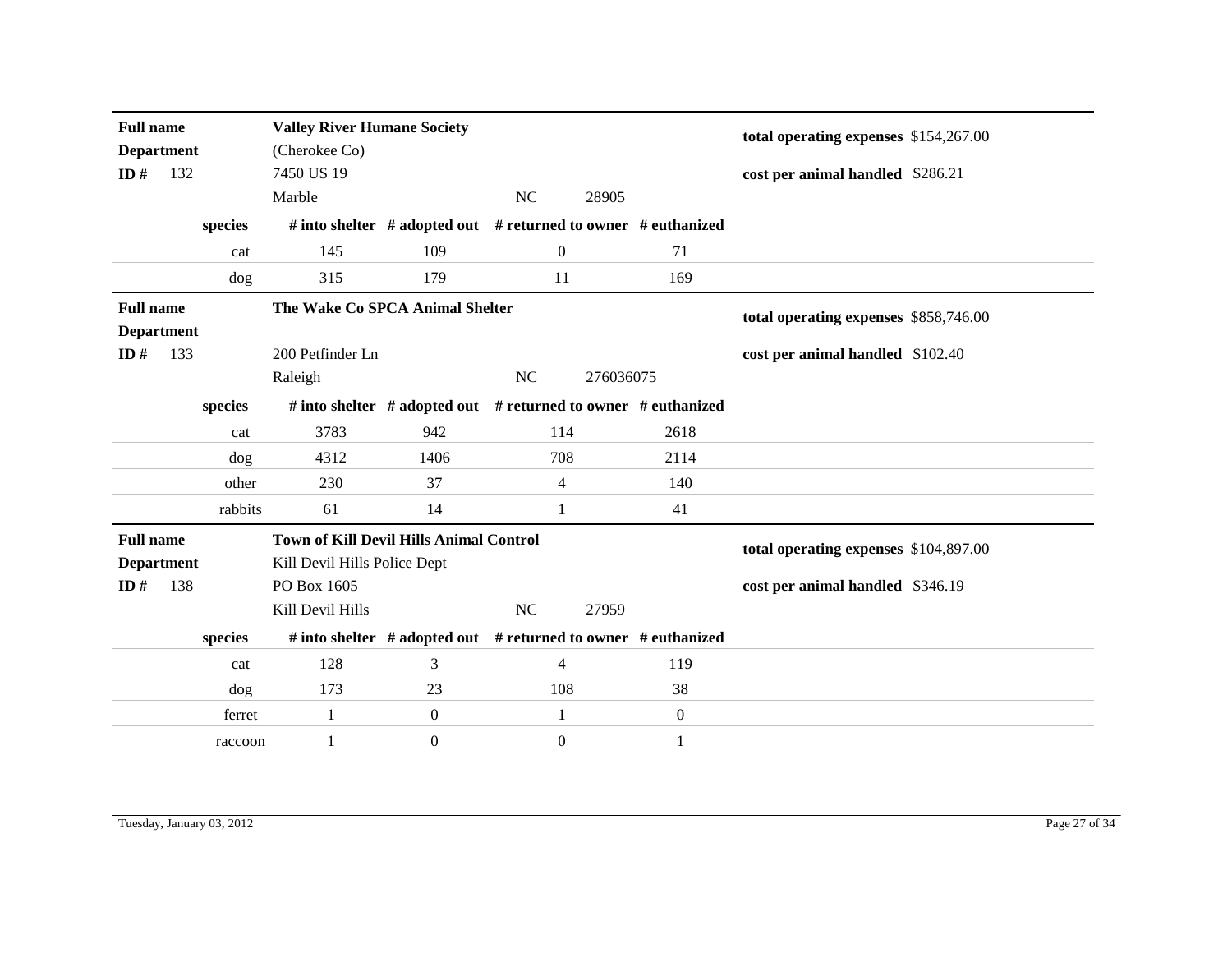| <b>Full name</b><br><b>Department</b><br>ID $#$<br>143 |     |              | <b>Transylvania County Animal Control</b><br>Transylvania Co. Health Dept<br>203 E Morgan St<br><b>Brevard</b> | <b>NC</b>                                                           | 28712            |       | total operating expenses \$124,367.00<br>cost per animal handled \$91.85 |                                                                          |  |
|--------------------------------------------------------|-----|--------------|----------------------------------------------------------------------------------------------------------------|---------------------------------------------------------------------|------------------|-------|--------------------------------------------------------------------------|--------------------------------------------------------------------------|--|
|                                                        |     | species      |                                                                                                                | # into shelter # adopted out # returned to owner # euthanized       |                  |       |                                                                          |                                                                          |  |
|                                                        |     | cat          | 384                                                                                                            | 30                                                                  | 17               |       | 337                                                                      |                                                                          |  |
|                                                        |     | dog          | 973                                                                                                            | 97                                                                  | 117              |       | 759                                                                      |                                                                          |  |
| <b>Full name</b><br><b>Department</b><br>146<br>ID#    |     |              | <b>Union County Animal Shelter</b><br>Union County Sheriff's Office<br>3344 Presson Rd<br>Monroe               |                                                                     | NC               | 28112 |                                                                          | total operating expenses \$423,490.00<br>cost per animal handled \$49.35 |  |
|                                                        |     | species      |                                                                                                                | # into shelter # adopted out # returned to owner # euthanized       |                  |       |                                                                          |                                                                          |  |
|                                                        |     | cat          | 4066                                                                                                           | 980                                                                 | 19               |       | 3067                                                                     |                                                                          |  |
|                                                        |     | chicken      | 3                                                                                                              | $\Omega$                                                            | $\boldsymbol{0}$ |       | 3                                                                        |                                                                          |  |
|                                                        |     | dog          | 4483                                                                                                           | 1335                                                                | 249              |       | 2899                                                                     |                                                                          |  |
|                                                        |     | ferret       | $\overline{4}$                                                                                                 | $\overline{0}$                                                      | $\boldsymbol{0}$ |       | $\overline{4}$                                                           |                                                                          |  |
|                                                        |     | goat         | 5                                                                                                              | 5                                                                   | $\overline{0}$   |       | $\mathbf{0}$                                                             |                                                                          |  |
|                                                        |     | potbelly pig | $\,8\,$                                                                                                        | 5                                                                   | $\boldsymbol{0}$ |       | 3                                                                        |                                                                          |  |
|                                                        |     | rabbit       | 12                                                                                                             | 9                                                                   | $\overline{0}$   |       | 3                                                                        |                                                                          |  |
| <b>Full name</b><br><b>Department</b>                  |     |              | <b>Vance County Animal Control</b>                                                                             |                                                                     |                  |       |                                                                          | total operating expenses \$103,929.42                                    |  |
| ID $#$                                                 | 147 |              | 165 Vance Academy Rd                                                                                           |                                                                     |                  |       |                                                                          | cost per animal handled \$50.00                                          |  |
|                                                        |     |              | Henderson                                                                                                      |                                                                     | NC               | 27536 |                                                                          |                                                                          |  |
|                                                        |     | species      |                                                                                                                | # into shelter $#$ adopted out $#$ returned to owner $#$ euthanized |                  |       |                                                                          |                                                                          |  |
|                                                        |     | cat          | 550                                                                                                            | 125                                                                 | 3                |       | 468                                                                      |                                                                          |  |
|                                                        |     | dog          | 1532                                                                                                           | 478                                                                 | 60               |       | 948                                                                      |                                                                          |  |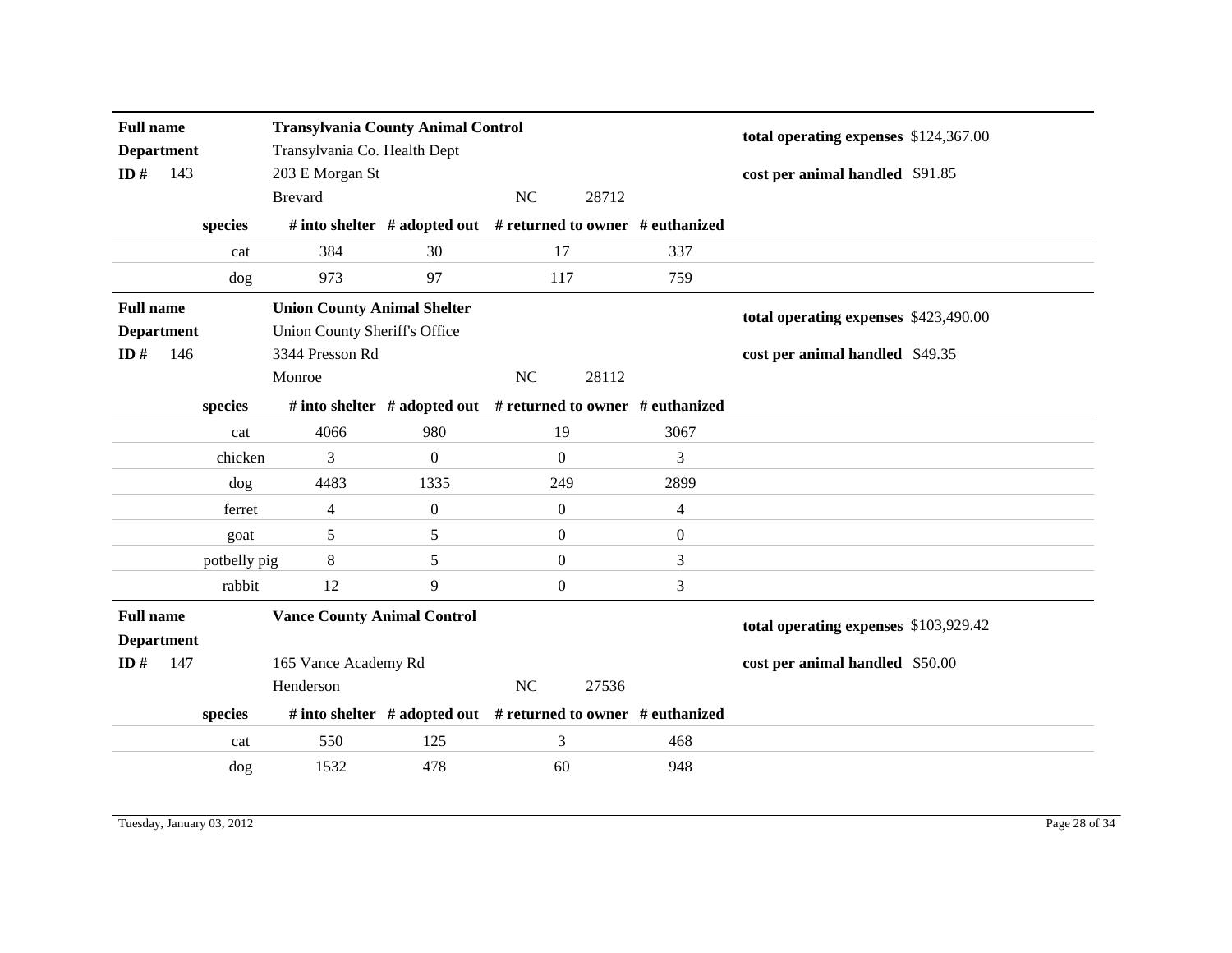| <b>Full name</b><br><b>Department</b> |     |                 | Wake County Animal Control & Shelter |                                                               |                  | total operating expenses \$1,493,706.00 |                  |                                      |
|---------------------------------------|-----|-----------------|--------------------------------------|---------------------------------------------------------------|------------------|-----------------------------------------|------------------|--------------------------------------|
| ID $#$                                | 148 |                 | PO Box 550                           |                                                               |                  |                                         |                  | cost per animal handled \$209.00     |
|                                       |     |                 | Raleigh                              |                                                               | NC               | 27602                                   |                  |                                      |
|                                       |     | species         |                                      | # into shelter # adopted out # returned to owner # euthanized |                  |                                         |                  |                                      |
|                                       |     | bird            | $\overline{2}$                       | 1                                                             | 1                |                                         | $\boldsymbol{0}$ |                                      |
|                                       |     | cat             | 3249                                 | 589                                                           | 52               |                                         | 2564             |                                      |
|                                       |     | dog             | 3854                                 | 1274                                                          | 391              |                                         | 2118             |                                      |
|                                       |     | ferret          | 11<br>7                              |                                                               | 4                |                                         | $\boldsymbol{0}$ |                                      |
|                                       |     | fowl            | $\boldsymbol{0}$<br>$\mathbf{1}$     |                                                               | $\boldsymbol{0}$ |                                         | 1                |                                      |
|                                       |     | goat            | 1                                    | $\boldsymbol{0}$                                              | $\mathbf{1}$     |                                         | $\overline{0}$   |                                      |
|                                       |     | hog             | 1                                    |                                                               | $\boldsymbol{0}$ |                                         | $\boldsymbol{0}$ |                                      |
|                                       |     | horse           | 1                                    | $\boldsymbol{0}$                                              | $\boldsymbol{0}$ |                                         | $\boldsymbol{0}$ |                                      |
|                                       |     | rabbit          | 8                                    | 8                                                             | $\boldsymbol{0}$ |                                         | $\boldsymbol{0}$ |                                      |
|                                       |     | reptile         | 1                                    | $\mathbf{0}$                                                  | $\overline{0}$   |                                         | $\overline{0}$   |                                      |
|                                       |     | wolf            | 1                                    | 1                                                             | $\overline{0}$   |                                         | $\overline{0}$   |                                      |
| <b>Full name</b>                      |     |                 | <b>Warren County Animal Control</b>  |                                                               |                  |                                         |                  | total operating expenses \$41,136.60 |
| <b>Department</b>                     |     |                 | Warren County Manager's Office       |                                                               |                  |                                         |                  |                                      |
| ID $#$                                | 149 |                 | PO Box 619                           |                                                               |                  |                                         |                  | cost per animal handled \$26.37      |
|                                       |     |                 | Warrenton                            |                                                               | NC               | 27589                                   |                  |                                      |
|                                       |     | ${\bf species}$ |                                      | # into shelter # adopted out # returned to owner # euthanized |                  |                                         |                  |                                      |
|                                       |     | cat             | 469                                  | $\boldsymbol{0}$                                              | $\overline{0}$   |                                         | 469              |                                      |
|                                       |     | dog             | 1091                                 | 44                                                            | 23               |                                         | 1024             |                                      |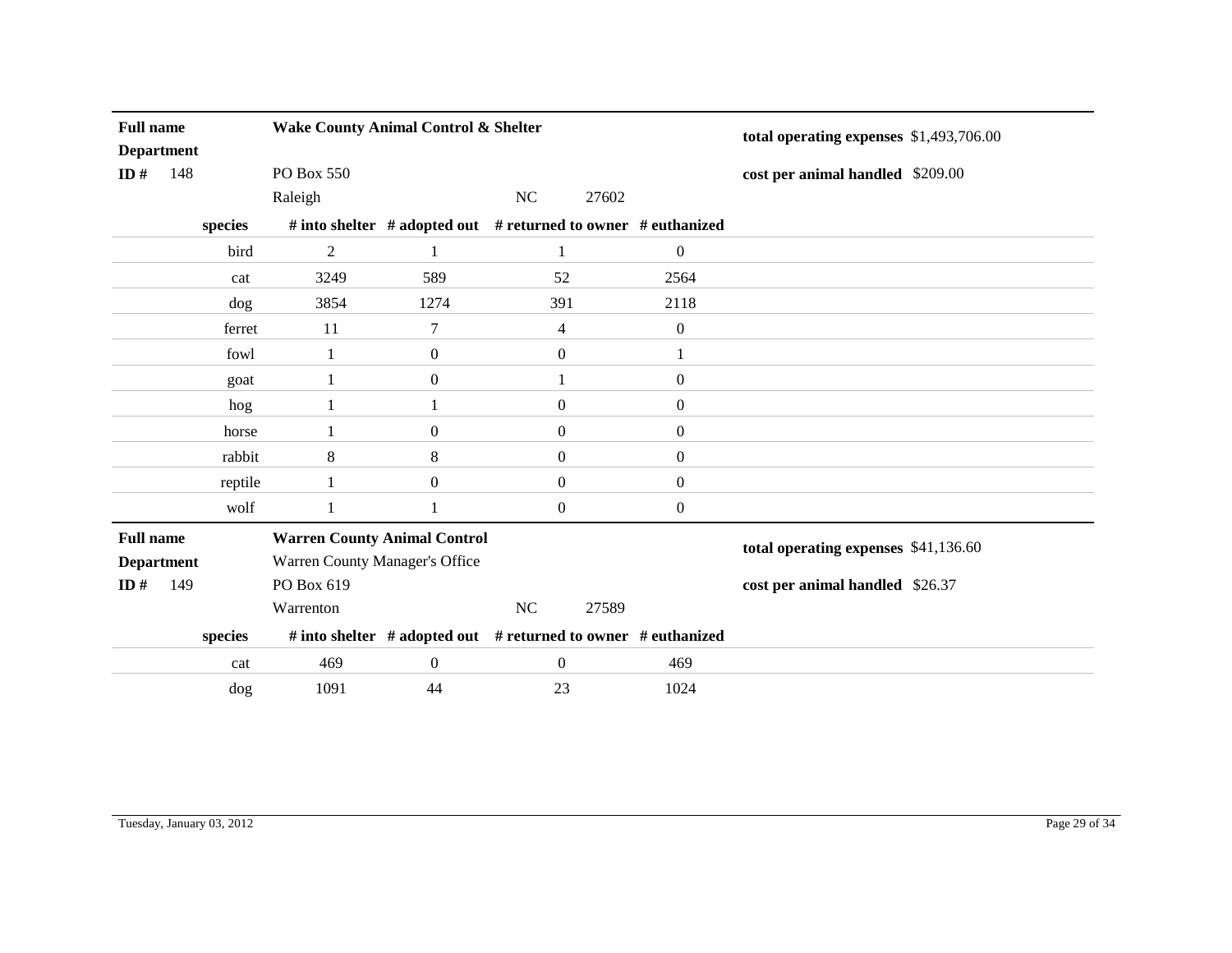| <b>Full name</b><br><b>Department</b><br>ID $#$<br>150 |     |          | <b>Washington County Animal Control</b><br><b>Washington County Manager</b><br>PO Box 1007 |                                                               |                  | total operating expenses \$32,778.91<br>cost per animal handled \$43.59 |                |                                       |  |
|--------------------------------------------------------|-----|----------|--------------------------------------------------------------------------------------------|---------------------------------------------------------------|------------------|-------------------------------------------------------------------------|----------------|---------------------------------------|--|
|                                                        |     |          | Plymouth                                                                                   |                                                               | NC               | 27962                                                                   |                |                                       |  |
|                                                        |     | species  |                                                                                            | # into shelter # adopted out # returned to owner # euthanized |                  |                                                                         |                |                                       |  |
|                                                        |     | cat      | 328                                                                                        | 36                                                            | $\overline{2}$   |                                                                         | 266            |                                       |  |
|                                                        |     | dog      | 424                                                                                        | 119                                                           | 19               |                                                                         | 330            |                                       |  |
| <b>Full name</b><br><b>Department</b>                  |     |          | <b>Watauga County Animal Control</b>                                                       |                                                               |                  |                                                                         |                | total operating expenses \$127,085.00 |  |
| ID $#$                                                 | 151 |          | Courthouse Box 23                                                                          |                                                               |                  |                                                                         |                | cost per animal handled \$101.26      |  |
|                                                        |     |          | Boone                                                                                      |                                                               | NC               | 28607                                                                   |                |                                       |  |
|                                                        |     | species  |                                                                                            | # into shelter # adopted out # returned to owner # euthanized |                  |                                                                         |                |                                       |  |
|                                                        |     | cat      | 496                                                                                        | 52                                                            | 52               |                                                                         | 392            |                                       |  |
|                                                        |     | dog      | 747                                                                                        | 177                                                           | 133              |                                                                         | 343            |                                       |  |
|                                                        |     | raccoon  | 5                                                                                          | $\boldsymbol{0}$                                              | $\boldsymbol{0}$ |                                                                         | 5              |                                       |  |
|                                                        |     | rodent   | 1                                                                                          | $\boldsymbol{0}$                                              | $\boldsymbol{0}$ |                                                                         | $\mathbf{1}$   |                                       |  |
|                                                        |     | skunk    | $\overline{4}$                                                                             | $\boldsymbol{0}$                                              | $\boldsymbol{0}$ |                                                                         | $\overline{4}$ |                                       |  |
|                                                        |     | squirrel | $\overline{2}$                                                                             | $\boldsymbol{0}$                                              | $\boldsymbol{0}$ |                                                                         | $\overline{2}$ |                                       |  |
| <b>Full name</b><br><b>Department</b>                  |     |          |                                                                                            |                                                               |                  | total operating expenses \$172,968.00                                   |                |                                       |  |
| ID $#$                                                 | 153 |          | PO Box 227                                                                                 |                                                               |                  |                                                                         |                | cost per animal handled \$23.94       |  |
|                                                        |     |          | Goldsboro                                                                                  |                                                               | NC               | 27533-0227                                                              |                |                                       |  |
|                                                        |     | species  |                                                                                            | # into shelter # adopted out # returned to owner # euthanized |                  |                                                                         |                |                                       |  |
|                                                        |     | cat      | 3538                                                                                       | 127                                                           | 19               |                                                                         | 3392           |                                       |  |
|                                                        |     | dog      | 3559                                                                                       | 255                                                           | 247              |                                                                         | 3057           |                                       |  |
|                                                        |     | fox      | 15                                                                                         | $\boldsymbol{0}$                                              | $\boldsymbol{0}$ |                                                                         | 15             |                                       |  |
|                                                        |     | opossum  | 78                                                                                         | $\boldsymbol{0}$                                              | 78               |                                                                         | $\mathbf{0}$   |                                       |  |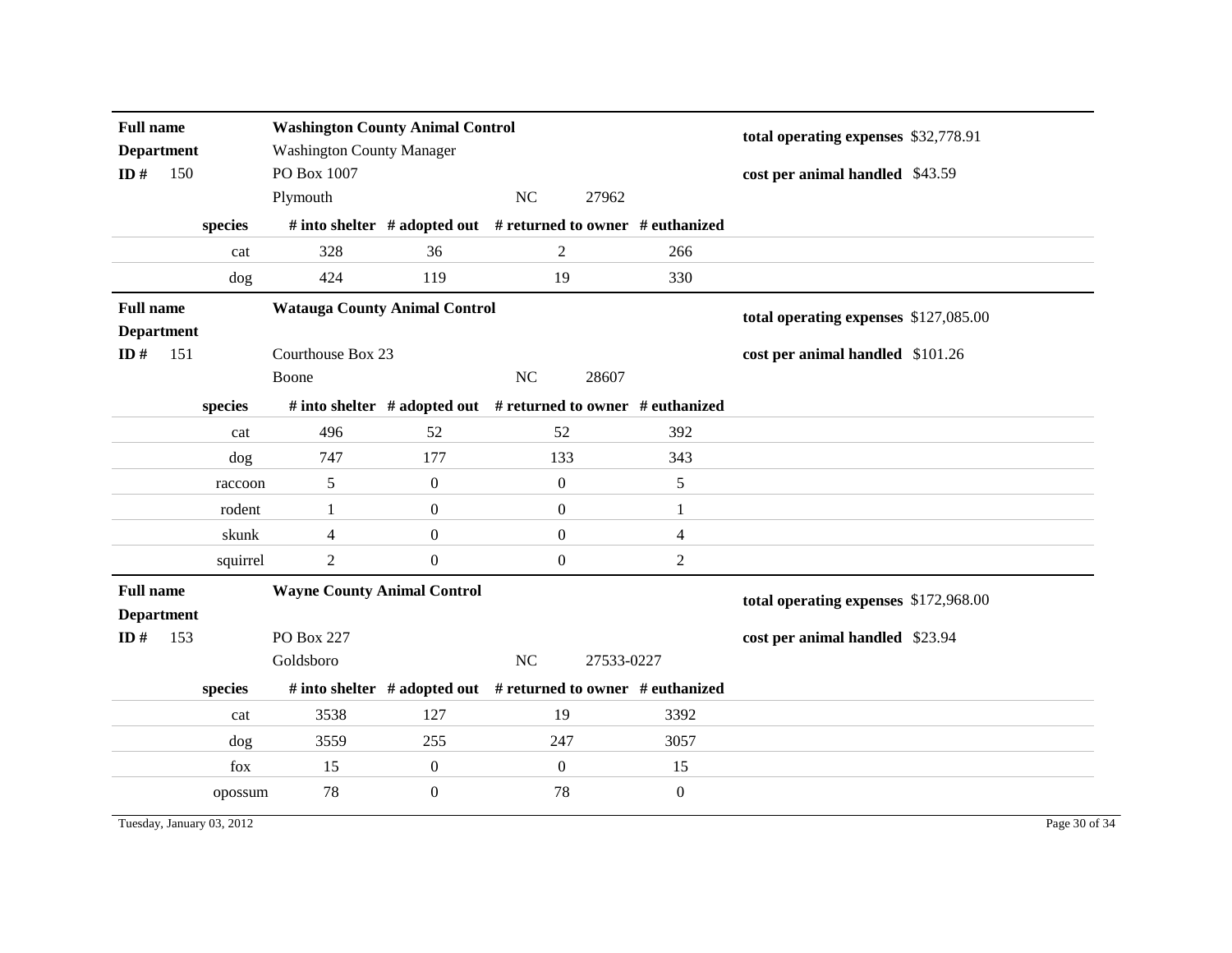|                   |         | pig                                                                      | 3                                   | $\boldsymbol{0}$ | 3                                                             | $\mathbf{0}$     |                                       |
|-------------------|---------|--------------------------------------------------------------------------|-------------------------------------|------------------|---------------------------------------------------------------|------------------|---------------------------------------|
|                   |         | raccoon                                                                  | 30                                  | $\boldsymbol{0}$ | $\boldsymbol{0}$                                              | 30               |                                       |
| <b>Full name</b>  |         | <b>Wilkes County Animal Control</b>                                      |                                     |                  |                                                               |                  | total operating expenses \$231,368.00 |
| <b>Department</b> |         |                                                                          |                                     |                  |                                                               |                  |                                       |
| ID $#$            | 154     |                                                                          | 408 Call St<br>Wilkesboro           |                  | NC<br>28697                                                   |                  | cost per animal handled \$44.07       |
|                   |         |                                                                          |                                     |                  |                                                               |                  |                                       |
|                   |         | # into shelter # adopted out # returned to owner # euthanized<br>species |                                     |                  |                                                               |                  |                                       |
|                   |         | 2213<br>191<br>cat                                                       |                                     |                  | 24                                                            | 2058             |                                       |
|                   |         | chicken                                                                  | 7                                   | $\overline{0}$   | $\mathbf{0}$                                                  | $\tau$           |                                       |
|                   | dog     |                                                                          | 2963                                | 346              | 165                                                           | 2560             |                                       |
|                   | opossum |                                                                          | 25                                  | $\boldsymbol{0}$ | $\mathbf{0}$                                                  | 25               |                                       |
|                   |         | potbelly pig                                                             | -1                                  | $\boldsymbol{0}$ | $\boldsymbol{0}$                                              | $\mathbf{1}$     |                                       |
|                   |         | raccoon                                                                  | 32                                  | $\mathbf{0}$     | $\overline{0}$                                                | 32               |                                       |
|                   |         | skunks                                                                   | 9                                   |                  | $\boldsymbol{0}$                                              | $\overline{9}$   |                                       |
|                   |         |                                                                          |                                     | $\boldsymbol{0}$ |                                                               |                  |                                       |
| <b>Full name</b>  |         |                                                                          | <b>Wilson County Animal Control</b> |                  |                                                               |                  |                                       |
| <b>Department</b> |         |                                                                          | Wilson County Health Dept.          |                  |                                                               |                  | total operating expenses \$276,500.00 |
| ID#               | 155     |                                                                          | 4001 Airport Dr                     |                  |                                                               |                  | cost per animal handled \$0.00        |
|                   |         |                                                                          | Wilson                              |                  | NC<br>27893                                                   |                  |                                       |
|                   |         | species                                                                  |                                     |                  | # into shelter # adopted out # returned to owner # euthanized |                  |                                       |
|                   |         | bird                                                                     | $\overline{1}$                      | $\theta$         | $\mathbf{1}$                                                  | $\overline{0}$   |                                       |
|                   |         | cat                                                                      | 1514                                | 86               | 17                                                            | 1400             |                                       |
|                   |         | chicken                                                                  | 1                                   | 1                | $\mathbf{0}$                                                  | $\boldsymbol{0}$ |                                       |
|                   |         | dog                                                                      | 1928                                | 166              | 133                                                           | 1640             |                                       |
|                   |         | guinea pig                                                               | $\mathbf{1}$                        | $\boldsymbol{0}$ | $\mathbf{1}$                                                  | $\boldsymbol{0}$ |                                       |
|                   |         | pig                                                                      | $\overline{2}$                      | $\overline{2}$   | $\boldsymbol{0}$                                              | $\boldsymbol{0}$ |                                       |
|                   |         | rabbit                                                                   | 3                                   | 3                | $\boldsymbol{0}$                                              | $\boldsymbol{0}$ |                                       |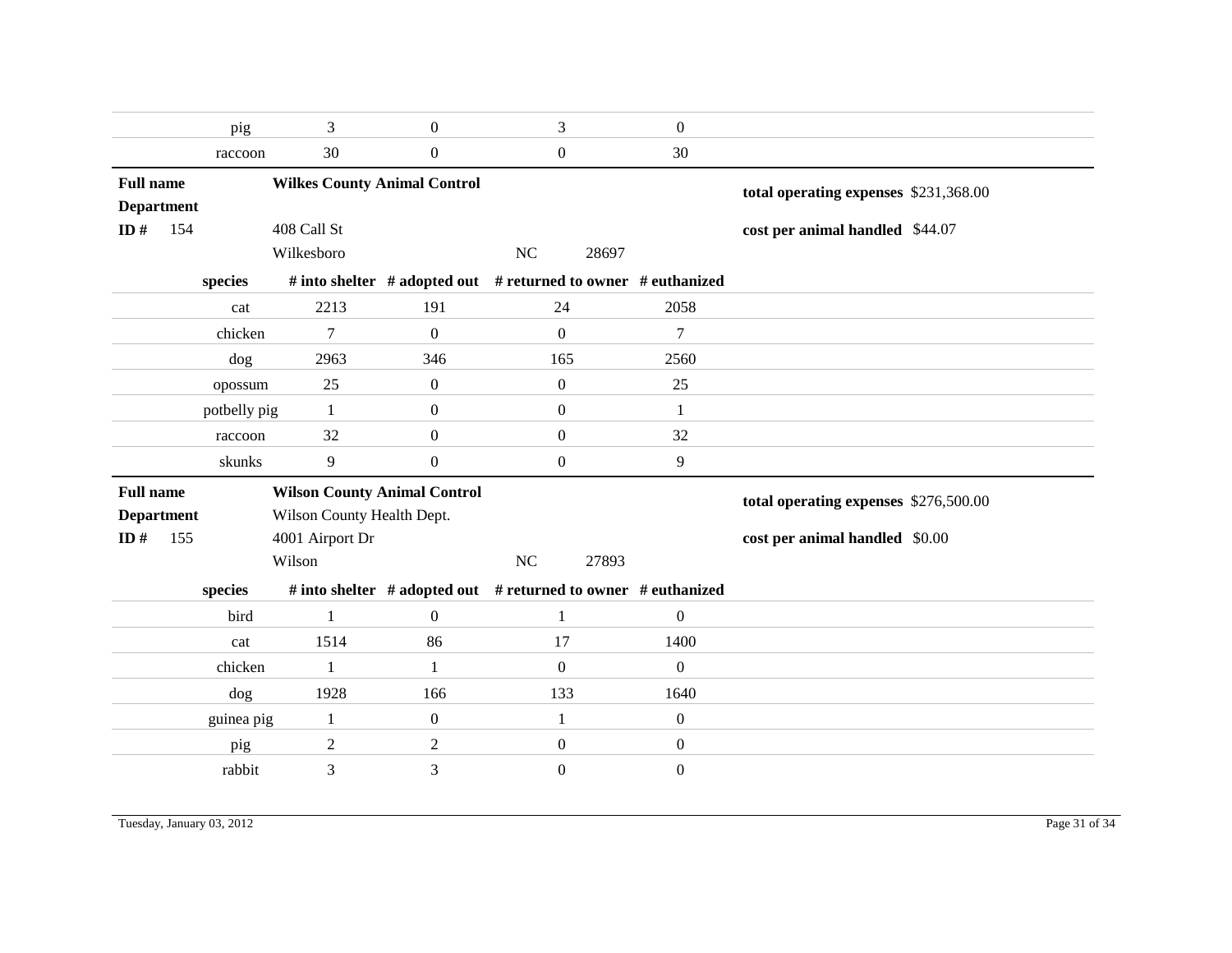| <b>Full name</b><br><b>Department</b><br>ID#<br>157 |            | <b>Yancey County Animal Shelter</b><br><b>Yancey County Humane Society</b><br>PO Box 1016 |                                       |            |                                                               | total operating expenses \$107,759.21<br>cost per animal handled \$100.42 |                                       |
|-----------------------------------------------------|------------|-------------------------------------------------------------------------------------------|---------------------------------------|------------|---------------------------------------------------------------|---------------------------------------------------------------------------|---------------------------------------|
|                                                     |            |                                                                                           | Burnsville                            |            | <b>NC</b><br>28714                                            |                                                                           |                                       |
|                                                     |            | species                                                                                   |                                       |            | # into shelter # adopted out # returned to owner # euthanized |                                                                           |                                       |
|                                                     |            | cat                                                                                       | 650                                   | 155        | 1                                                             | 290                                                                       |                                       |
|                                                     |            | dog                                                                                       | 405                                   | 270        | 21                                                            | 202                                                                       |                                       |
|                                                     | guinea pig |                                                                                           | 3                                     | 3          | $\boldsymbol{0}$                                              | $\boldsymbol{0}$                                                          |                                       |
|                                                     |            | hamster                                                                                   | 12                                    | 12         | $\boldsymbol{0}$                                              | $\boldsymbol{0}$                                                          |                                       |
|                                                     |            | rabbit                                                                                    | 3                                     | 3          | $\boldsymbol{0}$                                              | $\boldsymbol{0}$                                                          |                                       |
| <b>Full name</b>                                    |            |                                                                                           | <b>Lincoln County Animal Control</b>  |            |                                                               |                                                                           | total operating expenses \$223,899.11 |
| <b>Department</b>                                   |            |                                                                                           |                                       |            |                                                               |                                                                           |                                       |
| ID $#$                                              | 159        |                                                                                           | PO Box 506                            |            |                                                               |                                                                           | cost per animal handled \$0.00        |
|                                                     |            |                                                                                           |                                       |            |                                                               |                                                                           |                                       |
|                                                     |            |                                                                                           | Lincolnton                            |            | NC<br>28903                                                   |                                                                           |                                       |
|                                                     |            | species                                                                                   |                                       |            | # into shelter # adopted out # returned to owner # euthanized |                                                                           |                                       |
|                                                     |            | cats                                                                                      | 1276                                  | 84         | $\,8\,$                                                       | 1163                                                                      |                                       |
|                                                     |            | dog                                                                                       | 1790                                  | 204        | 51                                                            | 1452                                                                      |                                       |
| <b>Full name</b>                                    |            |                                                                                           | <b>Reidsville Veterinary Hospital</b> |            |                                                               |                                                                           |                                       |
| <b>Department</b>                                   |            |                                                                                           | attn: Dr Joe Kinnarney                |            |                                                               |                                                                           | total operating expenses \$81,300.00  |
| ID $#$                                              | 161        |                                                                                           | 1401 W Harrison St                    |            |                                                               |                                                                           | cost per animal handled \$25.00       |
|                                                     |            |                                                                                           | Reidsville                            |            | <b>NC</b><br>27320                                            |                                                                           |                                       |
|                                                     |            | species                                                                                   |                                       |            | # into shelter # adopted out # returned to owner # euthanized |                                                                           |                                       |
|                                                     |            | cat                                                                                       | 1384                                  | 27         | 14                                                            | 1343                                                                      |                                       |
|                                                     |            | dog                                                                                       | 1863                                  | 75         | 132                                                           | 1656                                                                      |                                       |
|                                                     |            | goat                                                                                      | 5                                     | $\sqrt{5}$ | $\boldsymbol{0}$                                              | $\boldsymbol{0}$                                                          |                                       |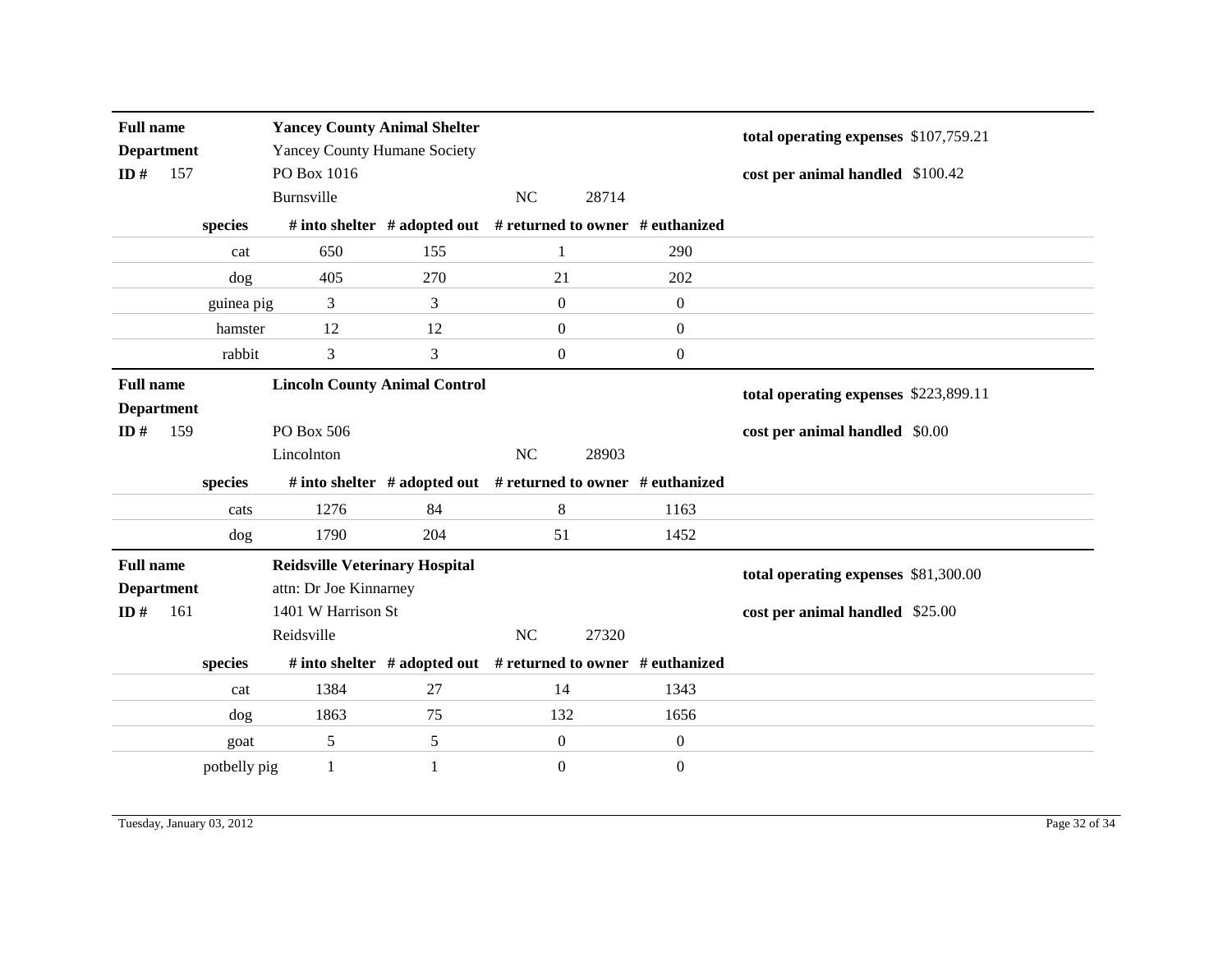| <b>Full name</b><br><b>Department</b> |     |                           | <b>Eden Veterinary Hospital</b><br>attn: Dr Glasscock |                                                                     |    |                  |              | total operating expenses \$0.00       |
|---------------------------------------|-----|---------------------------|-------------------------------------------------------|---------------------------------------------------------------------|----|------------------|--------------|---------------------------------------|
| ID $#$                                | 162 |                           | PO Box 2161<br>Eden                                   |                                                                     | NC | 27288            |              | cost per animal handled \$0.00        |
|                                       |     |                           |                                                       |                                                                     |    |                  |              |                                       |
|                                       |     | species                   |                                                       | # into shelter $#$ adopted out $#$ returned to owner $#$ euthanized |    |                  |              |                                       |
|                                       |     | dog                       | 371                                                   | $\overline{0}$                                                      |    | $\overline{0}$   | 556          |                                       |
| <b>Full name</b>                      |     |                           | <b>City of Stoneville Animal Control</b>              |                                                                     |    |                  |              | total operating expenses \$242.75     |
| <b>Department</b>                     |     |                           | attn: Bob Wyatt, City Mgr., Administrative Office     |                                                                     |    |                  |              |                                       |
| ID#                                   | 164 |                           | 151 Smith St                                          |                                                                     |    |                  |              | cost per animal handled \$26.97       |
|                                       |     |                           | Stoneville                                            |                                                                     | NC | 27048            |              |                                       |
|                                       |     | species                   |                                                       | # into shelter # adopted out # returned to owner # euthanized       |    |                  |              |                                       |
|                                       |     | dog                       | 9                                                     | $\boldsymbol{0}$                                                    |    | 3                | 6            |                                       |
| <b>Full name</b>                      |     |                           | <b>Valley River Humane Society</b>                    |                                                                     |    |                  |              |                                       |
| <b>Department</b>                     |     |                           | (Graham Co)                                           |                                                                     |    |                  |              | total operating expenses \$154,267.00 |
| ID#                                   | 170 |                           | 7450 US Hwy 19                                        |                                                                     |    |                  |              | cost per animal handled \$408.11      |
|                                       |     |                           | Marble                                                |                                                                     | NC | 28905            |              |                                       |
|                                       |     | species                   |                                                       | # into shelter # adopted out # returned to owner # euthanized       |    |                  |              |                                       |
|                                       |     | cat                       | 187                                                   | 79                                                                  |    | $\boldsymbol{0}$ | 109          |                                       |
|                                       |     | dog                       | 184                                                   | 119                                                                 |    | 1                | 70           |                                       |
| <b>Full name</b>                      |     |                           | <b>Valley River Humane Society</b>                    |                                                                     |    |                  |              | total operating expenses \$154,267.00 |
| <b>Department</b>                     |     |                           | (Clay Co)                                             |                                                                     |    |                  |              |                                       |
| ID $#$                                | 171 |                           | 7450 US Hwy 19                                        |                                                                     |    |                  |              | cost per animal handled \$296.67      |
|                                       |     |                           | Marble                                                |                                                                     | NC | 28905            |              |                                       |
|                                       |     | species                   |                                                       | # into shelter # adopted out # returned to owner # euthanized       |    |                  |              |                                       |
|                                       |     | cat                       | 133                                                   | 70                                                                  |    | $\mathbf{0}$     | 62           |                                       |
|                                       |     | dog                       | 383                                                   | 275                                                                 |    | $\overline{2}$   | 111          |                                       |
|                                       |     | goat                      | $\mathbf{1}$                                          | $\boldsymbol{0}$                                                    |    | $\boldsymbol{0}$ | $\mathbf{1}$ |                                       |
|                                       |     | Tuesday, January 03, 2012 |                                                       |                                                                     |    |                  |              | Page 33 of 34                         |